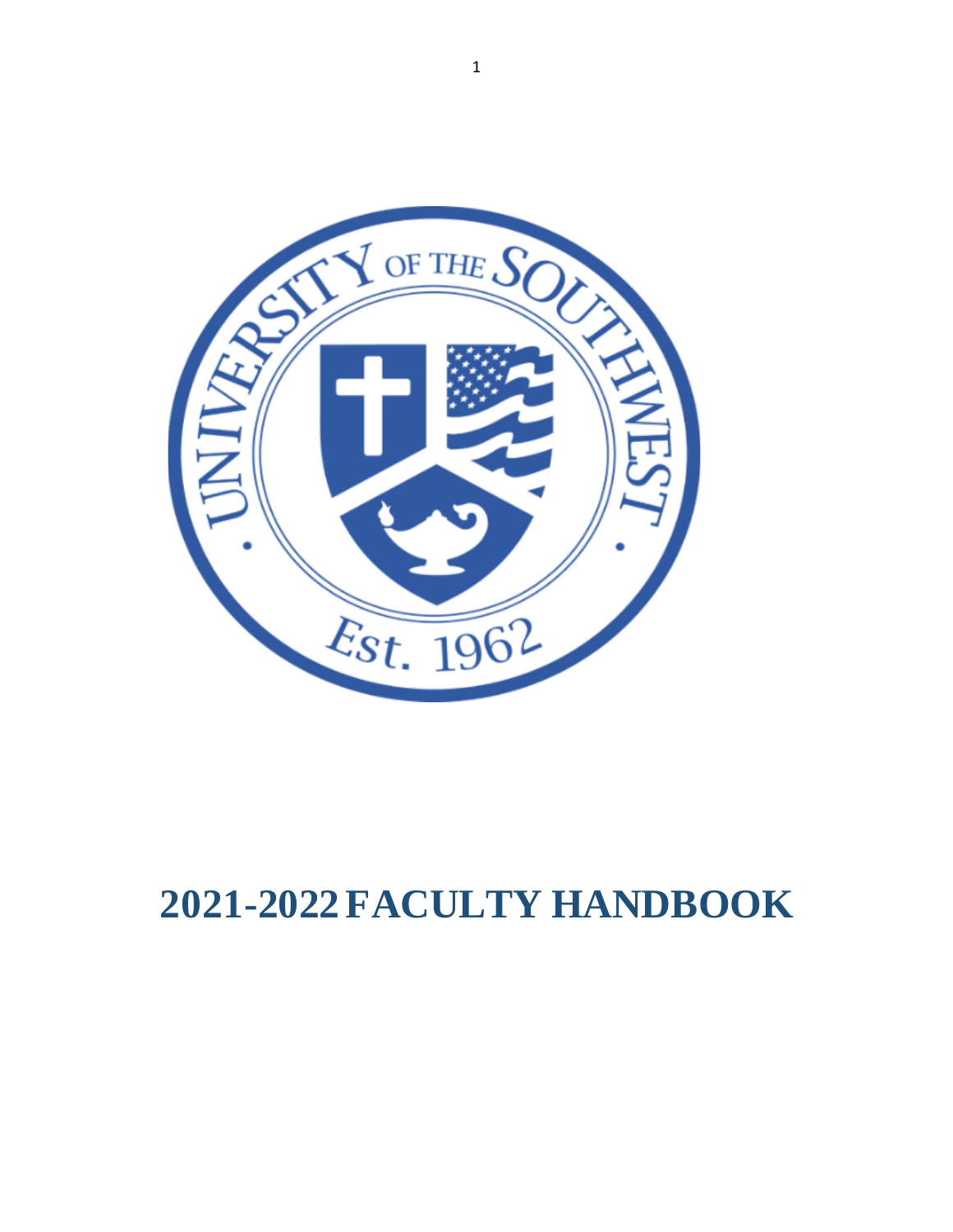# Table of Contents

| Faculty Rank, Promotion, and Program/Department Oversight - Criteria & Request Process 29 |  |
|-------------------------------------------------------------------------------------------|--|
|                                                                                           |  |
|                                                                                           |  |
|                                                                                           |  |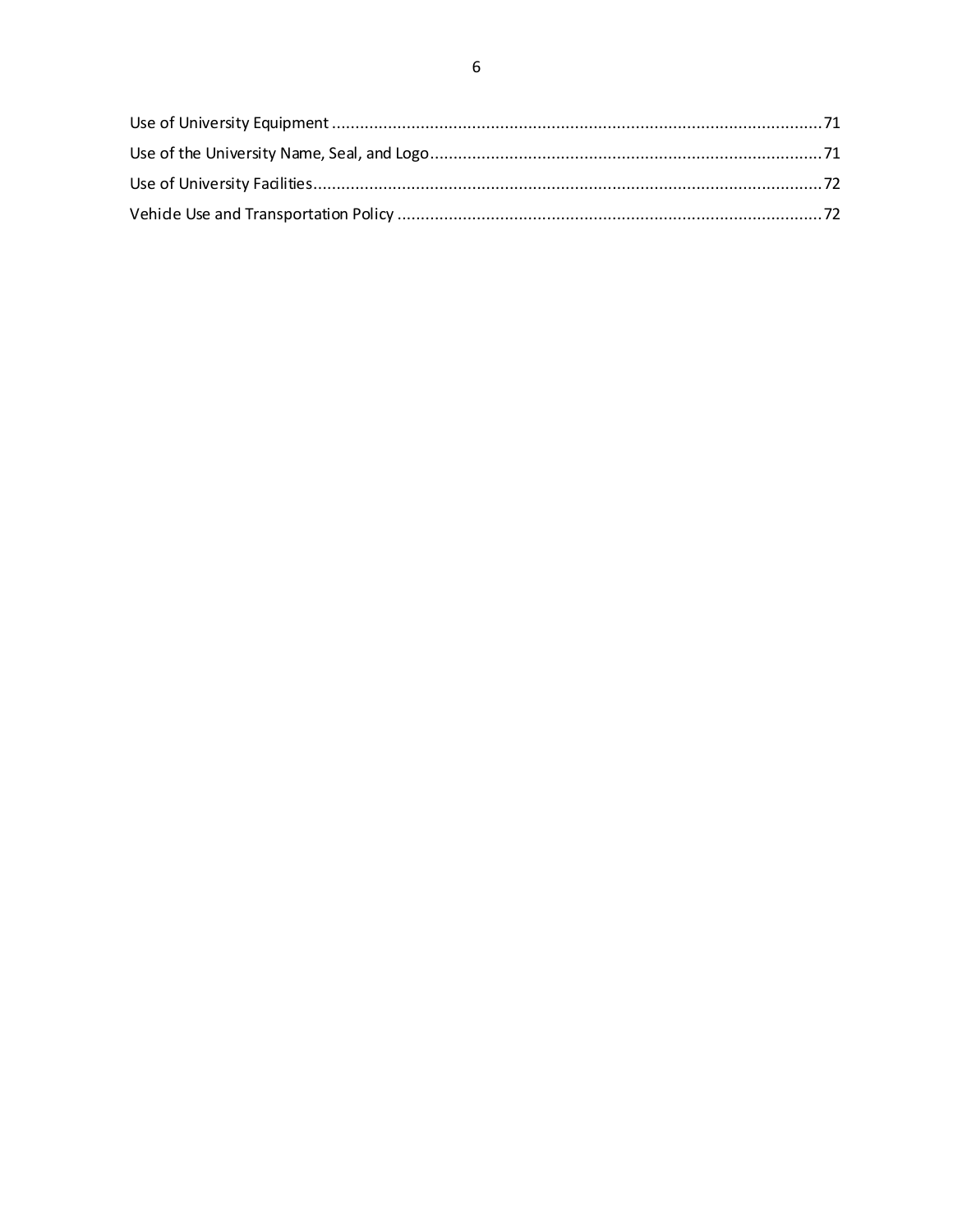# **INTRODUCTION**

#### <span id="page-6-0"></span>**Foreword**

This handbook has been prepared to provide you with the procedures and policies under which University of the Southwest (USW) operates. It will give you basic policy information only. Nothing in this handbook is intended to constitute or create a contract or guarantee the employment or duration of employment of any person. Should you have any questions, feel free to discuss them with your college dean or Provost.

Each USW employee is a valuable part of the overall educational process. Our purpose is to provide quality education for our students in the context of the University mission. The manner in which you carry out your responsibilities will contribute to the spirit and efficiency of the University.

#### **AAUP Statement of Ethics**

University of the Southwest embraces the Statement of Professional Ethics as published by the American Association of University Professors (AAUP).

This Statement of Professional Ethics was adopted by the Council of the American Association of College Professors in June 1987 and endorsed by the Seventy-Third Annual Meeting as Association policy.

#### *INTRODUCTION*

From its inception, the American Association of University Professors has recognized that membership in the academic profession carries with it special responsibilities. The Association has consistently affirmed these responsibilities in major policy statements, providing guidance to professors in such matters as their utterances as citizens, the exercise of their responsibilities to students and colleagues, and their conduct when resigning from an institution or when undertaking sponsored research. The *Statement on Professional Ethics* that follows sets forth those general standards that serve as a reminder of the variety of responsibilities assumed by all members of the profession.

In the enforcement of ethical standards, the academic profession differs from those of law and medicine, whose associations' act to ensure the integrity of members engaged in private practice. In the academic profession, the individual institution of higher learning provides this assurance and so should normally handle questions concerning the propriety of conduct within its own framework by reference to a faculty group. The Association supports such local action and stands ready, through the general secretary and the Committee on Professional Ethics, to counsel with members of the academic community concerning questions of professional ethics and to inquire into complaints when local consideration is impossible or inappropriate. If the alleged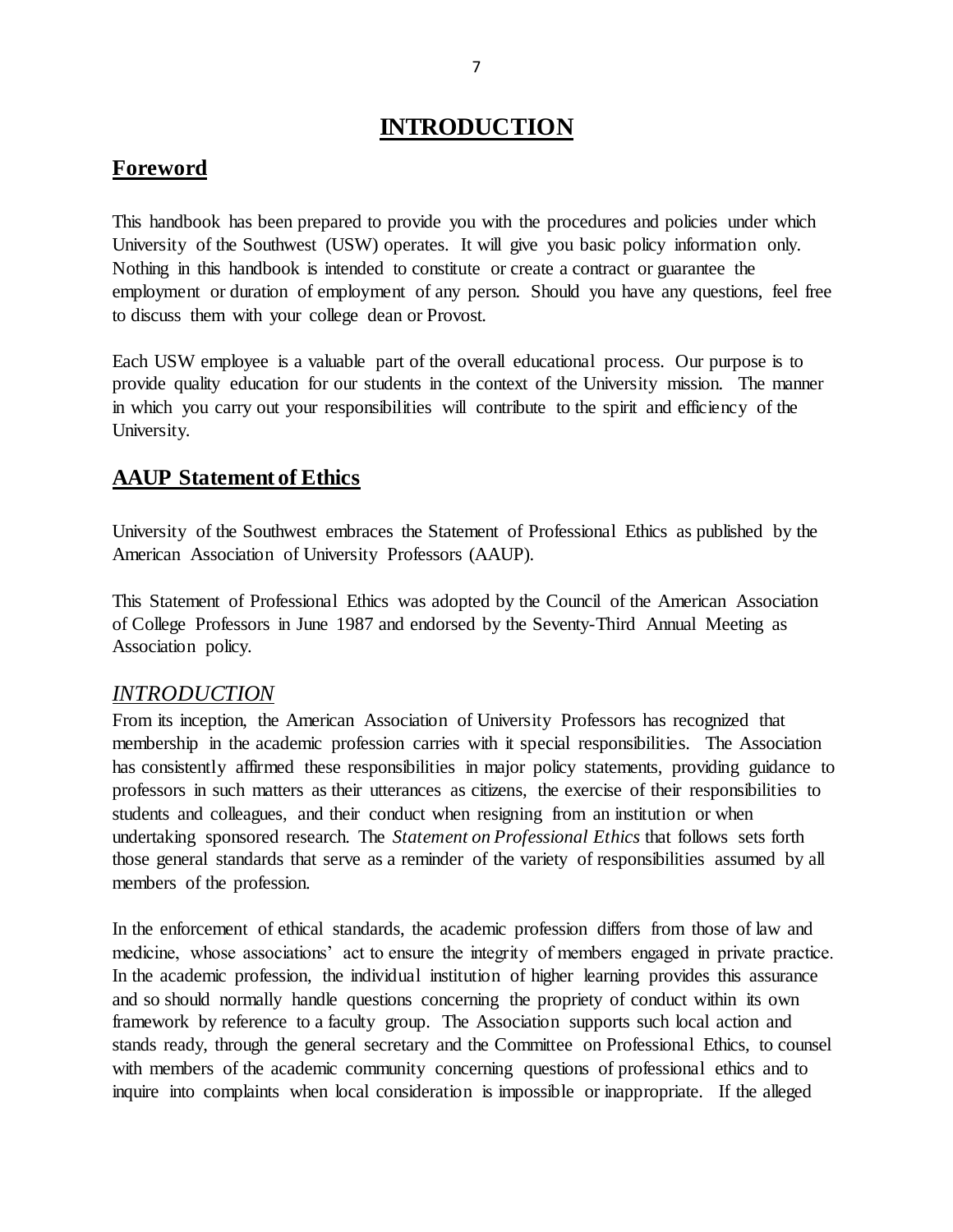offense is deemed sufficiently serious to raise the possibility of adverse action, the procedures should be in accordance with the 1940 *Statement of Principles on Academic Freedom and Tenure,* the 1958 *Statement on Procedural Standards in Faculty Dismissal Proceedings,* or the applicable provisions of the Association's *Recommended Institutional Regulations on Academic Freedom and Tenure.*

## *THE STATEMENT*

- 1. Professors, guided by a deep conviction of the worth and dignity of the advancement of knowledge, recognize the special responsibilities placed upon them. Their primary responsibility to their subject is to seek and to state the truth as they see it. To this end, professors devote their energies to developing and improving their scholarly competence. They accept the obligation to exercise critical self-discipline and judgment in using, extending, and transmitting knowledge. They practice intellectual honesty. Although professors may follow a subsidiary interest, these interests must never seriously hamper or compromise their freedom of inquiry.
- 2. As teachers, professors encourage the free pursuit of learning in their students. They hold before them the best scholarly and ethical standards of their discipline. Professors demonstrate respect for students as individuals and adhere to their proper roles as intellectual guides and counselors. Professors make every reasonable effort to foster honest academic conduct and to ensure that their evaluations of students reflect each student's true merit. They respect the confidential nature of the relationship between professor and student. They avoid any exploitation, harassment, or discriminatory treatment of students. They acknowledge significant academic or scholarly assistance from them. They protect their academic freedom.
- 3. As colleagues, professors have obligations that derive from common membership in the community of scholars. Professors do not discriminate against or harass colleagues. They respect and defend the free inquiry of associates. In the exchange of criticism and ideas, professors show due respect for the opinions of others. Professors acknowledge academic debt and strive to be objective in their professional judgment of colleagues. Professors accept their share of faculty responsibilities for the governance of their institution.
- 4. As members of an academic institution, professors seek above all to be effective teachers and scholars. Although professors observe the stated regulations of the institution, provided the regulations do not contravene academic freedom, they maintain their right to criticize and seek revision. Professors give due regard to their paramount responsibilities within their institution in determining the amount and character of work done outside it. When considering the interruption or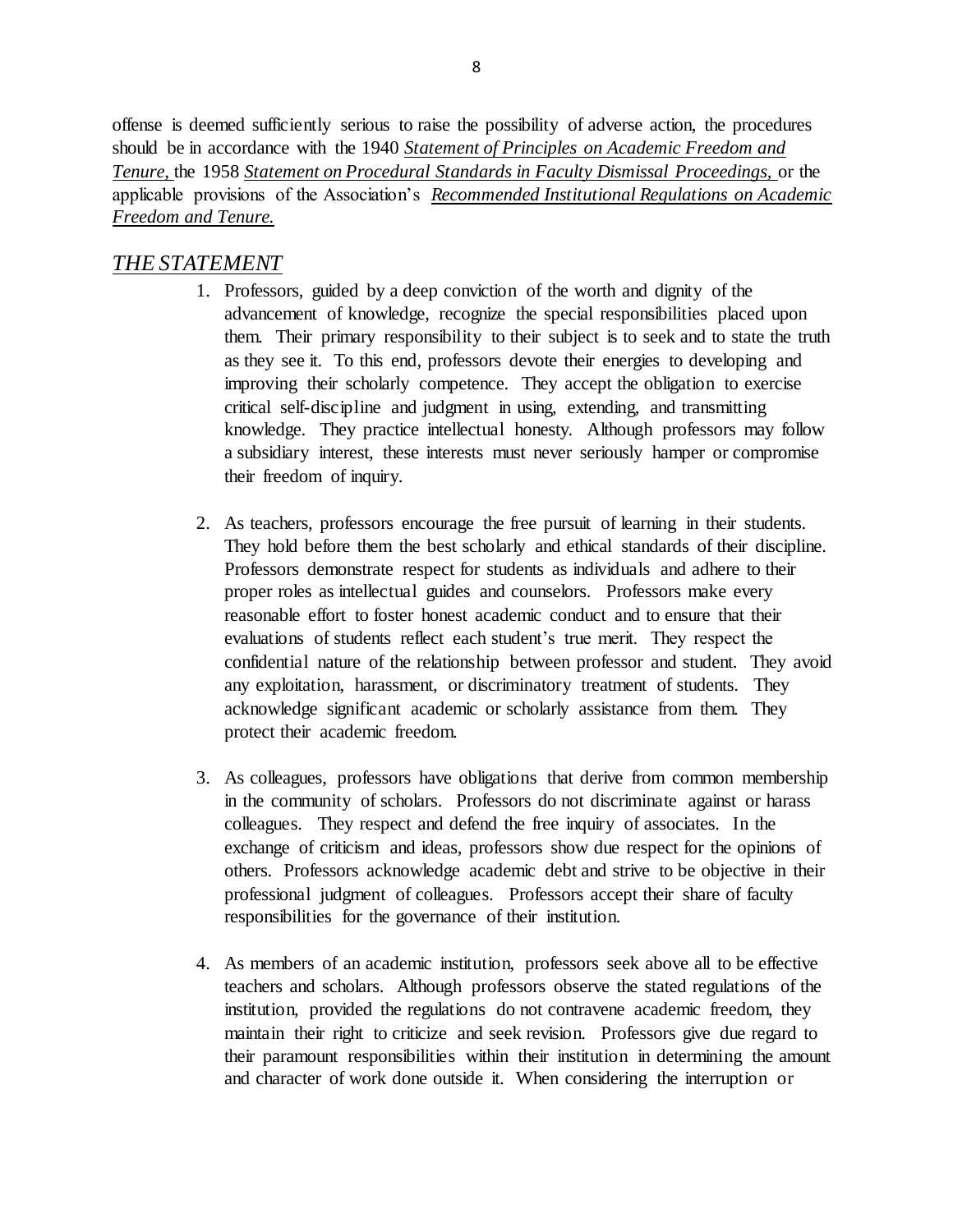termination of their service, professors recognize the effect of their decision upon the program of the institution and give due notice of their intentions.

5. As members of their community, professors have the rights and obligations of other citizens. Professors measure the urgency of these obligations in the light of their responsibilities to their subject, to their students, to their profession, and their institution. When they speak or act as private persons, they avoid creating the impression of speaking or acting for their university. As citizens engaged in a profession that depends upon freedom for its health and integrity, professors have a particular obligation to promote conditions of free inquiry and to further public understanding of academic freedom.

## **The Mission of University of the Southwest**

University of the Southwest is a Christ-centered educational community dedicated to developing men and women for a lifetime of servant leadership by emphasizing individual faith, responsibility, and initiative.

- Teaching at University of the Southwest adheres to a belief in God, in the Bible as the inspired Word of God, in Jesus Christ as the Son of God, and in the separation of church and state.
- University of the Southwest strives for excellence in the academic curriculum, campus life programming, and student activities in a supportive educational community where freedom of thought and expression is honored, and the demonstration of faith in acts of service is encouraged;
- At University of the Southwest, students are instructed and mentored by a faculty and staff who demonstrate Christ-centered values and maintain an environment where students can live and work cooperatively, valuing the multiple cultures from which they come; and
- As a community of initiative, University of the Southwest challenges graduates to become enterprising members of our society contributing to the common good by advocating and participating in the productive commerce of free enterprise, the constitutional privilege of self-government, and the practical contributions of community service.

## **The Purpose of University of the Southwest**

The academic program of study is designed to foster learning in an atmosphere where the intellectual pursuit of knowledge and scientific objectivity within the context of the University mission is primary. The curriculum includes a broad background in the arts and sciences with degree programs in the disciplines of the arts, sciences, business, and education leading to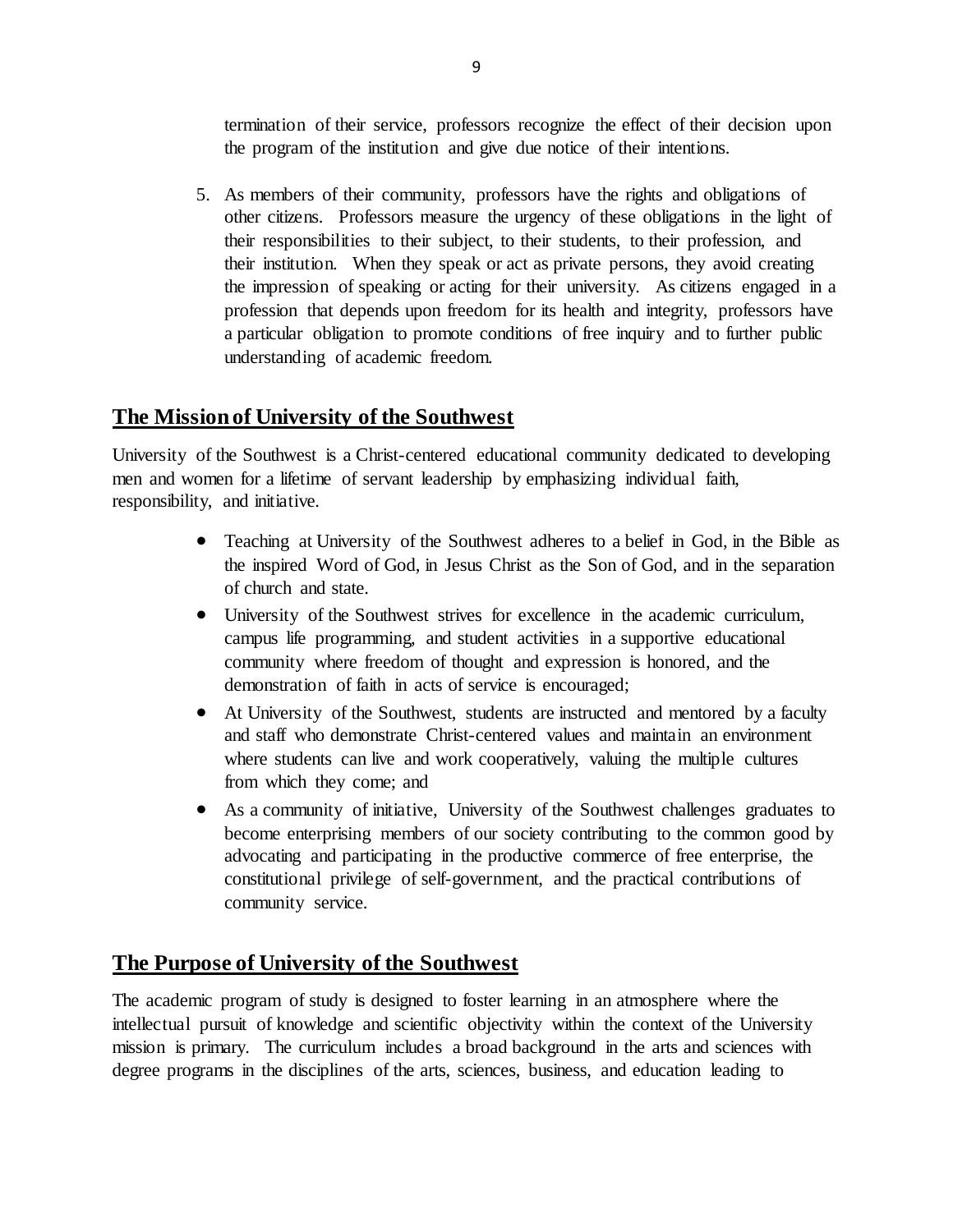preparation for the graduate program or professional school, as well as for leadership and service in business, education, and in the community.

The underlying purpose of this educational process is the development of aesthetic awareness, critical judgment, and creative expression through the rigorous pursuit of truth, the development of a tolerant attitude of an enlightened mind, and the development of the rigor of thought and investigation in a context of intellectual freedom and the University mission. The ultimate goal in providing this educational program is the development of responsible individuals who have moral integrity, faith in the Creator, intellectual honesty, social consciousness, and the ability and desire to render service to others.

Through the academic curriculum, recreational and athletic programs, social service clubs, counseling services, and religious activities, students have opportunities to be directed toward these goals. As education is never completed, the total program of University of the Southwest exists to give students and faculty the incentive for lifelong learning and continuing intellectual pursuit.

#### **Accreditations, Affiliations, and National Memberships**

University of the Southwest (USW) was granted candidacy status by the Higher Learning Commission of the North Central Association of Colleges and Schools in July 1976. USW was granted accreditation in 1980, with re-accreditation in 1984, 1987, 1990, 1993, 1999, 2003, and 2014, with the next comprehensive visit to be in 2024. The College of Education is approved by the New Mexico State Board of Education as compliant with the National Council for Teacher Education Standards. In 1995, the University was approved to offer a master's degree in business administration. In 2018, University of the Southwest was approved to offer a doctoral degree in business administration. Approval to offer a doctoral degree in education was received in 2020.

USW is a member of the following organizations:

- Association of Governing Boards of Universities & Colleges (AGB)
- Council for Higher Education Accreditation (CHEA)
- Council for Christian Colleges and Universities (CCCU)
- Council of Independent Colleges (CIC)
- National Association of Independent Colleges & Universities (NAICU)
- Higher Learning Commission (HLC)
- National Association of Intercollegiate Athletics (NAIA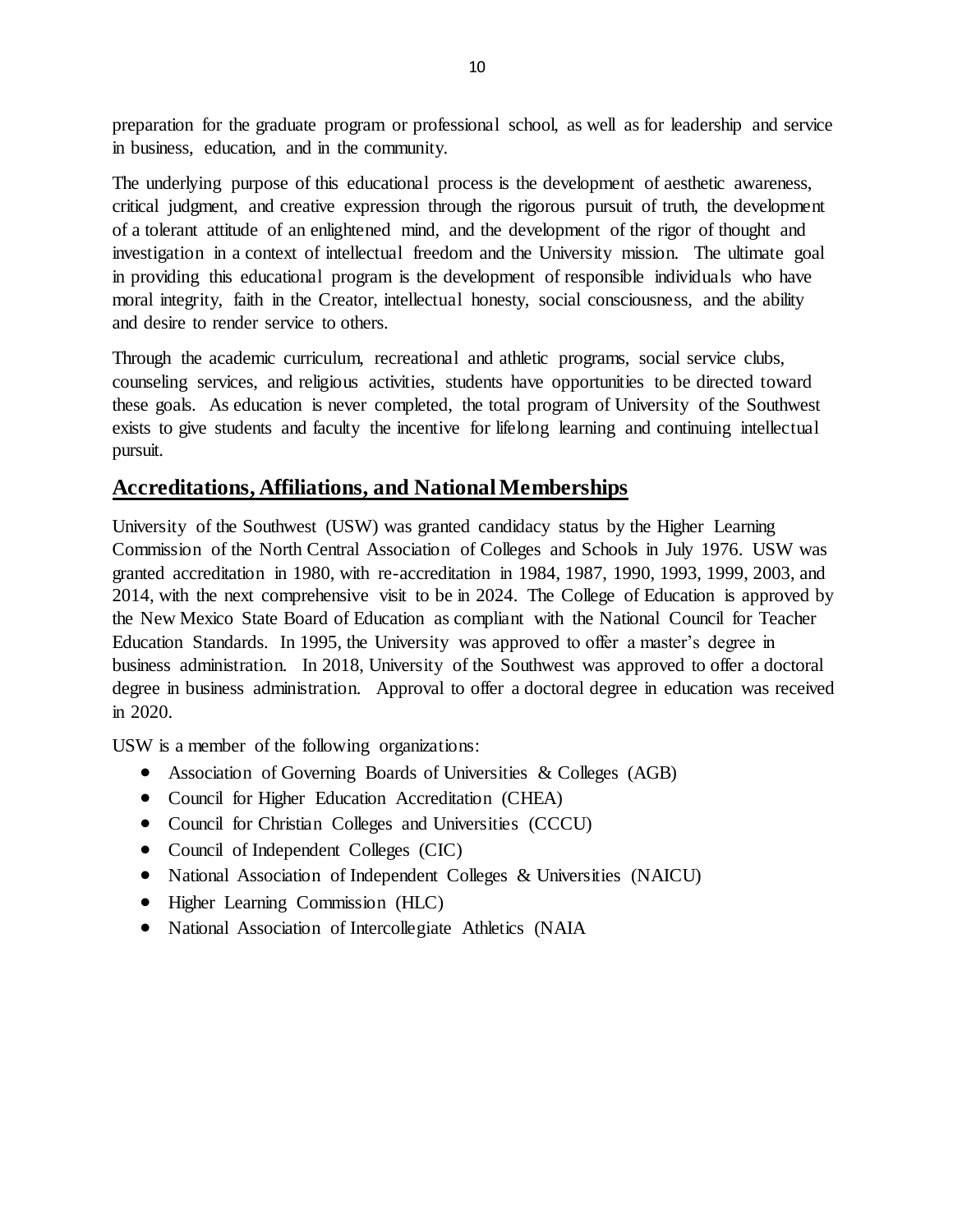# **GOVERNANCE AND ADMINISTRATION**

## <span id="page-10-0"></span>**Board of Trustees**

The University is administered by a self-perpetuating Board of Trustees and a group of administrative officers headed by the President. The Board meets five times a year, as well as the Executive Committee, which consists of the chairs of the various committees of the Board. These committees usually meet before the scheduled Board meetings.

#### **Organizational Structure**

The President reports directly to the Board of Trustees. Present senior administrators that report to the President include the Provost, the Campus Steward, the Director of Student Affairs, the Athletic Director, and the Vice President for Administrative Services/CFO.

#### **Academic Organization**

Reporting to the Provost are the Deans of the College of Arts and Sciences, the College of Business Administration, and the College of Education. Support areas that report to the Provost are the Library and Student Learning Resources Coordinator, the Registrar, and the Director of Enterprise Resource Systems (IT).

#### <span id="page-10-1"></span>**Academic Leadership**

#### **Deans**

The Dean is the head of an academic college and is selected by the Provost. Each serves at the pleasure of the Provost. Changes in Deans' assignments will not affect his/her faculty status.

Deans perform the following duties and meet the following responsibilities:

- Supervise and stay continually abreast of college members' performance in the following areas:
	- o Depth and breadth of teaching proficiency, including online and off-site programs;
	- o Effectiveness in contributing to overall divisional administration;
	- o Continued professional growth and development in his/her discipline;
	- o Teaching effectiveness;
	- o Volunteer efforts, contributions to, and performance in activities outside the college which enhance the overall University welfare;
	- o Overall satisfactory service
- Counsel college members concerning the following matters:
	- o Deviation from stated division policy;
	- o Unprofessional behavior;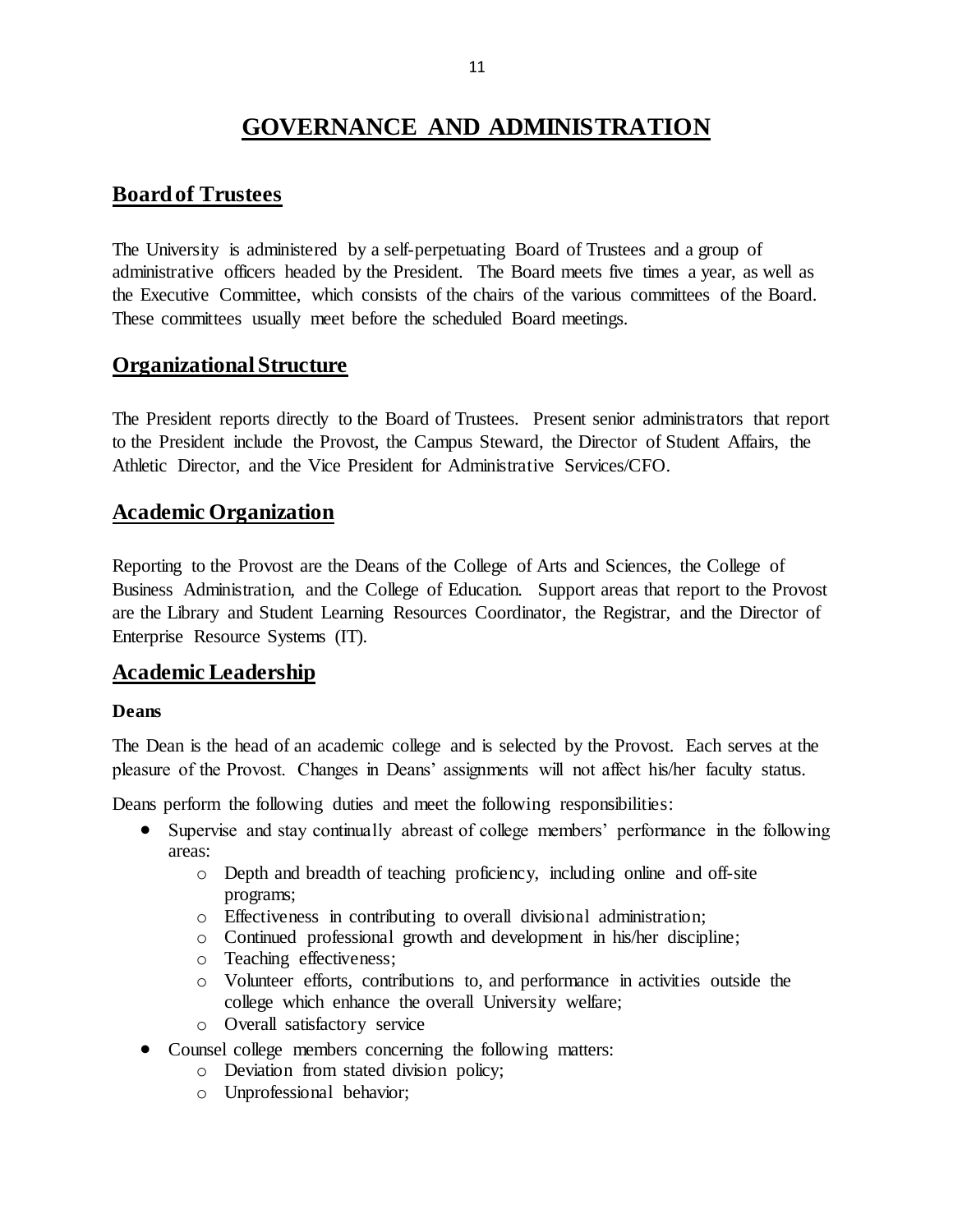- o Remedies for problems and suggestions for improvement
- Participate in the faculty reappointment and promotion process
- Assist in recruiting and selecting new faculty
- Approve course syllabi in the college
- Develop and administer college budgets
- Recommend to the Provost faculty teaching assignments, the need for overloads within the college, and summer school assignments
- Schedule and conduct regular college meetings
- Coordinate selection of, and place orders for textbooks in the college
- Teach at least six (6) credit hours per semester unless special arrangements are made with the Provost
- Serve on designated committees
- Maintain a current inventory of the college's equipment and supplies
- Plan for and purchase new equipment and materials
- Monitor colleges' classrooms and report maintenance needs to appropriate University personnel
- Administer the annual faculty evaluation process
- Conduct an annual evaluation conference with each faculty member, the results of which are summarized in the Faculty Evaluation form
- Conduct classroom performance observations and student evaluations of faculty as appropriate
- Perform other duties as determined by the particular Deans and the Provost

## <span id="page-11-0"></span>**Committees**

Faculty play a vital role in the governance of the University. That role is expressed in many ways, including committee membership. Faculty members appointed to serve are thus expected to assist in the governance of the University. University-wide committees should hold regular meetings, submit reports, and offer recommendations to the President, the appropriate Vice President, or the faculty, as appropriate.

The President and the Provost are considered ex-officio members of all committees and shall be notified of all meetings:

- Academic Program Review Committee
- Faculty Council
- Deans Council
- Strategic Master Plan Committee
- Athletic Committee
- Honor Board
- Institutional Review Board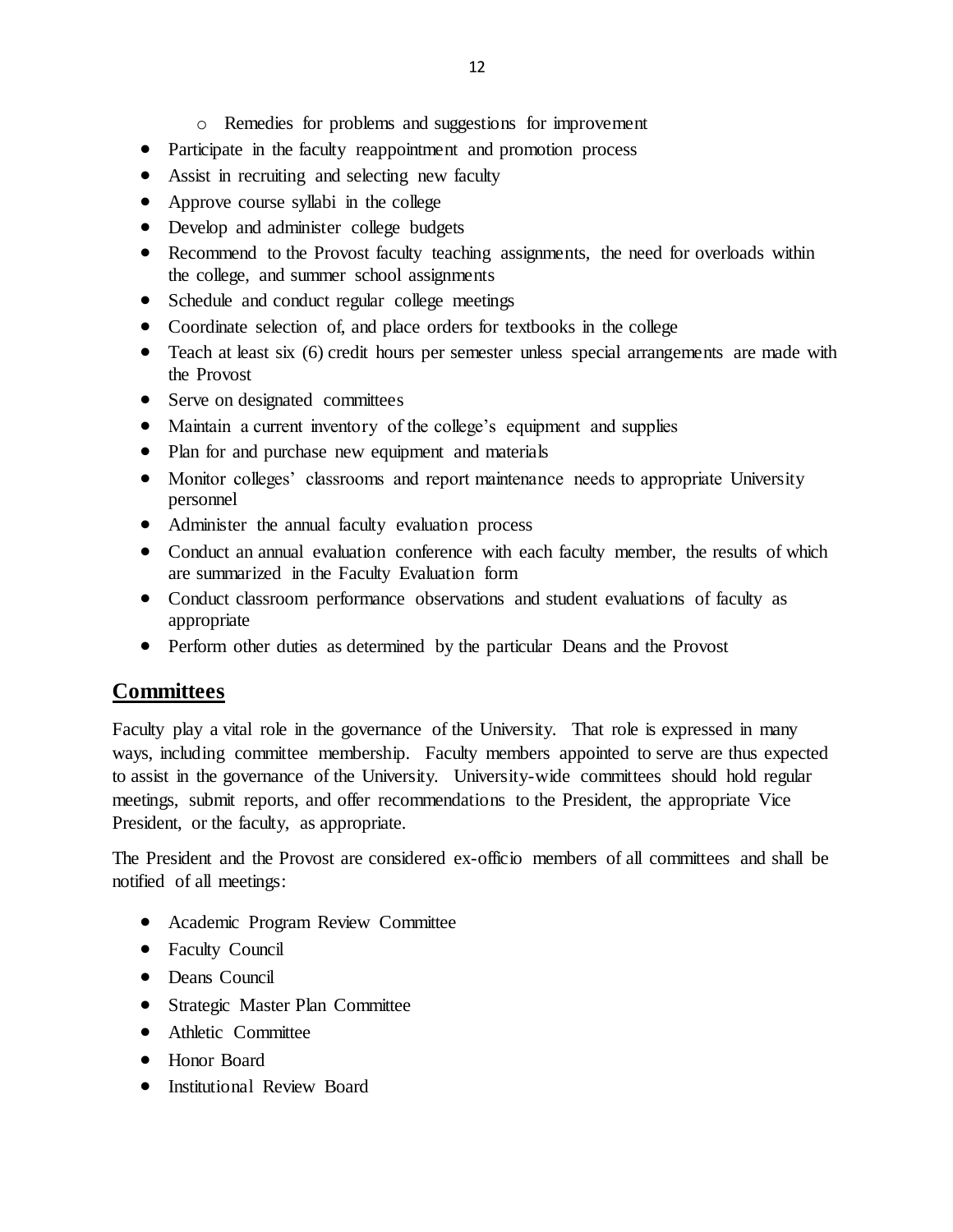Other committees may be designated each year by the Provost.

## <span id="page-12-0"></span>**Faculty Council**

The Faculty Council provide a forum for teaching and administrative faculty to discuss items of importance to this group.

The Faculty Council discuss items that have been brought to them by the members of the faculty or the administration. They can also discuss and vote on items presented to them by the standing or ad-hoc committees. The Faculty Council may pass resolutions of items they would like to initiate or change. These resolutions are then passed on to the Provost. The Provost will address or direct the recommendation as appropriate. The recommendations of the Faculty Council are advisory only and are subject to modification or rejection at the discretion of the administration and/or Board of Trustees of University of the Southwest.

*Meetings:* The Faculty Council will meet as a whole, but may also divide into smaller groups to discuss items of interest pertaining to that group.

*Chairperson*/*Vice-Chair:* The Faculty Council is chaired by a person elected by the Council at the last meeting of the academic year. At this time, there is no time limit to the length of service of this position. The Chair has the responsibilities of calling the meetings, setting the agenda, conducting the meetings, and passing on the resolutions and voting results to the Provost. The Vice-Chairperson will preside in the event the Chairperson is unavailable. Both the Chair and Vice-Chair must have earned terminal degrees.

*Recorder:* The Recorder is a person elected by the Council at the last meeting of the academic year. At this time, there is no time limit to the length of service of this position. The recorder has the responsibility of recording the minutes and sending them to the Chair who will distribute the meeting's minutes to the membership.

#### *Membership:*

- *Teaching faculty* members are those faculty (full, half-time, or three-quarter-time) that receive a teaching contract issued by the Provost.
- *Administrative faculty* are those persons who possess the educational qualifications for faculty rank but whose primary professional responsibilities are outside the classroom. The Provost will update the list of Administrative Faculty annually with the President's endorsement.

Adjunct faculty are not members of the faculty council but are welcome to attend meetings.

*Quorum:* A quorum is necessary for a vote of the group to be considered valid. A quorum for the Faculty Council will consist of half plus one of the membership.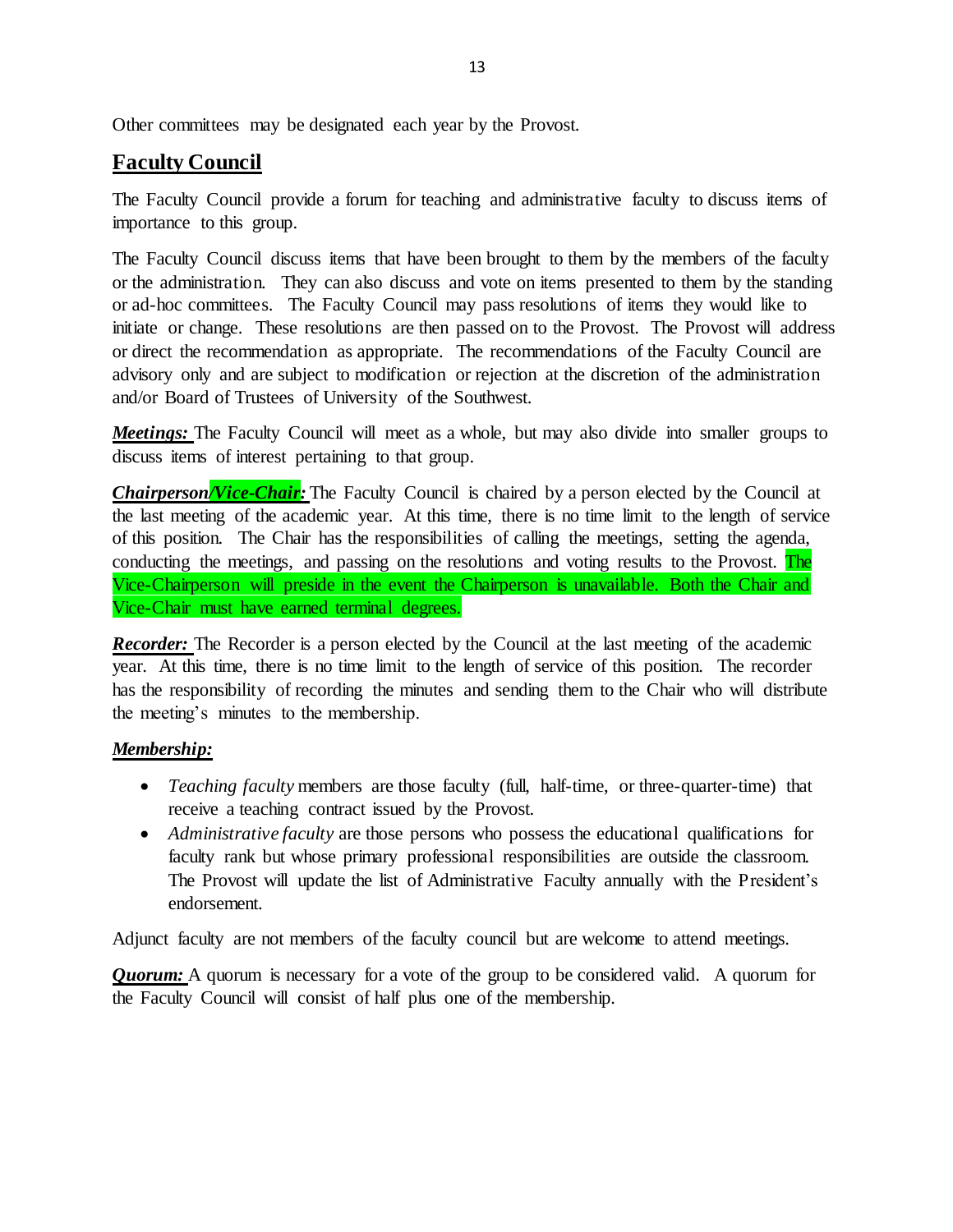## <span id="page-13-0"></span>**Academic Program Review Committee**

One of the most important tasks that USW's Faculty Council performs is that of voting on curriculum proposals. All curricular changes, regardless of size, importance, or urgency, MUST comply with the procedures described below.

#### **Academic Program Review Committee (APRC) (undergraduate)**

A faculty member wishing to propose a curriculum change or addition should first discuss the proposal with the appropriate Program Coordinator and then together they will discuss it with the Dean of the appropriate College. At the Dean's direction, the faculty member will then submit a written proposal to the Dean.

Curriculum changes such as course title, course description, course number, course prefix, etc. must be submitted to the Dean of the appropriate college on an APRC form. The form is available on the Faculty Council Organization in Blackboard. Once completed by the faculty member, it must be submitted to the Dean for review, approval, and signature.

More than one change in a course can be made on the same form, (i.e., course title and course description). Proposals for new degree programs and current degree plan changes must follow the same procedure. Degree plan changes must be accompanied by the current degree plan as well as the proposed degree plan. The faculty proposing the changes must first meet with the Dean for approval.

Once the Dean has the proposal, he/she will submit it for review by Deans of the other two colleges. If a majority agrees to move it forward, the faculty member will then request to be placed on the Agenda for the next Faculty Council meeting. Once the proposal is presented to the faculty, and all questions are satisfactorily addressed, a vote will be taken to approve, or not approve. If there is not a quorum or if further discussion and clarification have been requested, this can be done via email follow up, and an online vote can be conducted by the Faculty Council Chair. Though not preferable, this can be accommodated if it is determined through faculty discussion, to be most expedient to move forward, before the next scheduled Faculty Council meeting.

#### **Graduate Academic Program ReviewCommittee (GAPRC)**

Graduate faculty members are required to follow a similar procedure when proposing curriculum changes. The individual faculty member must meet first with the appropriate Program Coordinator, and then together, they will discuss it with the Dean of the appropriate College. With the Dean's approval, the faculty member must then complete a GAPRC form. The form is available on the Faculty Council Organization in Blackboard.

Once completed by the faculty member, the GAPRC form(s) must be submitted to the Dean for review, approval, and signature. The proposed change is then presented to the graduate faculty via email, by the Dean of the individual college for a vote. Graduate faculty (terminally degreed) are eligible to vote. Upon approval, the Dean will notify the faculty member who will present this for informational purposes only, at the next scheduled Faculty Council meeting.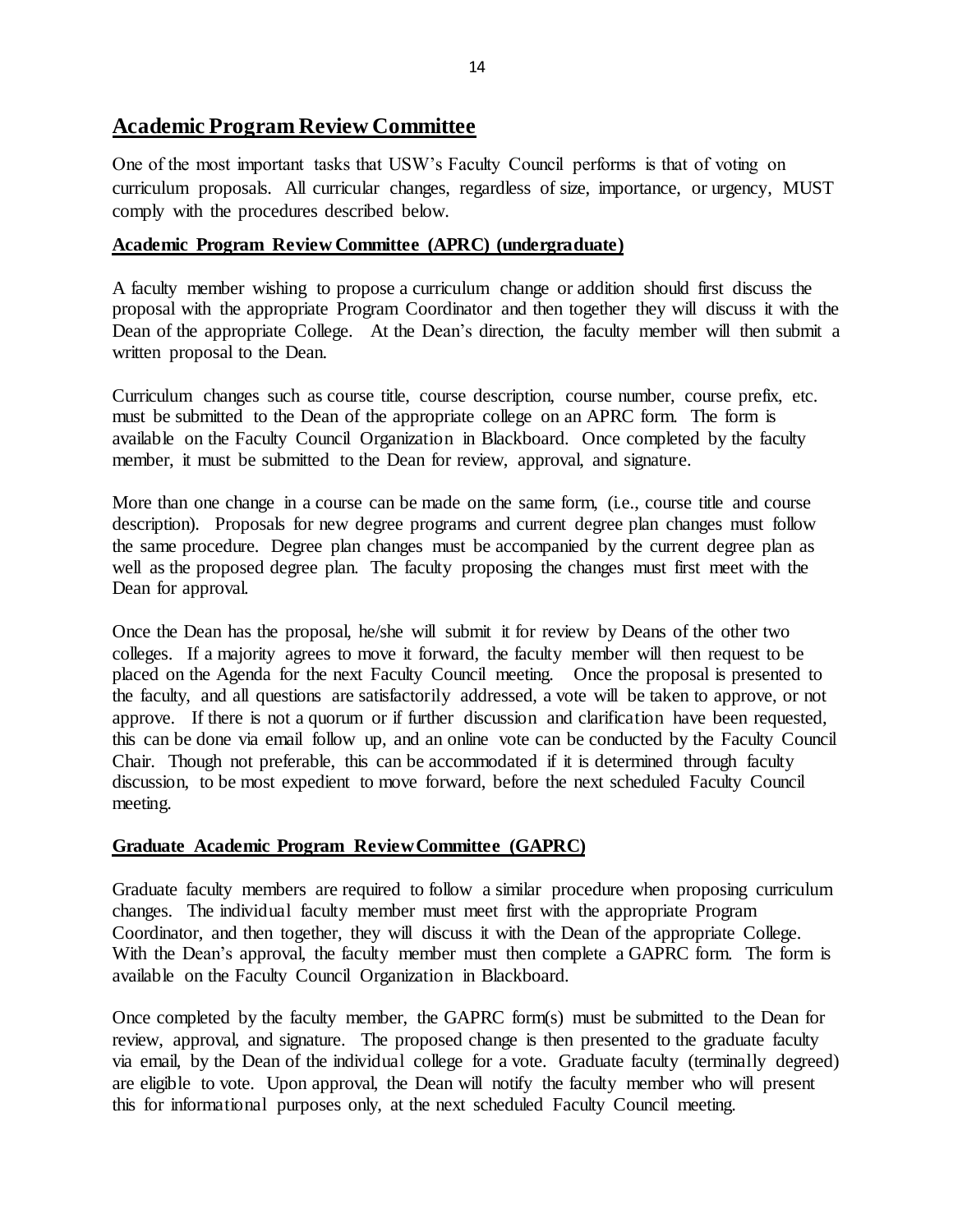## **SUPPORT UNITS**

#### <span id="page-14-1"></span><span id="page-14-0"></span>**Campus Post Office**

The University Post Office is located in the Bill Daniels Campus Center and operates from 7:00 am until 2:15 pm. Please use your assigned campus mailbox number on all correspondence.

University of the Southwest Your Name, Position, or Department 6610 N. Lovington Hwy., Ste.  $_{\text{c}}$  (Your assigned campus box number) Hobbs, NM 88240-9129

Education – Suite 10 Arts & Sciences – Suite 20 Library – Suite 30

Example: University of the Southwest Dr. B. Shott 6610 N Lovington Hwy., Ste. 10 Hobbs, NM 88240-9129

The University Post Office processes and distributes intercampus mail, mail of Universityrelated material external to the campus, and personal mail to parties external to the campus.

Intercampus mail envelopes are available for distribution of material on campus. Employees should use these envelopes, or otherwise appropriately secure the material, and deliver it to the Post Office for distribution. Please return empty intercampus mailing envelopes to the business office or the campus mailroom.

University-related material to be mailed to parties external to the campus should be appropriately addressed and secured in University stationery, or other envelopes with an indication of the cost center to be charged. This mail must be delivered to the Campus Post Office no later than 1:15 pm of the day the individual wishes the mail to be processed by the United States Postal Service (U.S.P.S.). The Director of Mailroom Services will arrange for delivery to the U.S.P.S. daily.

Personal mail to parties external to the campus may be delivered to the University Post Office for delivery to the Postal Service. Personal mail must be properly secured, addressed, and stamped for delivery by the individual sending the mail. The University, or its representatives, assumes no responsibility for personal mail delivered to the University Post Office for delivery.

#### <span id="page-14-2"></span>**Blackboard Online Courses**

Blackboard is the course management system for online courses at University of the Southwest. Google Chrome is the recommended web browser for use in accessing Blackboard courses. Instructors may use one of the two following options to access a Blackboard course.

Option 1: Click the Blackboard link at the bottom of the homepage of the USW website.

- Log in with your Blackboard User ID and password.
- Your course(s) will appear automatically.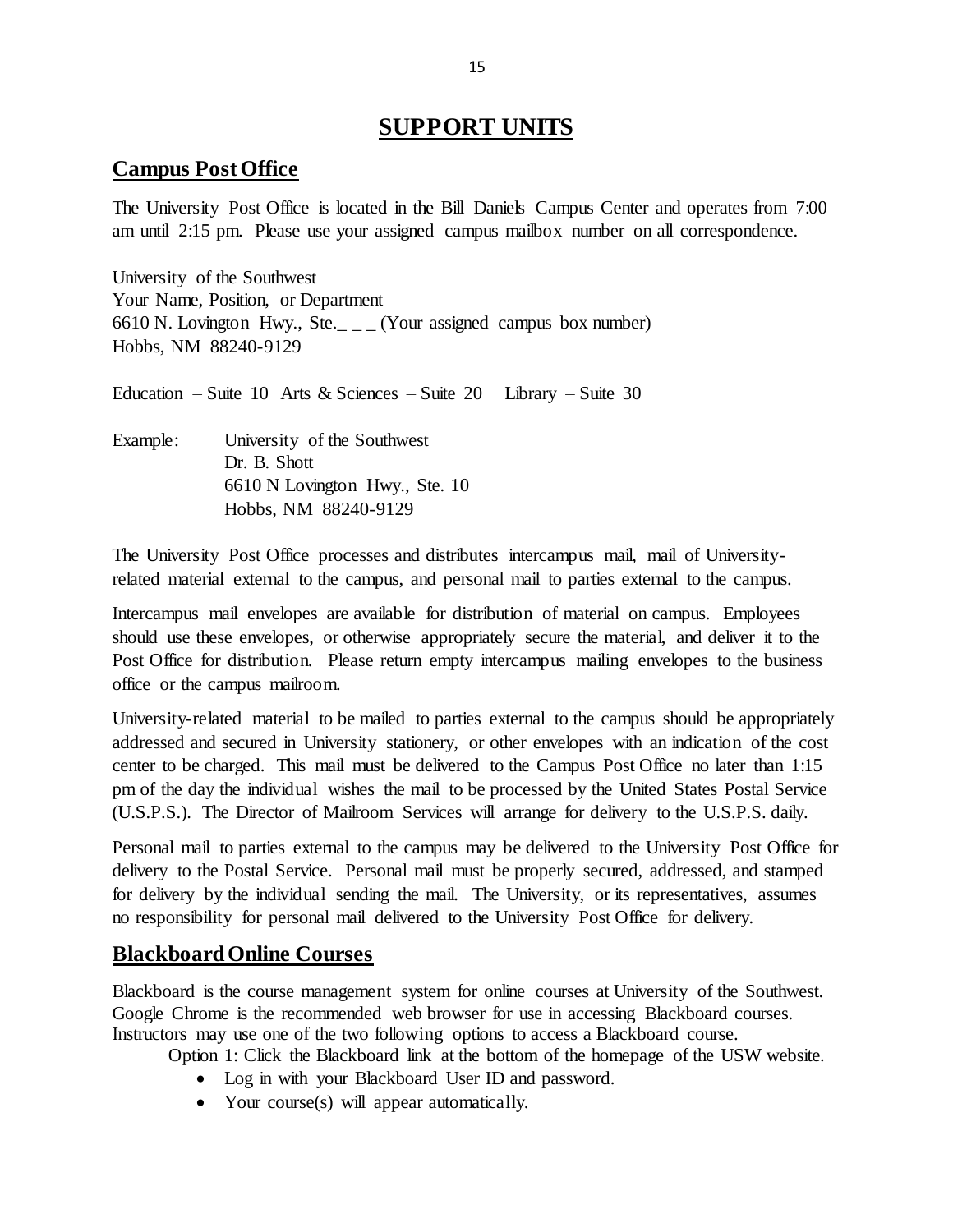• Click on the course title.

Option 2: Log on to the Faculty portal found in the Faculty and Staff link on the homepage of the USW website.

- Click the Blackboard 9.1 link.
- Type in your Blackboard User ID and password.
- Your course(s) will appear automatically.
- Click on the course title.

If you have any problems accessing your Blackboard course, please contact the Blackboard Administrator, David Willis, at [dwillis@usw.edu](mailto:dwillis@usw.edu) or (575) 492-2173. Here are the steps for preparing a Blackboard course for each new online term:

Continuing full-time, part-time, and adjunct faculty that teach online courses

- Option 1
	- o Copy an archived, previously taught course into the current course shell
- Option 2
	- o Update the shell generated for the current term with the template that has been provided
	- o Update the course as needed

**New** full-time, part-time, and adjunct faculty that teach online courses need to contact Blackboard Administrator David Willis at [dwillis@usw.edu](mailto:dwillis@usw.edu) or (575) 492-2173. He will demonstrate how to use Blackboard and answer any questions. To help instructors get started building a course for the first time the Blackboard Administrator can also help create a few sections of the new course.

• A faculty member may request a "practice" course shell to practice on or develop a new Blackboard course that has not been offered yet or added to the course schedule. However, the practice shell is NOT the shell the instructor will use for instruction. The course in the practice shell can be copied or set up as the new course. The Blackboard Administrator can assist the instructor in setting up a practice course.

#### <span id="page-15-0"></span>**Counseling Services for Students**

Counseling services are available to all "face to face" students currently enrolled at University of the Southwest. The University Counselor is located in the Scarborough Memorial Library, Office 110. Students wishing to schedule appointments can call the counselor directly at (575) 492-2104.

Spiritual counseling is available for all students currently enrolled at University of the Southwest, regardless of their religious affiliation. Students can make appointments by contacting the Worship Leader at dblackwood@usw.edu.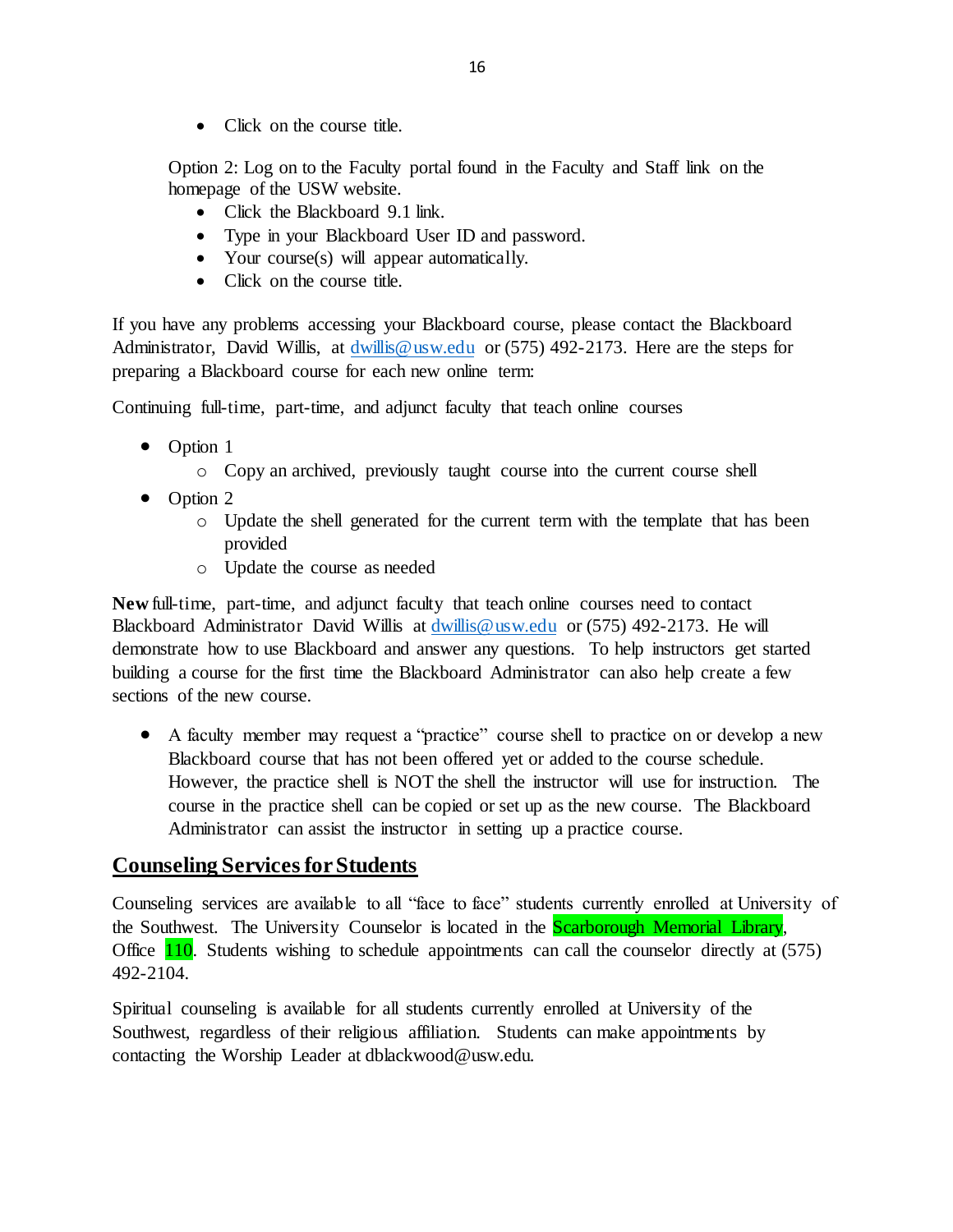## <span id="page-16-0"></span>**USW Website**

The USW website can be accessed at [www.usw.edu](http://www.usw.edu/) for outside use and <https://portals.usw.edu:8082/> for internal information. The web content manager is responsible for the website.

## <span id="page-16-1"></span>**Technology Services Department**

#### **Josh Ford (MTL 116 x2183)**

Director of Technology Services

- Technology Services administrative duties
- Blackboard user accounts and course section set up
- Blackboard faculty and student support
- Interactive video conferencing training and course development support
- Software applications helpdesk
- Network user orientation and training
- Residence Hall network infrastructure and support
- Network cabling and termination
- Purchases hardware

#### **Julio Castillo (MTL 116 x2180)**

Assistant Director of Technology Services

- Server Administrator
- Exchange and Outlook web access
- Backs up and restores network files
- Sets up network accounts and permissions including deletions
- Internet connectivity including firewall ports and content filtering
- Installs and supports on-campus computers and printers as well as lab and instructional technology
- Purchases hardware

#### **Daniel Williams (MTL 116 x2112)**

Senior Technology Specialist

- Serves as a standing member of the Campus Technology Committee
- Assists the Director in the configuration of network routers, switches, and other core infrastructure components
- Installs and maintains mobile and desktop instructional and administrative computers and peripherals
- Installs, configures and upgrades University software
- Documents software licensing, network configurations, etc.
- Maintains technology inventory lists
- Writes programs to automate business tools for use by USW faculty and staff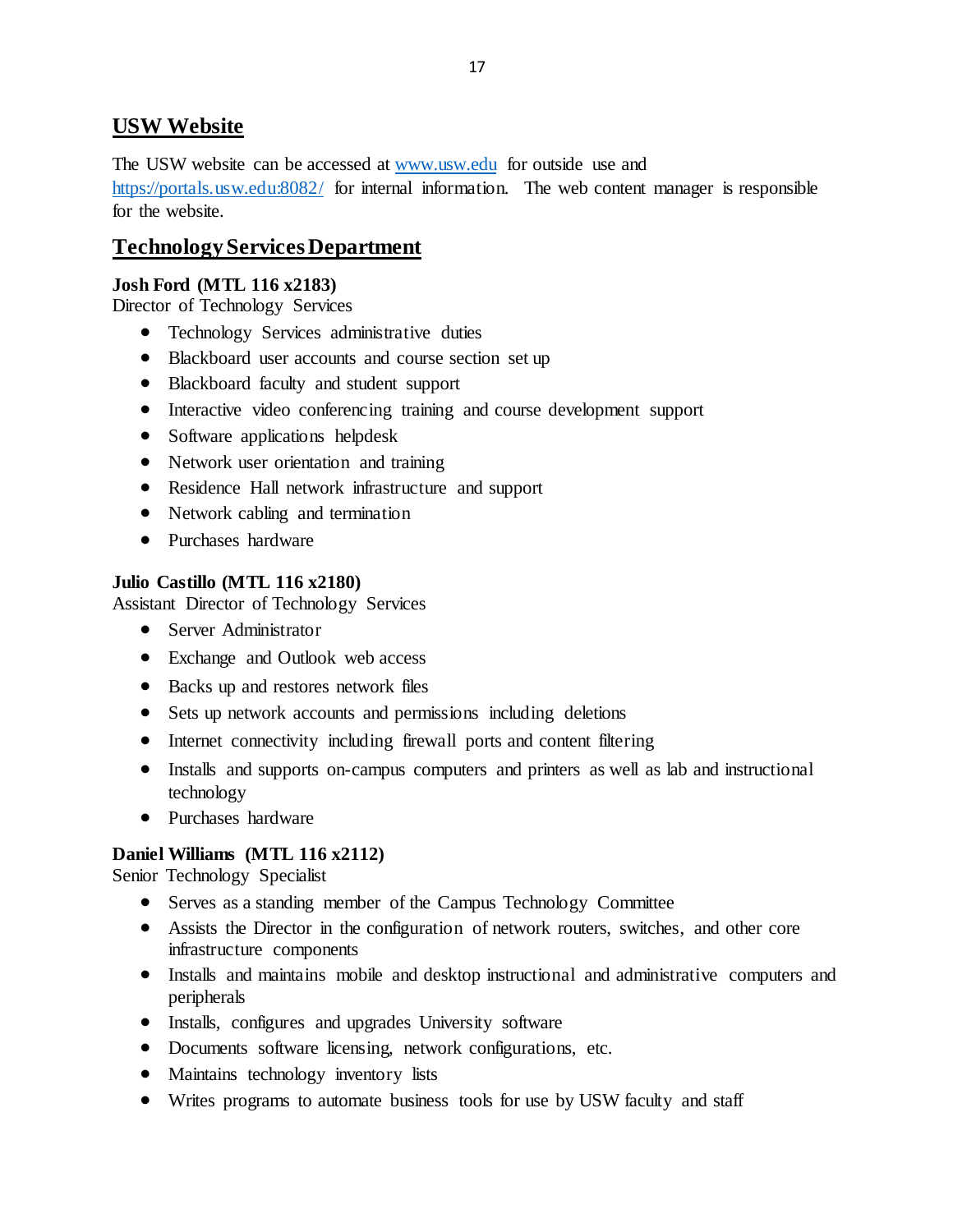• Assists with maintaining Ellucian Colleague software

## **David Willis (MTL 116 x2173)**

Instructional Design Technician

- Works with Subject Matter Experts (SMEs) to design, develop, implement, and evaluate online software
- Applies best practices and knowledge of instructional design and adult learning theory to the strategy, design, and delivery of online programs
- Works with SMEs to apply ADDIE principles in online course design
- Provides recommendations regarding all aspects of the content arrangement, sequencing of lessons, use of assessments, and selection of class activities
- Consults with SMEs and others to design and develop hands-on exercises, scenarios, assessments, self-study, discussions and other online instructional content that effectively engage the students
- Collaborate with SMEs, graphic designers, developers, and other personnel to ensure the highest level of quality in final products
- Develops and maintains course templates, models, standards, and procedures for review and approval
- Demonstrates and utilizes effective needs analysis, project management, course development, and evaluation skills
- Identifies problems in the curriculum development process and develops solutions to ensure both quality standards and planned deadlines are achieved; alerts management to quality-related issues and/or delays in program development
- Reviews online courses regularly for quality and ensures alignment of all instructional materials prior to release and during quality review cycles
- Regularly maintains and updates online course content based on feedback from students, faculty, program surveys, Learner Services, Operations, and other functional areas

Technology Services Contact Information Mabee Teaching and Learning Room 116 Online Support Forms are available for technology support requests.

# <span id="page-17-0"></span>**Library and Textbook Evaluation Center**

Faculty members-full-time, part-time, and adjunct-are encouraged to become acquainted with and to use all library materials. Generally, materials are on a three (3) week loan period. Faculty may check out books and other materials for extended periods provided that *all such materials are returned by the end of the semester.* Reference materials and periodicals are not available for circulation.

Library Collections: *Thelma A. Webber Southwest Heritage Room –* this is a collection of United States Southwest history, culture, art, literature, and other information. *The Hatton Sumners Freedom Collection –* This is a collection of materials relevant to the Mission of the University, including Free Enterprise Education, Economics, Private Enterprise, Liberty, and Freedom.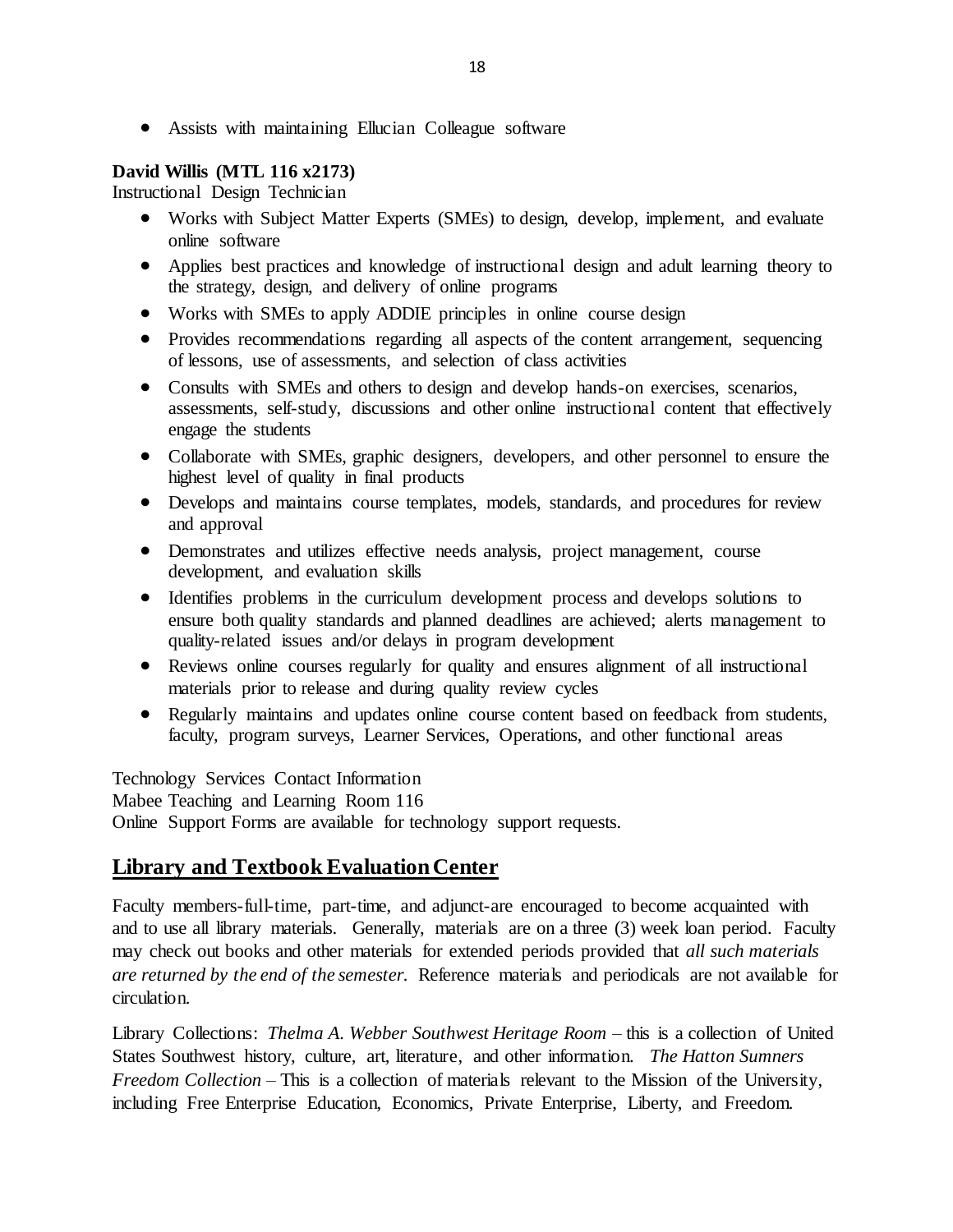Faculty may also place materials on reserve. These will be held behind the circulation counter in the Library. The items are circulated according to the faculty member's wishes. Please give the Library staff at least 24 hours to process the items prior to announcing to classes.

#### <span id="page-18-0"></span>**Development and Public Relations Office**

University of the Southwest is responsible for communicating with a wide range of audiences. Internal audiences include students, faculty, and staff. External audiences include parents of current students, alumni, donors, other friends of the University, potential students, and the general community.

The University's message to all groups must be timely, responsive to inquiries, and fully representative of the position of the University. The Marketing and Stakeholder Relations Director is responsible for the coordination of all communications from the University.

To help facilitate these relationships and to ensure that all information is presented in a timely fashion, the following is requested of all employees:

- Inquiries from any media outlet should be politely directed to the Marketing and Stakeholder Relations Director. Through a discussion with the reporter(s), the Marketing and Stakeholder Relations Director will either respond directly to the inquiry or will identify and talk to those who are most appropriate to respond to the specific request. No staff member should allow themselves to be drawn into a discussion with a reporter during the initial call as this may become part of the interview and story that the reporter opts to use when submitting the information.
- All staff members are encouraged to contact the Marketing and Stakeholder Relations Director with stories that may appear even slightly newsworthy. Depending on the item, there may be news value locally or, in the case of student news, in his/her hometown. To a degree, USW's Public Relations Office is like any news organization; the only information that can be covered and shared is the information that is provided.
- Requests for publicity for *planned* functions should be made as early as possible, usually at least two months prior to the event. A sample of planned events includes lecture series, summer sports camps, registration, commencement, student awards, senior honors, and other events. Securing the best advertising, public service placement, design and placement of advertising materials, and the chance to appear on radio or television public service programs can take several months of planning.
- Breaking news information should be shared immediately. This could include such news as the debate team winning a competition, ENACTUS placing in a regional or national event, a student winning an academic award, or a major gift being given to the University. If this information is not shared within the news cycle, then media outlets are not likely to pick it up as they strive only to present current information.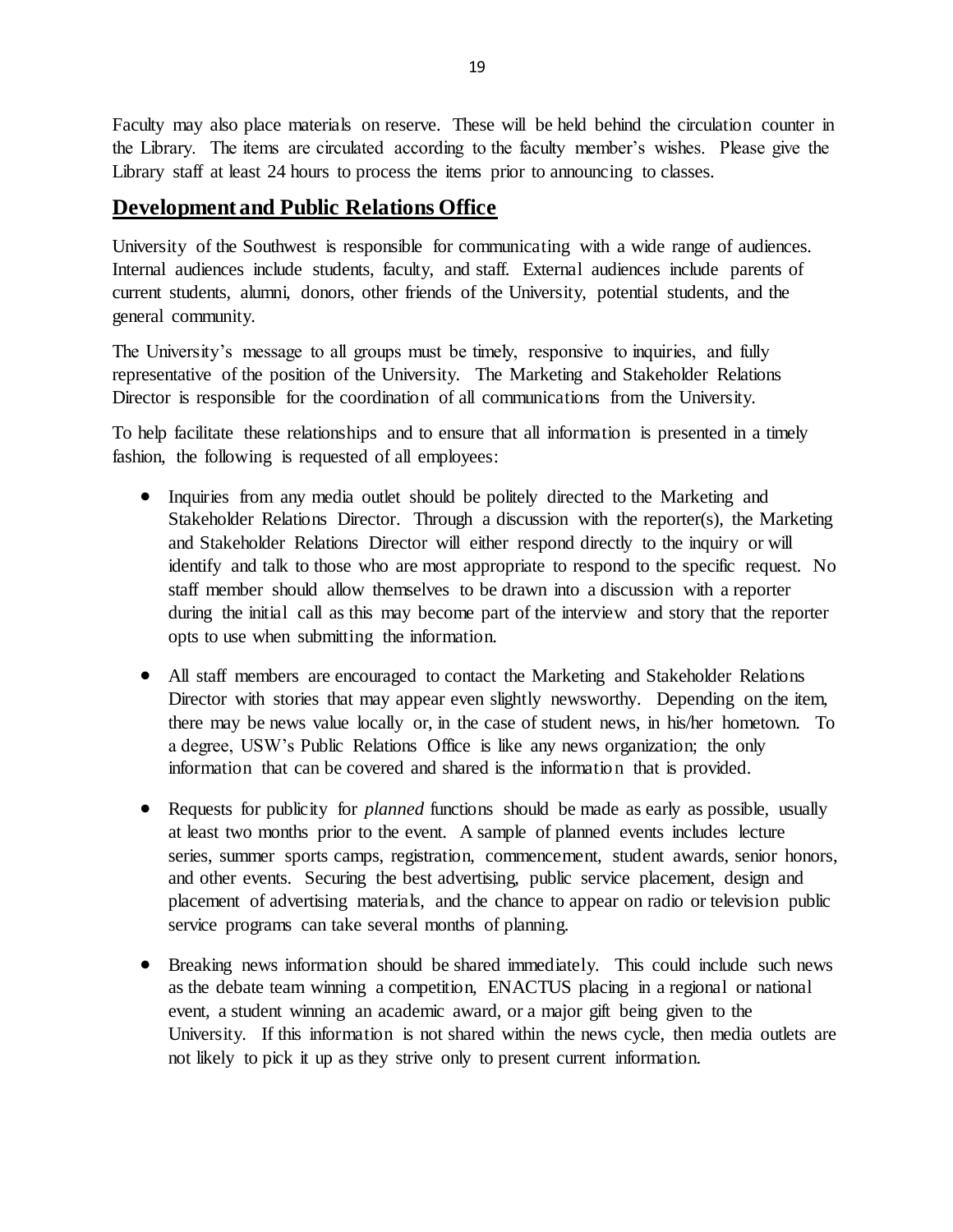- All requests for printed materials will be coordinated by the Marketing and Stakeholder Relations Director. The Marketing and Stakeholder Relations Director has been assigned the responsibility of maintaining the appearance and content of all official publications.
- The website is the University's electronic front door. More than half of today's students have their first contact with a university through its website. The University's Marketing and Stakeholder Relations Director will work with departments to update news and other information regularly.

#### <span id="page-19-0"></span>**Telephone Service**

Office telephones are provided to all faculty for calling campus extensions and local calls. Longdistance calls may be made by using an assigned access code, which is assigned by the Director of Personnel at the time of orientation. Voice mail is available to all faculty. Faculty are encouraged to set up voice mail greetings as soon as possible.

#### <span id="page-19-1"></span>**Blackboard Enhanced Courses**

Faculty that teach on-campus classes may request a Blackboard course shell for the face-to-face course so that lectures, videos, quizzes, assignments, and other online tools can be accessed. Providing a Blackboard option for a face-to-face class allows the instructor to enhance the way he or she provides instruction and learning opportunities for students.

Instructors may use one of the two options listed below to access a Blackboard course:

Option 1: Click the Blackboard link at the bottom of the homepage of the USW website.

- Log in with your Blackboard User ID and password.
- Your course(s) will appear automatically.
- Click on the course title.

Option 2: Log on to the Faculty portal found in the Faculty and Staff link on the homepage of the USW website.

- Click the Blackboard 9.1 link.
- Type in your Blackboard User ID and password.
- Your course(s) will appear automatically.
- Click on the course title

Because of difficulties with other browsers, the recommended web browser for accessing Blackboard is Google Chrome.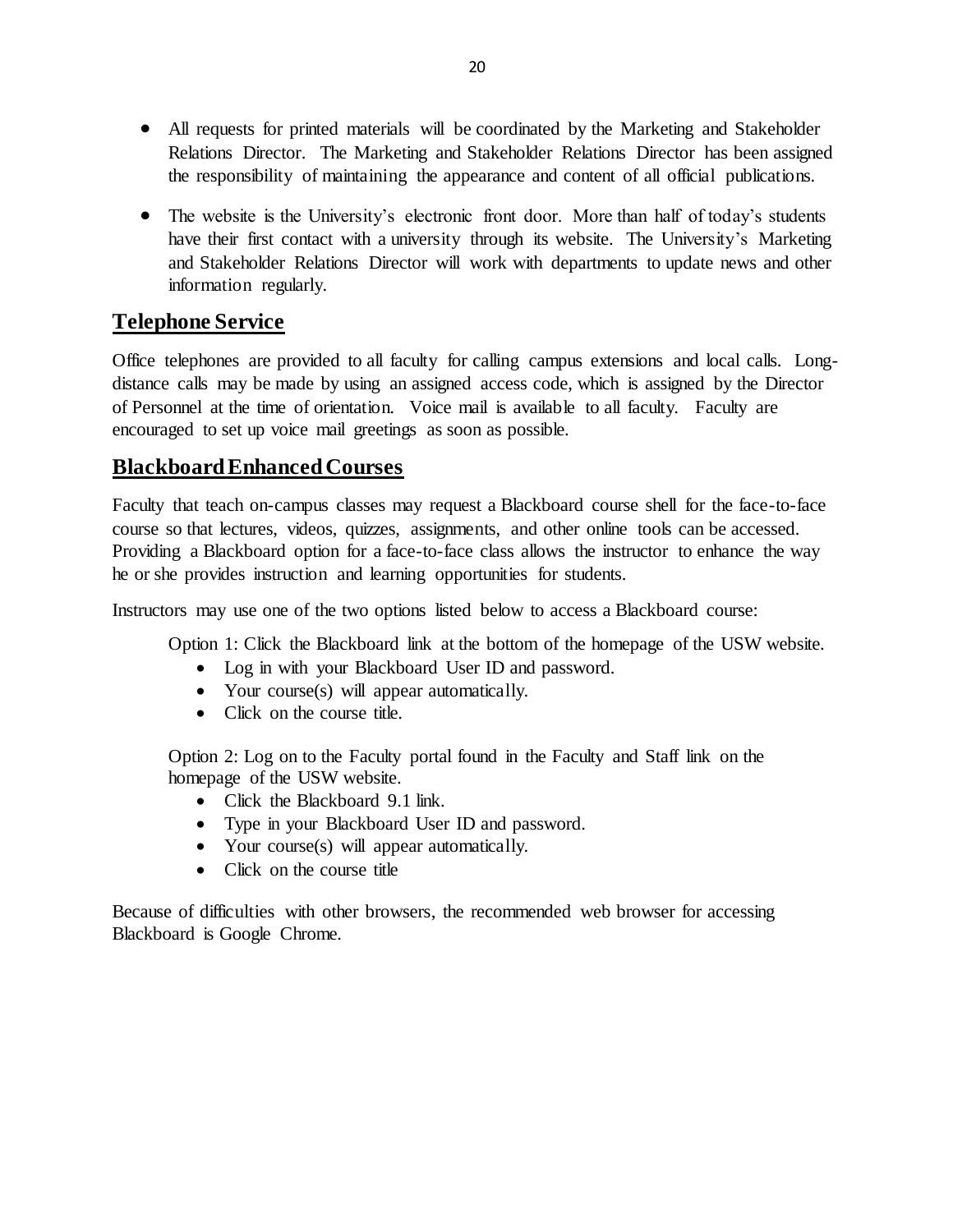# <span id="page-20-0"></span>**FACULTY POLICIES, PROCEDURES, AND GUIDELINES**

## <span id="page-20-1"></span>**Academic Freedom**

Faculty members should understand that true academic freedom is enhanced not restricted by having both the freedom and responsibility to teach consistent with the mission statement of the University.

## <span id="page-20-2"></span>**Academic Policy and Procedure Memoranda**

In order to formally disseminate policies and procedures recommended by the Faculty Council and subsequently approved or modified by the Administration, Academic Policy and Procedures Memoranda will be issued on an as-needed basis. The Office of the Provost may also disseminate other policies and procedures as appropriate.

The memoranda will be distributed to faculty and staff through campus e-mail. They will be maintained in a public folder on the internal web page and in hard copy at the Scarborough Memorial Library's Reference Desk. *Academic Policies & Procedures*

## <span id="page-20-3"></span>**Assessment of Faculty**

Faculty members, both full and part-time, (not adjuncts) are assessed in the following manner:

- Student assessments of courses.
- Observation of classroom teaching by his/her dean and peer review by a colleague. Faculty are encouraged to invite the Provost to one class each academic year.
- Self-assessment.
- Dean's annual conference.

Each process is described below:

- *Student assessments*
	- o Each course taught by each faculty member during fall and spring semesters is to be assessed.
	- o Responsibility for administering the student assessment is in the hands of the individual faculty member.
	- o Assessments are to be administered within the last two weeks before the final week of any given term.
	- o Assessments are to be administered on-line. Instructions on administering the assessment will be given to each faculty member at the appropriate time.
	- o Results of the individual assessments will be summarized by the Deans and aggregated to be included in the Student Satisfaction portion of the Annual report.
- *Review of classroom teaching and peer review by a colleague-*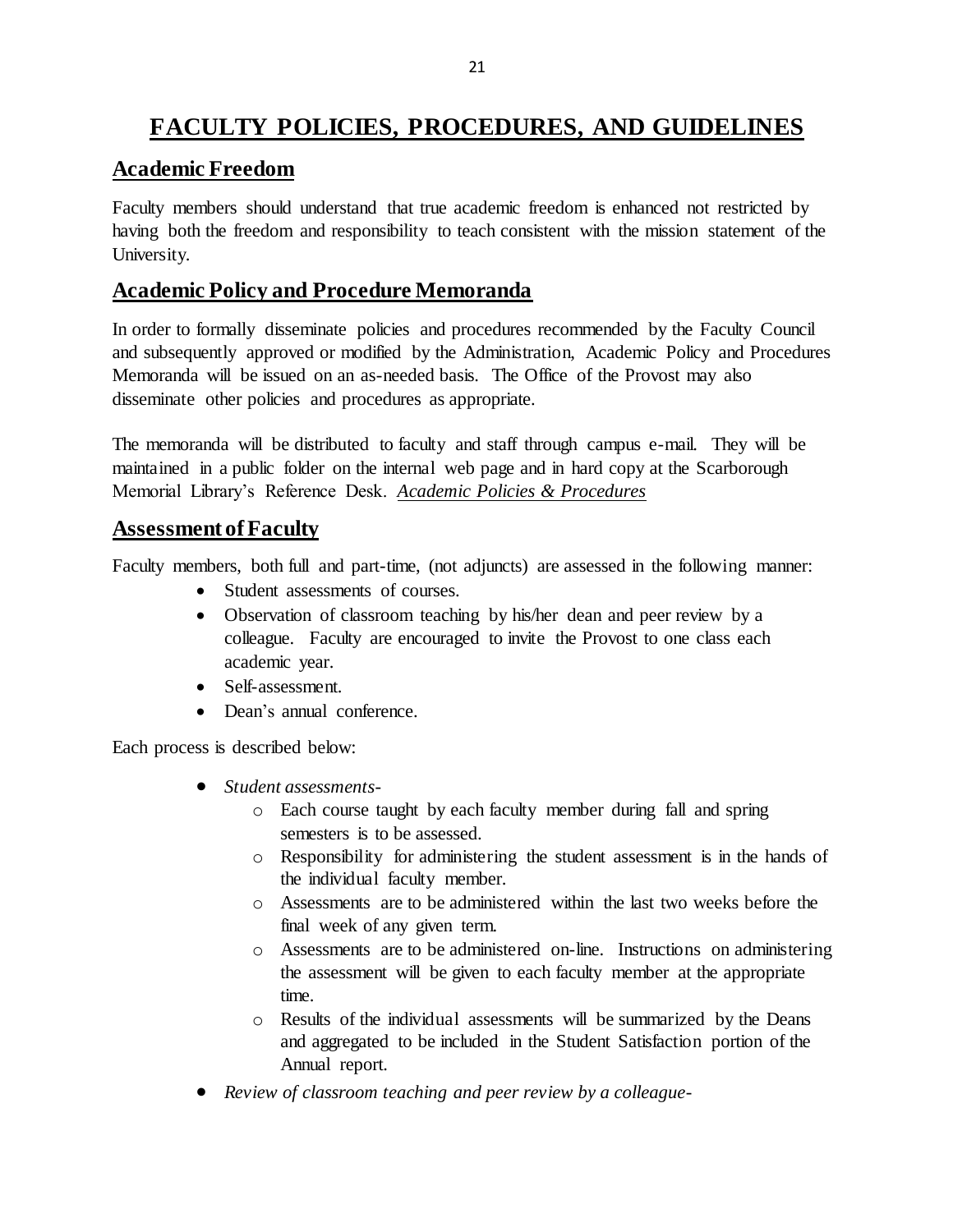Each faculty member will have an announced visit to his/her class once during each assessment period by the Dean. The Dean will provide a written critique of the faculty member's teaching effectiveness and this, as well as the written report of the peer review, will be discussed with the faculty member during the annual conference with the Dean. The critique and the peer review report will become a part of the faculty member's file.

• *Dean's annual conference-*

Annually, the Dean will meet with the faculty member to discuss strengths and weaknesses, goals and objectives, and methods for improvement. The Dean's written assessment becomes part of the faculty member's file.

Following the Dean's assessment of the faculty member, but not later than the close of the spring term, the Dean will schedule a conference with the Provost. During this conference, the Dean will make recommendations concerning contract renewal.

#### <span id="page-21-0"></span>**Background Investigation Policy**

Applicants considered for employment with University of the Southwest including, but not limited to, substitutes and temporaries, are subject to work history, education history, and reference investigations. Each such application will be subject to a criminal background investigation, to be paid for by University of the Southwest, as a condition of further consideration for employment.

All offers of employment are contingent upon the satisfactory completion of background investigations.

Information gathered from background investigations to include criminal convictions shall not automatically bar an applicant from obtaining employment with University of the Southwest, but may be the basis for refusing employment.

Criminal background checks, as described above, may also be conducted upon each contractor or contractor's employee, to be paid for by University of the Southwest, if the contractor or contractor's employee has unsupervised access to students. In such cases, contracts shall be subject to the satisfactory completion of background checks.

University of the Southwest may also conduct the referenced background investigations of incumbent employees if it becomes aware of facts, circumstances, or conduct that give rise to a reasonable suspicion the undisclosed aspects of the employee's background might disqualify him or her to continue in employment with University of the Southwest.

The University's Agreement, Authorization, Waiver, and Release Form shall be attached to all applications for employment and shall be signed by applicants prior to being considered for employment.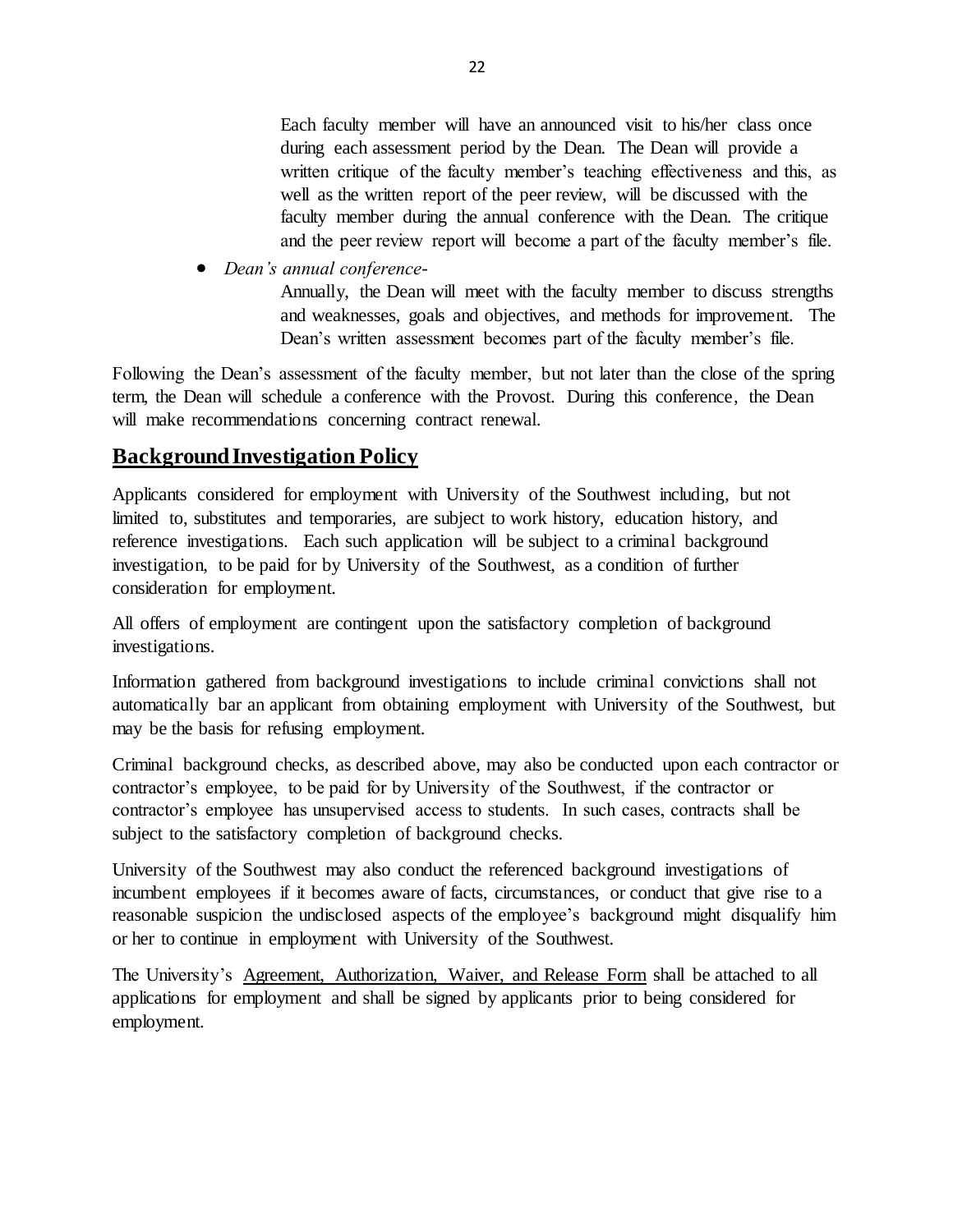## <span id="page-22-0"></span>**Complaint/Concern Protocol**

Complaints and concerns arrive in the Director of Student Life and Office of Institutional Effectiveness. Any parties could use the Questions/Concerns/Comments button on the homepage or visit either of these two offices in person. These may arrive in a variety of formatsletters, e-mails, telephone calls, "House Calls", and office visits. They come from a broader array of constituencies-students, faculty, staff, board members, elected officials, the press, and community at large.

Complaints and concerns should be promptly addressed, and in the absence of extenuating circumstances, a response should be provided within five working days.

Each complaint or concern received will be logged noting the date, constituency, originator's name, a description of the complaint, the individual assigned to address the issue, assigned report date, actual report date, and file reference section. Where possible a copy of the written complaint/concern document should be filed in the Office of the Provost.

#### **Student Complaints**

The purpose of this policy is to provide a safe and organized way for students to voice complaints that they have. It is important that students have a wide-spread understanding of how to rectify situations that pertain to their experience at USW. When practiced well, the ability to biblically and respectfully resolve conflict is a restorative process for the individuals involved.

University of the Southwest values the process of resolving complaints that may arise. Seeking resolution is the conscientious response to a grievance that one may have within any community. Conflict resolution is often the necessary element to bring health back to a community. Complaints commenced through this process may bring about an inquiry and/or disciplinary action involving another member of the University community (student, faculty, or staff). Student Life is committed to keeping a confidential and professional process that facilitates resolution within a safe environment, guarding against retaliation.

Students should seek resolution of complaints with the other party or parties involved. When unable to reach a resolution, students should register complaints, in writing, with the Director of Student Life. Details about the formal student complaint process can be found in the Student Handbook.

In accordance with the new Federal Program Integrity Rules, effective July 1, 2011, the New Mexico Higher Education Department (NMHED) will review complaints which were unable to be resolved through the institution's internal complaint process.

Additional contact information for complaints:

NMHED/PPSD, 2044 Galisteo St. Suite 4 Santa Fe, New Mexico 87505-2100 505-476-8400 <http://www.hed.state.nm.us/institutions/complaints.aspx>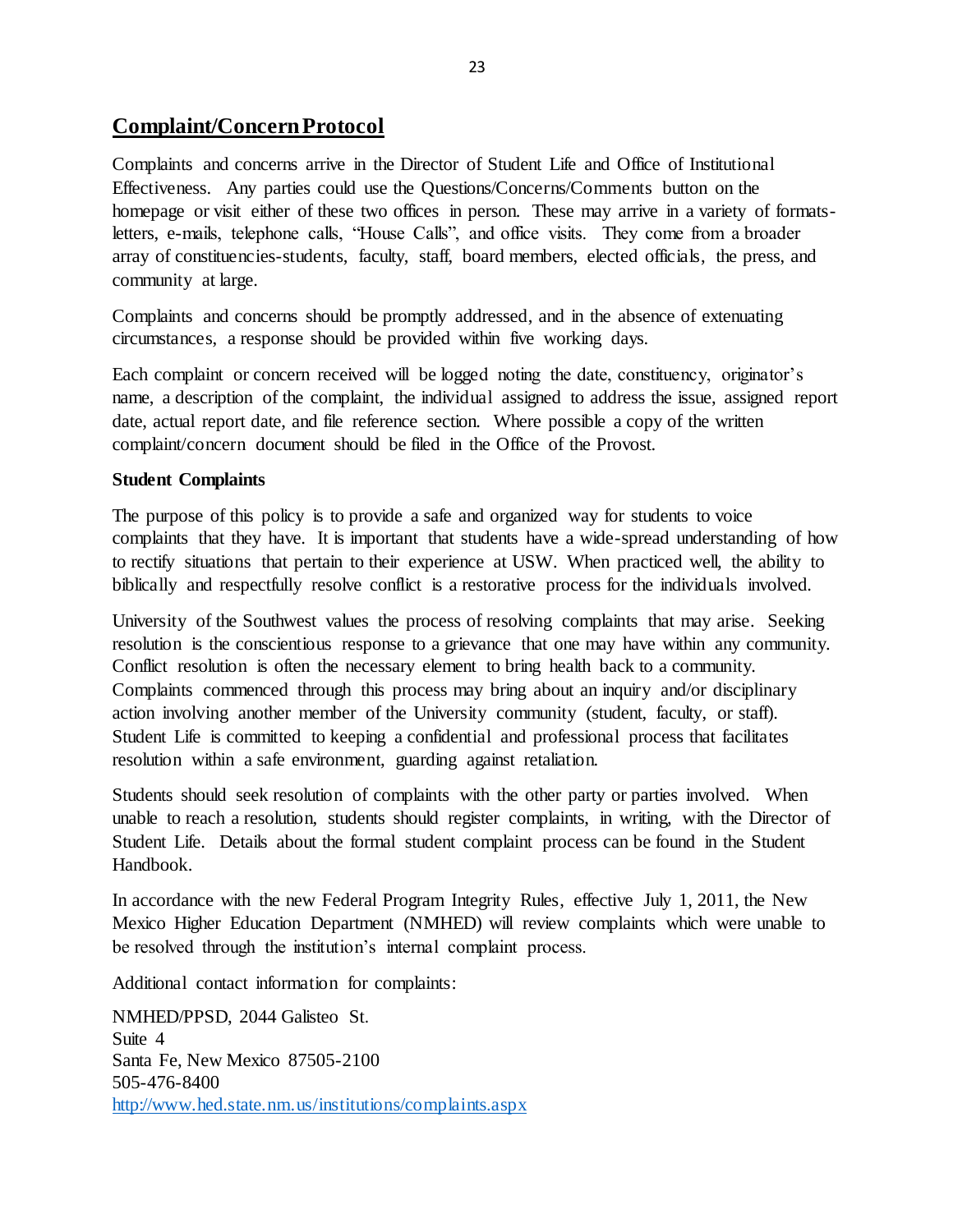The formal written response should be copied to all concerned parties except in cases where confidentiality directs otherwise.

#### <span id="page-23-0"></span>**Conditions of Employment/Employment Procedures**

As a condition of employment, faculty members employed by the institution shall be made aware of the purpose and mission of the University and shall fulfill the purpose and mission through their teaching and their professional and private conduct.

All faculty members shall be employed by the University according to the terms of an employment contract. Employment contracts shall set forth the effective dates of the contract and the salary to be paid to be a faculty member. The faculty member, the Dean, and the Provost of the University shall sign employment contracts for faculty members.

All recommendations of appropriate persons for faculty openings are welcomed. After an open search, the Dean will recommend the appointment of a new faculty member and an appropriate contract shall be prepared.

The search for new or replacement full-time faculty is one of the most important functions that the University performs. Faculty members are a major asset in the successful pursuit of the University's mission. Since successful candidates must possess exemplary communication skills, academic preparation, and integrity, extreme care must be devoted to the selection process. The process must be open and free of bias. In order to formalize that process, the following protocol is established.

After assuring the sufficient funds are budgeted, the Provost will coordinate with the Dean to implement a formal search process as detailed below:

The Provost will:

- Advise the Assistant Vice President of Human Resources and Regulatory Compliance (AVP of HR and RC)
- Solicit recommended position description, ad copy, web page copy and search committee membership from the appropriate Dean
- Approve placement of ad copy in the appropriate journal, publication or web site, and on University of the Southwest's web site with appropriate closing dates and related information
- Coordinate with the Dean to secure logistical support such as preparation of a materials folder for each candidate and sending acknowledgment letters to the candidates from the Dean
- Verify with the Chief Financial Officer that funds are budgeted
- Authorize the appropriate Dean to make an offer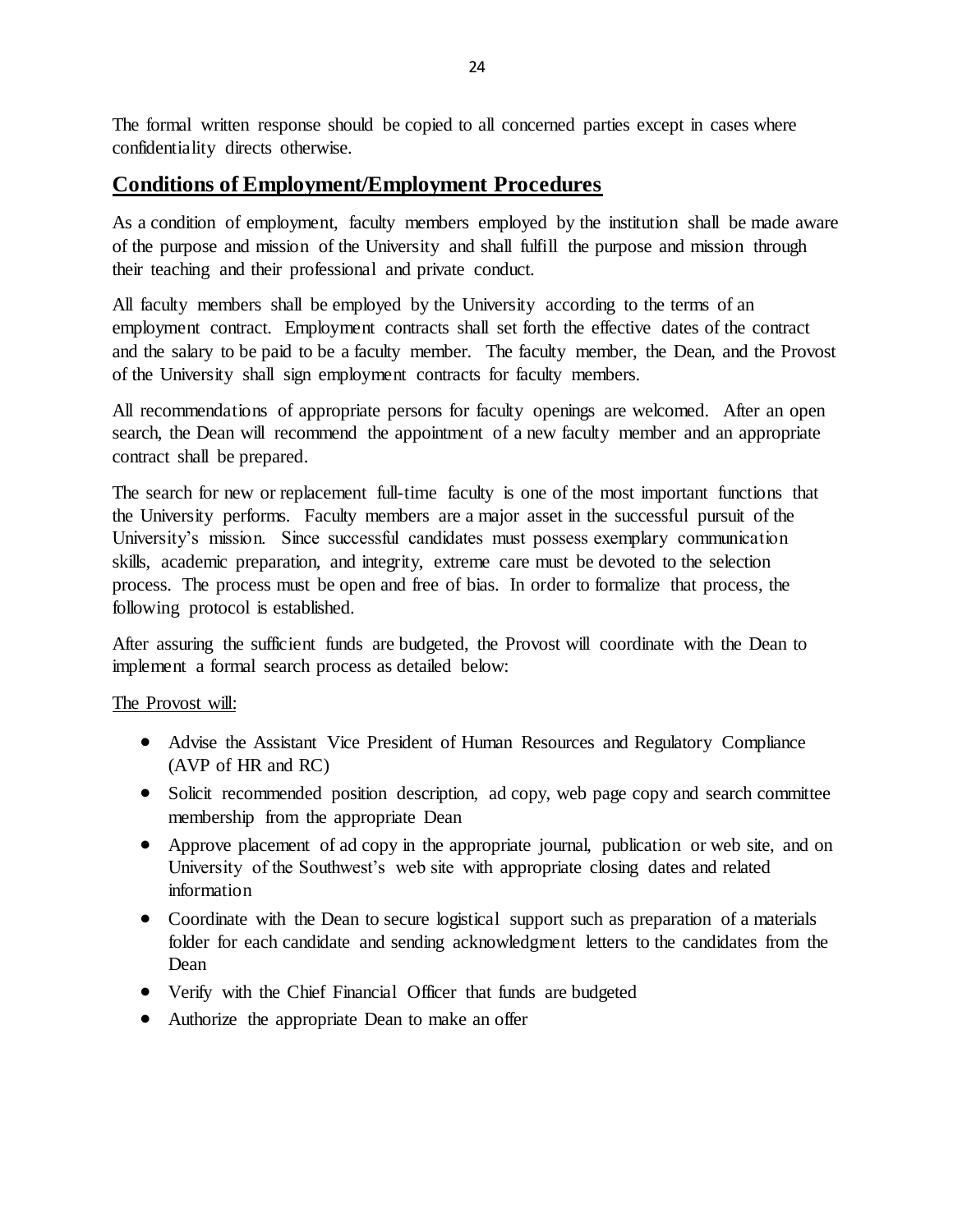The Dean will:

- Recommend members, including a chair, of the search committee to the Provost
- Prepare recommended position description and ad copy
- Convene and charge the search committee
- Interview all candidates invited to campus
- Advise all candidates invited to campus that a detailed background check may be conducted

The Search Committee will:

- Be composed of:
	- o The chair
	- o Two faculty members from each college
	- o A student affirmed by the President of Student Government; if available
- Select a recorder who will prepare and circulate the meeting minutes to the membership, and include the appropriate Dean and Provost
- Assess the candidate pool with reference to the position description and the required and preferred qualifications
- Determine a method of balloting secret or show of hands to identify candidates for subsequent consideration
- Select an appropriate number of candidates (at least six candidates is suggested) for telephone interviews; after appropriate discussion and deliberation select no more than three candidates to be invited for a campus visit and interview
- Interview the candidate, attend the presentation, and assist with the campus tour
- In alphabetical order list the finalist's strengths and weaknesses and transmit the recommendation to the Provost

## <span id="page-24-0"></span>**Contracts and Contract Termination**

The goal of University of the Southwest is to attract, retain, and support good faculty. Towards that end, faculty members are evaluated carefully and regularly. In return, the University offers reasonable job security, cherishes an atmosphere of academic freedom for the pursuit of truth, provides protection from arbitrary and capricious actions of administrators, staff, or faculty colleagues, and seeks ways to demonstrate its appreciation of exemplary work.

The University utilizes annual faculty contracts, containing the specific conditions of employment, including any terms, conditions, or probationary stipulations. Intent to Renew letters are normally prepared and emailed the week before Spring Break. Contracts for the next academic year will be prepared and emailed for signature (via DocuSign) by the first week of July. Faculty contracts should be signed and returned no later than two weeks from the date they are sent. Non-renewal of appointment will generally be communicated no later than March 31.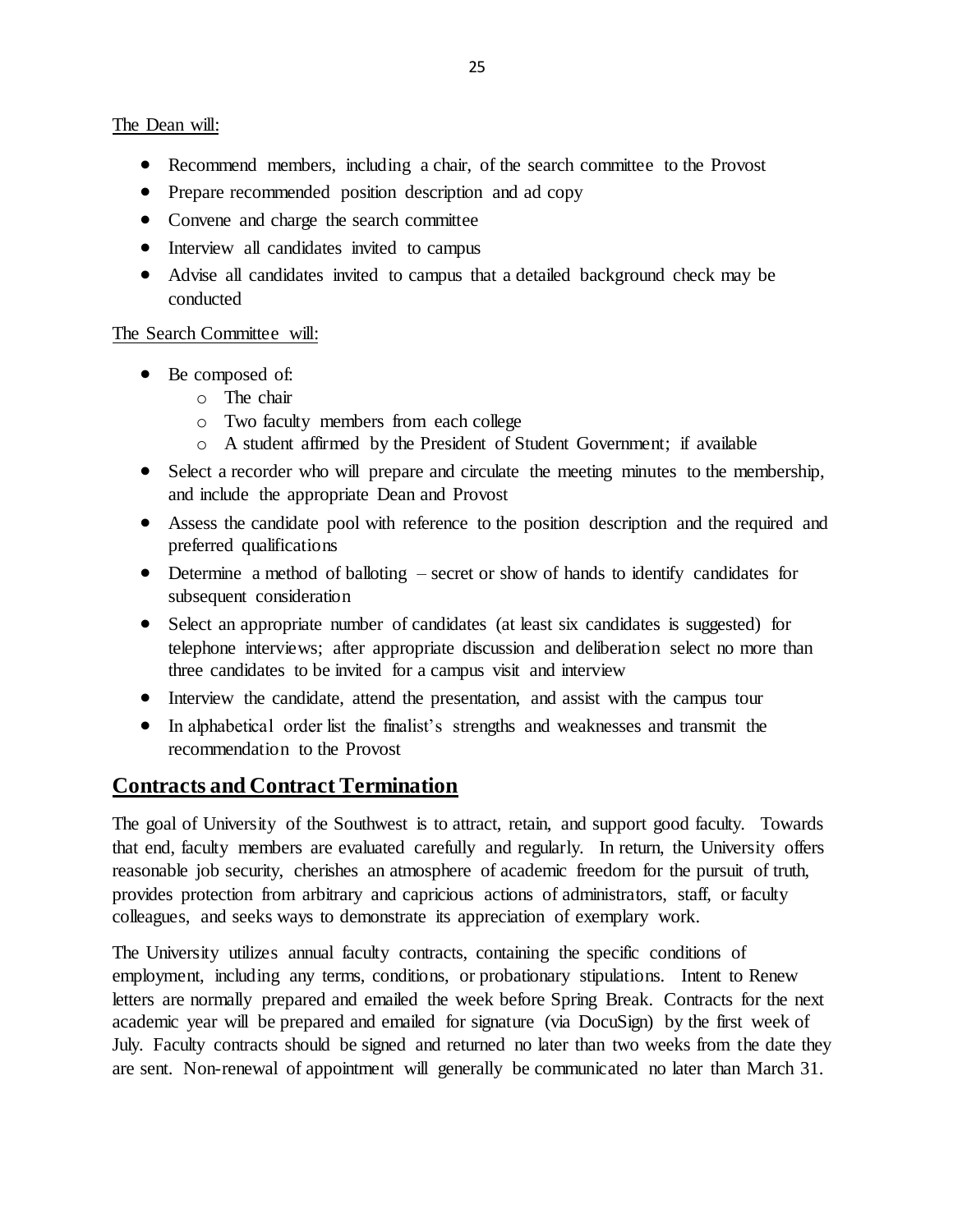In the event of non-renewal, the University has no obligation to demonstrate non-compliance with criteria for continued service.

After contracts are renewed and approved, it will be considered a breach of contract as well as unethical for any faculty member to resign. The faculty member may properly request leniency on this matter in cases of hardship or in a situation in which an adequate replacement can be employed, and the faculty member would otherwise be denied substantial professional advancement or another opportunity elsewhere. The decision of leniency is solely at the discretion of the Provost.

#### *Dismissal*

Notwithstanding the preceding terms of the Handbook, the University may dismiss a faculty member prior to the expiration of a current employment contract for good cause. Good cause shall include, but not be limited to (i) an act involving moral turpitude by the faculty member; (ii) the faculty member not fulfilling the duties of following the procedures provided herein; or (iii) when the University's funding or organizational needs so dictate a dismissal, determined at the sole discretion of the University.

#### <span id="page-25-0"></span>**Drug-Free Workplace/Drug Testing/Disease or Illness Testing**

It is the policy of the University to create a drug-free workplace. The use of controlled substances is inconsistent with the behavior expected of employees, subjects all employees and visitors to our facilities to unacceptable safety risks, and undermines the University's ability to operate effectively and efficiently. In this connection, the unlawful manufacture, distribution, dispensation, possession, sale, or use of a controlled substance in the workplace or while engaged in the University's business is strictly prohibited. Such conduct is also prohibited during non-working time to the extent that in the opinion of the University, it impairs an employee's ability to perform on the job or threatens the reputation or integrity of the University.

Employees who violate any aspect of this policy may be subject to disciplinary action up to and including termination. At its discretion, the University may require employees who violate the policy to complete a drug abuse assistance or rehabilitation program as a condition of continued employment. The University reserves the right to require employees to undergo appropriate tests designed to detect the presence of alcohol, illegal drugs, or other controlled substances (i) prior to being hired by the University, and (ii) where the University has reason to believe that an employee may be under the influence of any of these substances. Refusal to consent to such tests may result in disciplinary action up to and including termination.

Employees may be required to take certain medical examinations, at the University's expense, when such examinations relate to a bona fide occupational requirement involving one's ability to perform job-related functions and is consistent with business, school, or academic necessity. Such medical examination requirements must be reasonably and rationally related to the employment activities and responsibilities of a particular employee or a particular group of employees rather than to all employees.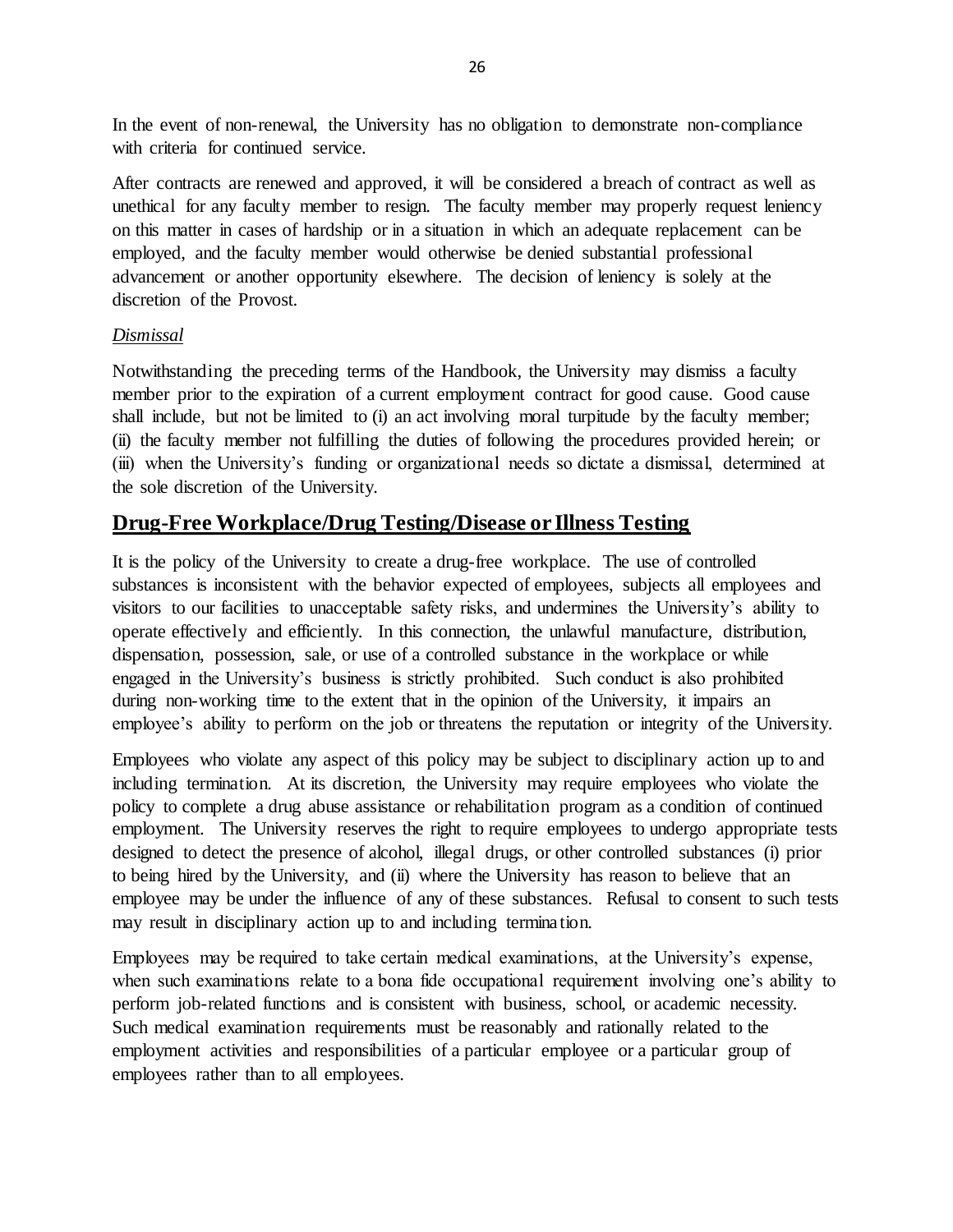A medical examination involving a human immunodeficiency virus-related test will be required only when the absence of HIV infection is a bona fide occupational qualification for the job in question, and the test is necessary to ascertain whether an individual is currently able to perform the duties of a particular job in a reasonable manner without presenting a significant risk of transmitting the virus to others, and no reasonable accommodation short of requesting the test exists.

## <span id="page-26-0"></span>**Faculty Designations**

In order for faculty to carry out their academic duties, it is necessary not only for them to have the correct title, but also to be considered a part of an academic unit. As a part of the academic unit, they are expected to make active contributions to the development and assessment of that unit's academic mission. They also need to be evaluated and receive advancement according to how well they carry out the mission that they helped develop.

All employees of USW who teach classes that carry academic credit will have a faculty designation and be members of one of the three academic units. Each faculty member will hold academic rank in his/her respective division or college with an indication of his/her specialty, e.g., assistant professor of biology, associate professor of accounting, etc. In addition, certain administrators who may not regularly teach but who would otherwise be qualified to hold faculty rank will be considered administrative faculty members.

Faculty members may be either full-time or part-time but differ from adjuncts in that the latter do not hold faculty rank and are not expected to participate in the governance of their academic units. Part-time faculty members are expected to participate in the governance of their units in proportion to the percentage of time of their academic appointment.

Employees who both teach and carry other non-teaching functions will carry a faculty designation representing that part of their jobs dedicated to teaching. The other part of their responsibilities will be designated as staff or administration. Examples might be a coach who teaches half-time or a Dean who has both faculty and administrative duties. A faculty contract will reflect the percentage of time dedicated by a faculty member to his/her academic unit, and employees with both academic and non-academic assignments will receive contracts reflecting the academic portion of their assignments. Employees with split appointments will receive separate evaluations in both portions of their appointment and advancement in one area generally will not be related to advancement in the other.

## <span id="page-26-1"></span>**Faculty Emeriti**

Eligibility for emeritus/emerita rank shall apply to faculty who are retiring from the teaching profession and the University after at least ten (10) years as a faculty member and who hold the rank of Assistant Professor, Associate Professor, or Professor. The Provost may grant exceptions to this requirement upon petition. Criteria for emeritus/emerita rank are:

• Should have held the rank of Assistant Professor, Associate Professor, or Professor for a minimum of five (5) years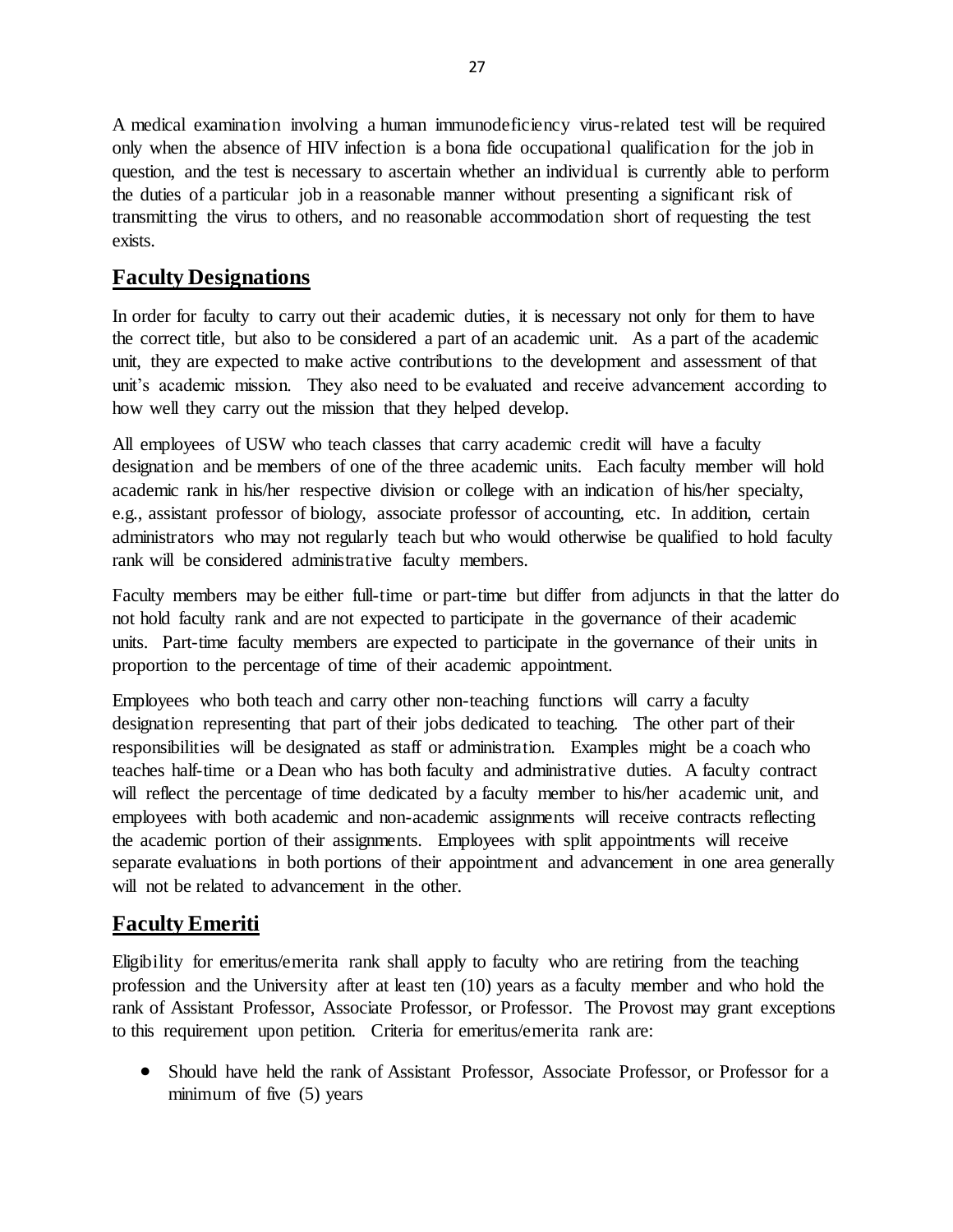- Should have served a minimum of ten (10) years with distinction as a full-time member of the University faculty
- May take part in academic processions and may, with the consent of the Provost, be appointed to serve on special or standing committees. They also retain library and USW e-mail privileges. To the extent that its facilities and resources permit, the University may continue to allow office space for emeriti faculty members.

The title of Emeritus will be added to the rank held at the time of retirement.

#### <span id="page-27-0"></span>**Faculty Grievance Policy & Procedure**

All faculty grievances are handled through normal administrative channels unless an alternative procedure is specifically provided for in another policy governing a specific area. Accordingly, any faculty grievance should be first communicated to the individual's Dean. If the issue remains unresolved at that level, the grievance should be brought to the attention of the Provost for resolution. As in other matters, a faculty member has the right to appeal to the President, in which case the decision of the President shall be final.

#### Faculty grievance to the Dean:

- The grievance should be submitted in memorandum form from the faculty member to the Dean
- Upon receipt of the memorandum of grievance, the Dean has five (5) working days to have a meeting with the faculty member to discuss and resolve the grievance
- If the grievance is resolved the Dean will communicate this resolution to the faculty member in memorandum form
- If the grievance is not resolved the faculty member may go to the Provost

#### Faculty grievance to the Provost:

- A grievance left unresolved between the faculty member, and the Dean may be forwarded to the Provost
- The grievance should be submitted in memorandum form from the faculty member to the Provost with a copy to the Dean
- Upon receipt of the memorandum of grievance, the Provost has five (5) working days to have a meeting with the faculty member and the Dean to discuss and resolve the grievance
- If the grievance is resolved the Provost will communicate this resolution to the faculty member and the Dean in memorandum form
- If the grievance is not resolved the faculty member may appeal to the President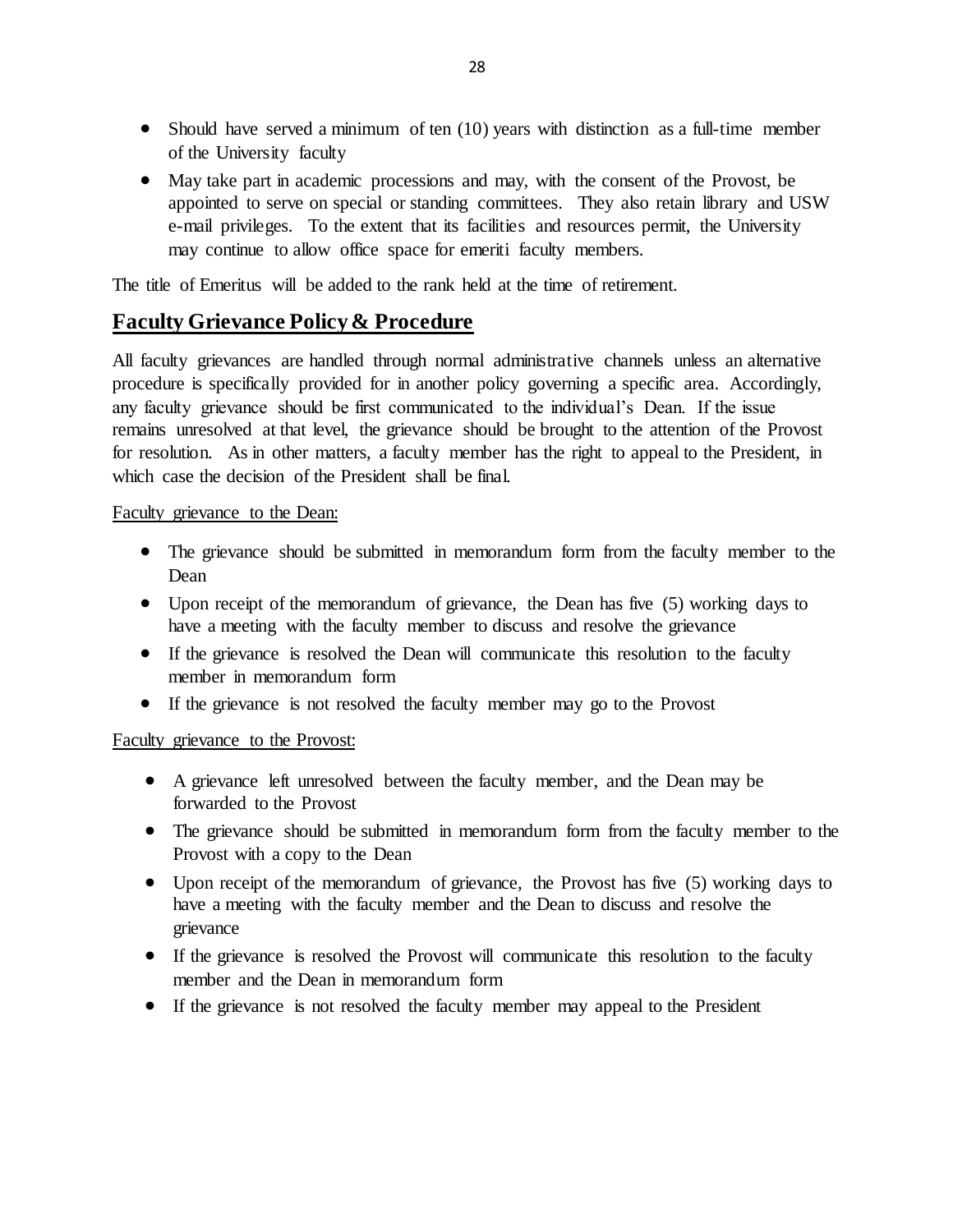Faculty grievance to the President:

- If a grievance is left unresolved between the faculty member, the Dean, and the Provost, it may be forwarded to the President
- The grievance must be submitted on memorandum form from the faculty member to the President with copies to both the Dean and the Provost
- Upon receipt of the memorandum of grievance, the President has ten (10) working days to have a meeting with the faculty member, the Dean, and the Provost to discuss and resolve the grievance. The President's decision on the matter of the grievance shall be final.

## <span id="page-28-0"></span>**Faculty Rank, Promotion, and Program/Department Oversight – Criteria & Request Process**

#### **Qualified Faculty**

USW's determination of qualified faculty aligns with HLC criteria for accreditation including; but not limited to, Core Components 3.C.1, 3.C.2, 3.C.4, and Assumed Practices B.2.a, and B.2.b. Standards in the aforementioned criteria define the basis of using both credentials and tested experience as a basis for determining minimally qualified faculty. Primarily using credentials as the basis for determining qualified faculty, USW expects faculty to have completed a program of study with coursework at least one level above, and in the discipline of the courses in which they are teaching and/or developing curricula. In rare instances, USW may utilize qualified faculty with tested experience, as opposed to credentials, as defined by the aforementioned criteria. These faculty must have demonstrated experience and be considered a subject matter expert in their respective fields of study. Tested experience qualifications are subject to the faculty governance process and will vary across disciplines.

University of the Southwest uses a common faculty credentialing tool across all of academic affairs. This streamlines the assurance of appropriate faculty credentials and keeps USW in compliance with Criterion 3C of HLC's accreditation requirements. Faculty will be required to submit and update the common template annually. This common template also aligns with faculty expectations, including guidance for faculty development, currency in the field/subject, and service. (*Revised 6-2021)*

#### <span id="page-28-1"></span>**Faculty Rank:**

#### Instructor:

*Educational qualifications:* Master's degree with a major in the teaching discipline or a master's degree in another discipline with at least 18 graduate semester hours in the teaching discipline. There also must be a willingness to do further graduate work in the teaching discipline.

*Experience:* Directly related work experience and demonstrated potential to be a successful teacher.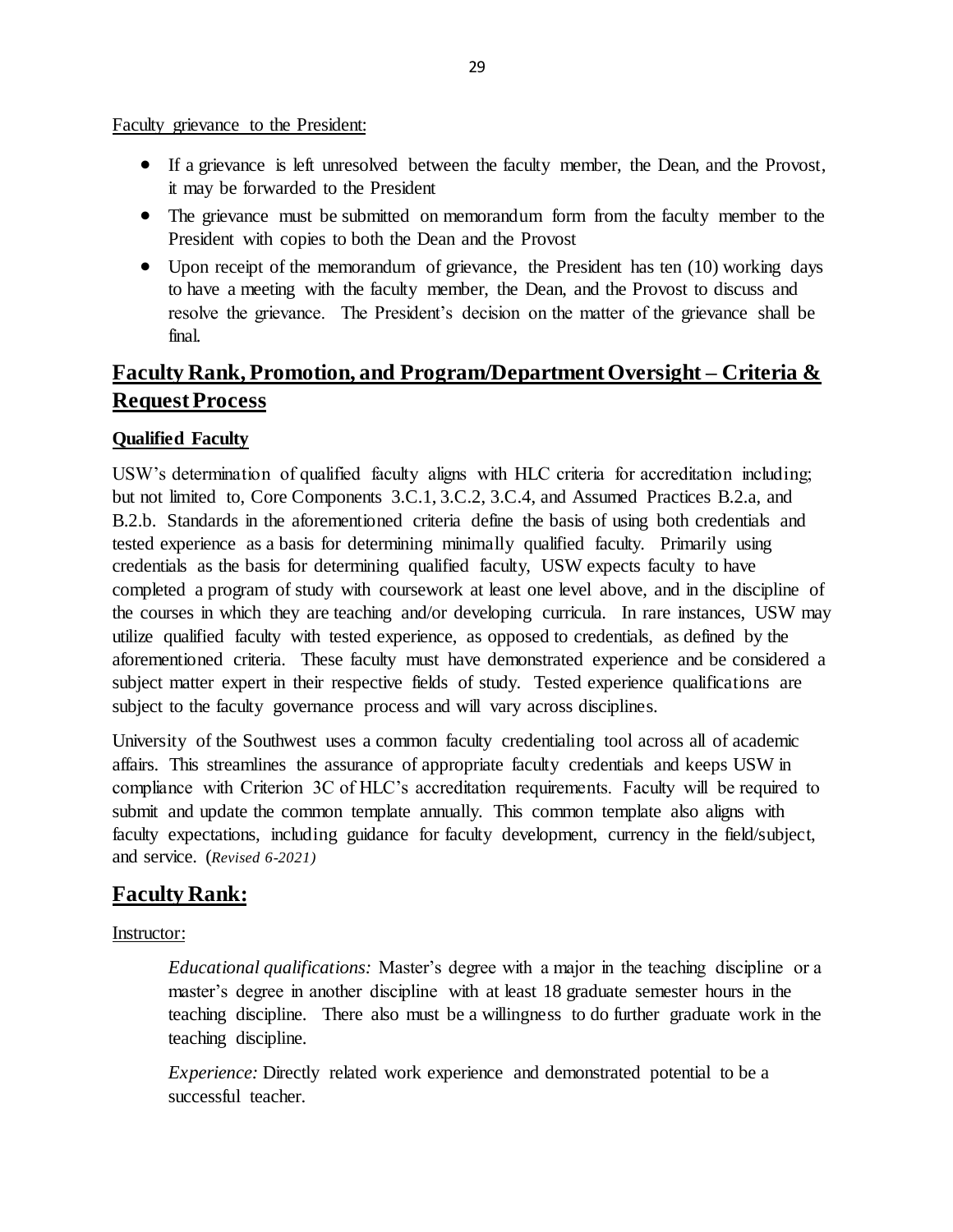#### Assistant Professor:

*Educational qualifications:* Terminal degree from an accredited institution in the appropriate discipline.

*Experience:* Evidence of successful teaching and/or related work experience.

#### Associate Professor:

*Educational qualifications:* Terminal degree from an accredited institution in the appropriate discipline.

*Experience:* At least six years of successful university teaching at the assistant professor level and/or directly related practitioner experience. There must also be strong evidence of scholarly activity and service that enhances the teaching assignment. In cases where the candidate has held a lower academic rank at other institutions, the promotion portfolio must reflect continued growth.

#### Professor:

*Educational qualifications:* Terminal degree from an accredited institution in the appropriate discipline.

*Experience:* At least ten years of successful university teaching (at either the assistant or associate professor level). In cases where the candidate has held lower academic rank(s) at other institutions, the promotion portfolio must reflect strong professional achievement. There also must be strong evidence of scholarly activity and service that enhances the teaching assignment.

#### <span id="page-29-0"></span>**Procedure for Requesting Promotion Consideration**

- 1. Complete three (3) or five (5) years as full-time faculty at USW
	- Assistant Professor to Associate Professor: 3 of the 6 years of teaching at the Assistant Professor rank must be at USW and should be the most recent years.
	- Associate Professor to Professor: 5 of the 10 years of teaching must be at USW and should be the most recent years.

Adjunct teaching experience: Two (2) years of adjunct teaching will count as 1 year for promotion consideration; Must have taught 12 hours each year for 3 years within the last 5 years before becoming full time for adjunct teaching to be used for promotion consideration.

- 2. Present portfolio and written request for promotion to the Dean prior to the end of the fiscal year.
	- Dean reviews the portfolio for evaluation according to:
		- o Criteria appropriate to the department, and
		- o Relevant standards of peer-review and collaboration within the college
	- Dean summarizes and adds a recommendation
	- Dean delivers portfolio evaluation to Provost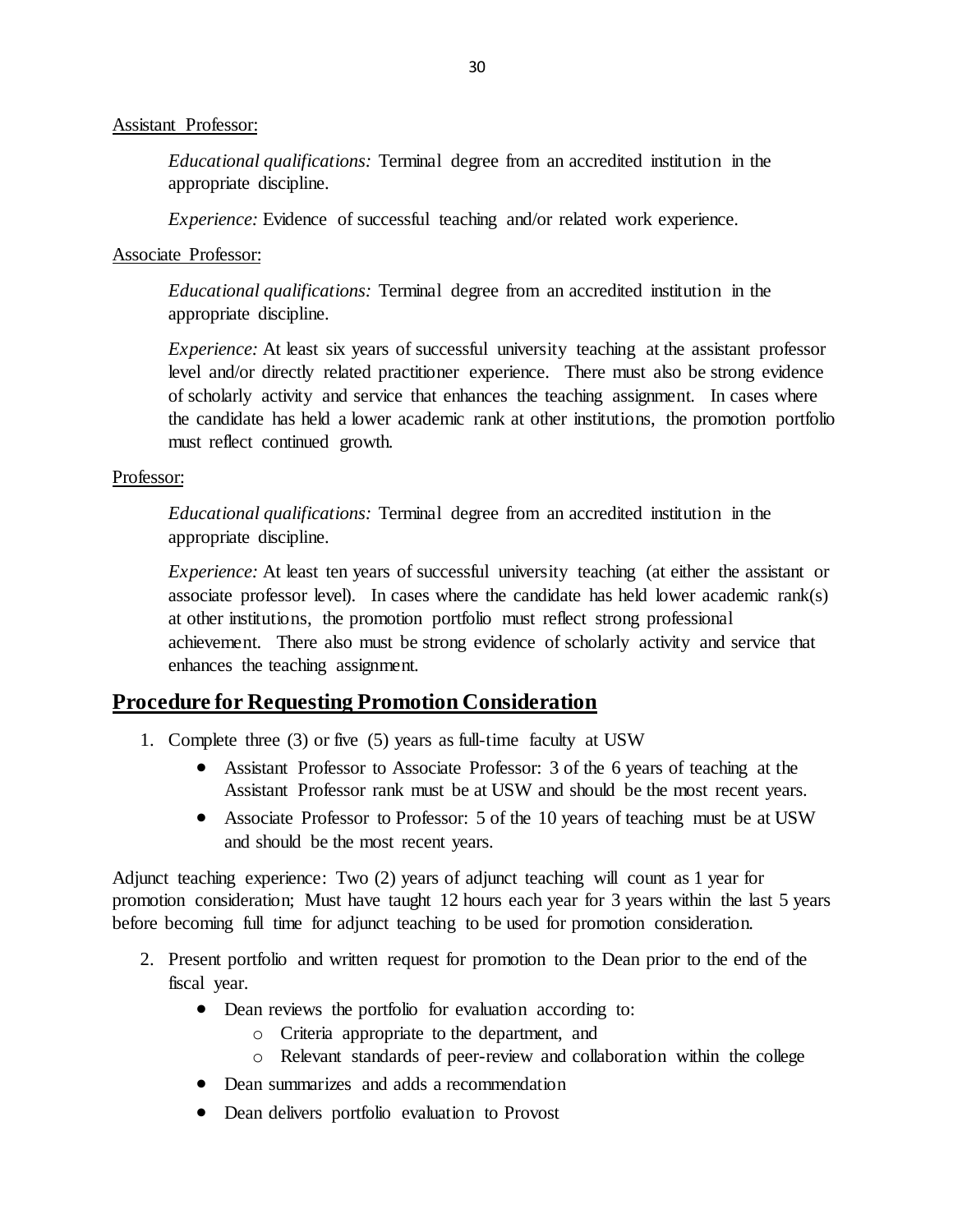- 3. Provost evaluates material.
	- Provost reviews the recommendation of the Dean and makes a determination regarding faculty promotion.

Portfolio Components

- 1. Current vita
- 2. Narrative
	- Past professional achievements at USW and/or other institutions
	- Future professional development
- 3. Documentation of the following covering the total period of employment as a faculty member at USW:
	- Teaching effectiveness
		- o Include summaries of student evaluations
		- o Include all peer reviews
	- Scholarly activity
	- Service to the academic program, division, and university
	- Service to the community

| <b>TITLE</b>               | <b>RES/NR</b> | RANGE $(=$ or $<$ 24<br>credit hours) |
|----------------------------|---------------|---------------------------------------|
| Instructor                 | NR.           | \$20,800                              |
| Instructor                 | Res           | up to 45,900                          |
| <b>Assistant Professor</b> | Res           | \$46-50K                              |
| <b>Assistant Professor</b> | NR.           | \$35-40K                              |
| Associate Prof.            | Res           | \$48-52K                              |
| Associate Prof.            | NR.           | $$40-45K$                             |
| Professor                  | Res           | \$55-78K                              |
| Professor                  | <b>NR</b>     | \$48-68K                              |
| $(11.1 \cdot 11001)$       |               |                                       |

## <span id="page-30-0"></span>**Faculty Salary Schedule**

*(Adopted 1-2021)*

#### <span id="page-30-1"></span>**Program/Department Oversight**

Program/Department oversight is contingent on program enrollment, departmental budget, and the leadership needs set forth by the Dean of the college and the university Provost. Depending upon the administrative needs of the college, the oversight of respective programs and/or departments will generally follow the criteria below. Specific oversight responsibilities are established for each program by the college Dean and university Provost, and will generally include, but are not limited to: program development, course scheduling and staffing, program review and assessment, enrollment monitoring, and the generation of annual status reports.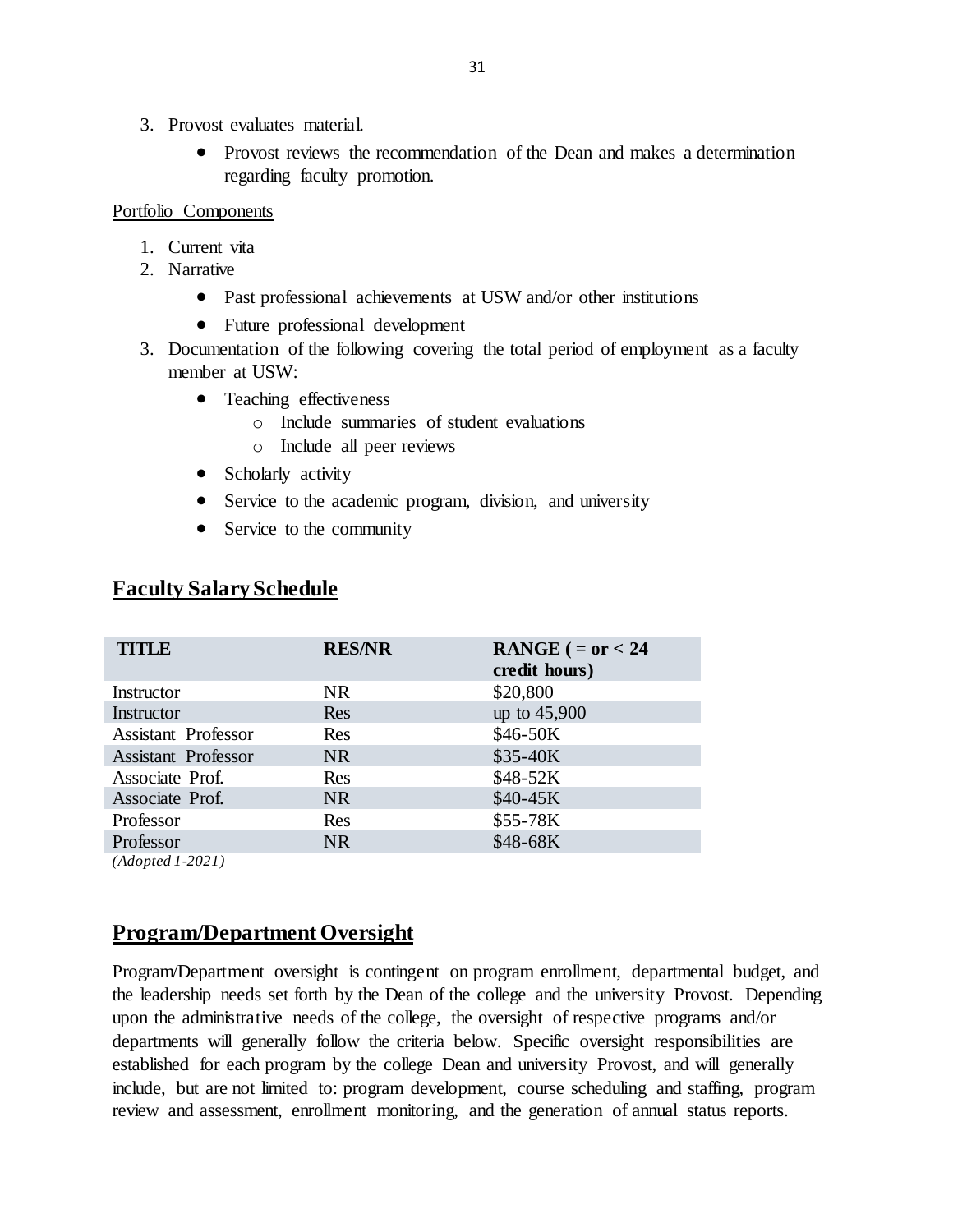#### **Levels of program/department oversight include**:

- 1) Lead Faculty
- 2) Program Chair
- 3) Department Chair
- 4) Research Chair
- 5) Doctoral Study Committee Chair
- 6) Associate Dean
- 7) Dean of the College

## <span id="page-31-0"></span>**Off-Campus Employment**

Full-time faculty members will secure approval from their Dean and the Provost before accepting outside employment responsibilities.

#### <span id="page-31-1"></span>**Professional Development**

The University encourages professional growth in its faculty in every possible way. The inservice training includes, but is not limited to, such projects as the pre-session conference, college and interdivisional conferences, interclass visitation by instructors and administrative officers, class visitation by librarians, personal conferences between new faculty and Deans or the Provost, faculty meetings, attendance at professional meetings and various lectures and seminars.

Under the direction of the Provost, faculty and staff study various institutional needs and issues. Campus-wide committees are appointed to make surveys and studies of student and faculty growth and activities.

Faculty memberships in professional organizations are encouraged. All faculty members are urged to attend national or regional professional meetings whenever possible. Within budget constraints, and upon prior approval from the Dean, the Provost, and the President, the University pays the registration fee, housing, and transportation to these meetings. Faculty must submit a Trip request Form to his/her Dean and the Provost to request approval for professional development expenses *before* any commitments are made. The expense report form should be submitted within five days after attending a meeting.

Upon returning to campus, the faculty member could schedule a presentation at the monthly Lunch and Learn event to present information from the professional meeting. The nature of professional development should be to benefit the faculty member and the University.

## <span id="page-31-2"></span>**Faculty Development Expectations**

USW faculty will maintain currency in their respective fields of study and demonstrate professional scholarship appropriate to the academic unit. To maintain their teaching status, fulltime faculty are expected to complete eight (8) faculty scholarship/development units each academic year. Part-time/adjunct faculty are expected to complete four (4) faculty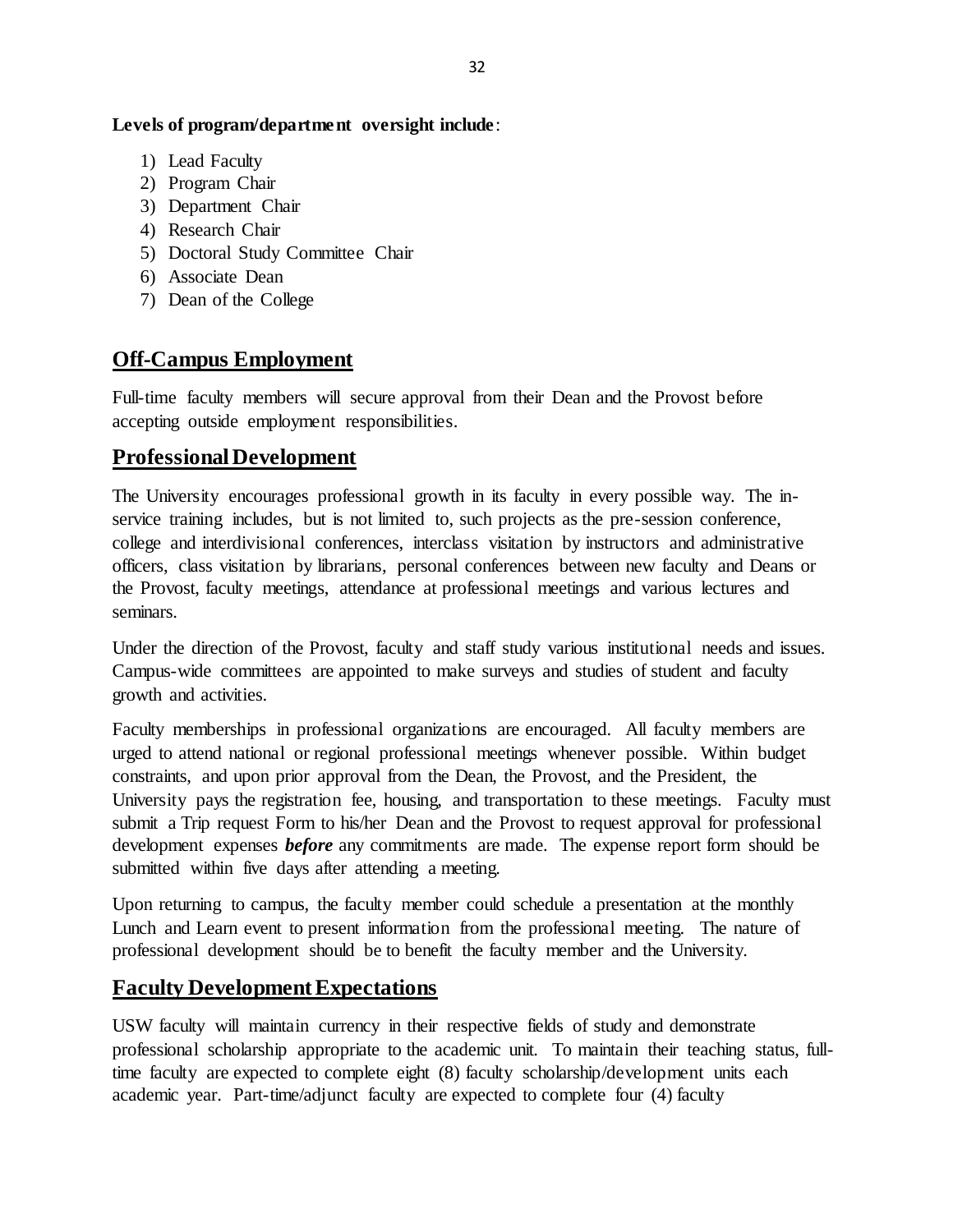scholarship/development units during the academic year. All faculty will submit the scholarship/development report (with supporting documentation) to the dean of their academic unit as part of the annual evaluation process for review and approval. The table below provides a list of approved scholarship/development activities and their unit allocations.

| <b>Activity</b>                                          | <b>Boyer Category</b> | <b>Unit Allocation</b> |
|----------------------------------------------------------|-----------------------|------------------------|
| Published Research - Primary Author                      | Discovery             | 4                      |
| Published Research - Contributor                         | Discovery             | 2                      |
| Published Research - Mentored                            | Discovery             | 1                      |
| Book/Article Review                                      | Integration           | $\mathbf{1}$           |
| Lay Summary                                              | Integration           | $\mathbf{1}$           |
| Textbook Contribution                                    | Integration           | 1                      |
| Design New Academic Program                              | Teaching              | 4                      |
| <b>Build New Course</b>                                  | Teaching              | 1                      |
| Design Program Assessment                                | Teaching              | 2                      |
| Private/Public/Industry Practice or Consultations - < 20 | Application           | $\mathfrak{p}$         |
| hrs/wk                                                   |                       |                        |
| Private/Public/Industry Practice or Consultations - > 20 | Application           | 4                      |
| hrs/wk                                                   |                       |                        |
| Professional Association Membership                      | Application           | $\mathbf{1}$           |
| Professional Association Officer                         | Application           | 2                      |
| Professional License Maintenance                         | Application           | $\mathbf{1}$           |
| Conference/Seminar Attendance                            | Engagement            | 2                      |
| Conference/Seminar Presentation                          | Engagement            | 3                      |
| Workshop/Webinar Presentation                            | Engagement            | $\mathbf{1}$           |
| Workshop/Webinar Attendance                              | Engagement            | 0.5                    |
| Complete a Course or Training                            | Engagement            | 2                      |
| University Committee Service                             | Engagement            | $\mathbf{1}$           |
| Social/Civic Board Service                               | Engagement            | 1                      |

## Faculty Development Activities

*\*Example faculty scholarship/development report delivered to academic dean for annual review.*

 $\Gamma$ 

| Faculty Member: Dr. John Doe |                    |           |                       |                        |                                         |
|------------------------------|--------------------|-----------|-----------------------|------------------------|-----------------------------------------|
| <b>Activity</b>              | Location           | Date      | <b>Boyer Category</b> | <b>Unit Allocation</b> | Dean Approval &<br><b>Documentation</b> |
| Present Lunch<br>&Learn      | <b>USW</b>         | 9/10/20   | Engagement            |                        | <b>RT</b>                               |
| Member AOM                   | <b>AOM</b>         | 2020      | Application           |                        | <b>RT</b>                               |
| Article Publication          | Journal of<br>Mgmt | 2/10/2020 | Discovery             | 4                      | RT                                      |
| Private Consultant           | <b>Strategos</b>   | 2020      | Application           |                        | RT                                      |
| <b>TOTAL</b>                 |                    |           |                       | 8                      |                                         |

٦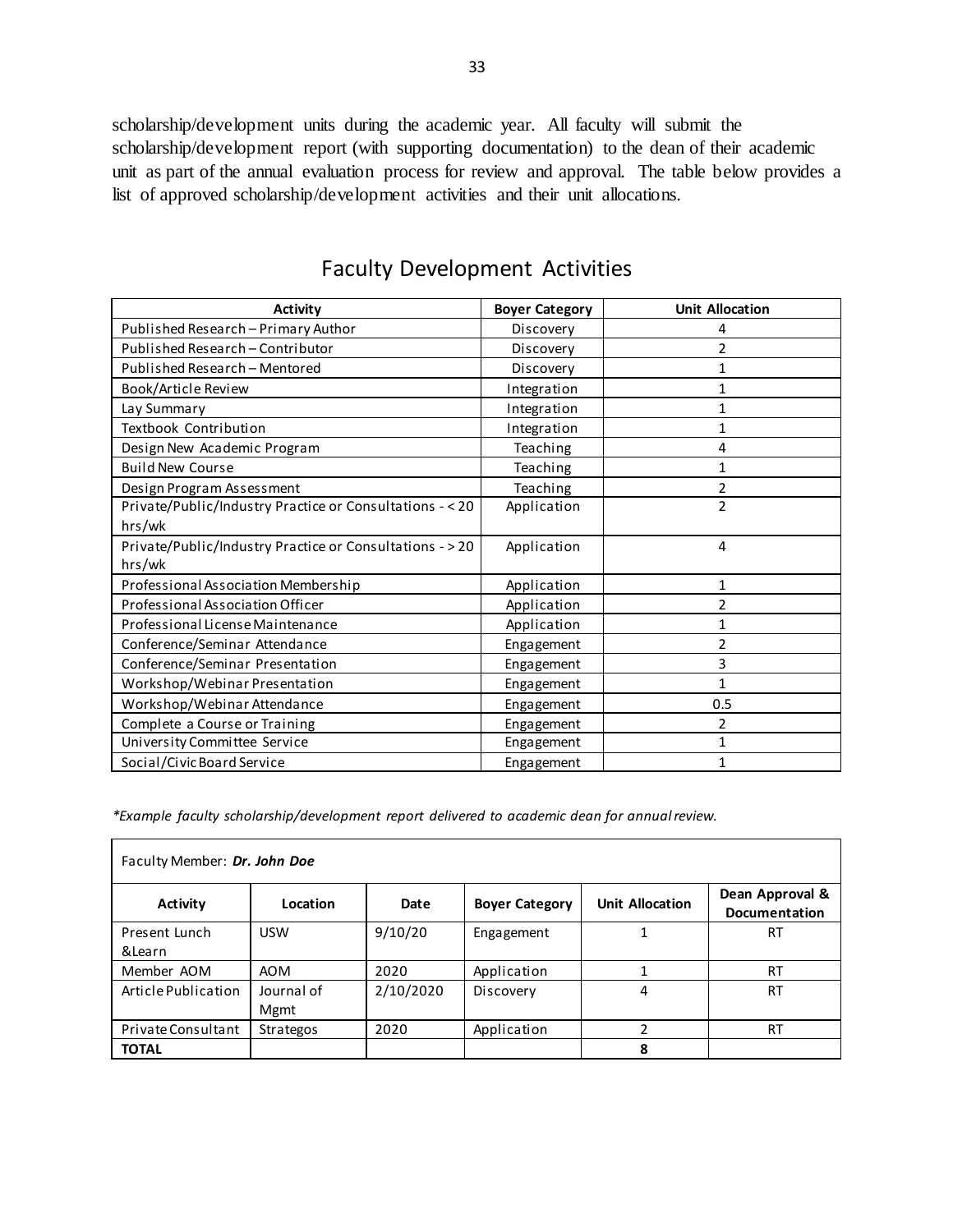## <span id="page-33-0"></span>**Resignation**

Should a faculty member resign from employment at University of the Southwest, that faculty member should present a letter of resignation 30 days in advance to his/her Dean, with copies to the Provost and the Assistant VP of HR and RC.

Health and dental insurance eligibility cease as of the last day of the month in which the faculty member last works. An exit interview with the Assistant VP of HR and RC will be done before the last day of employment.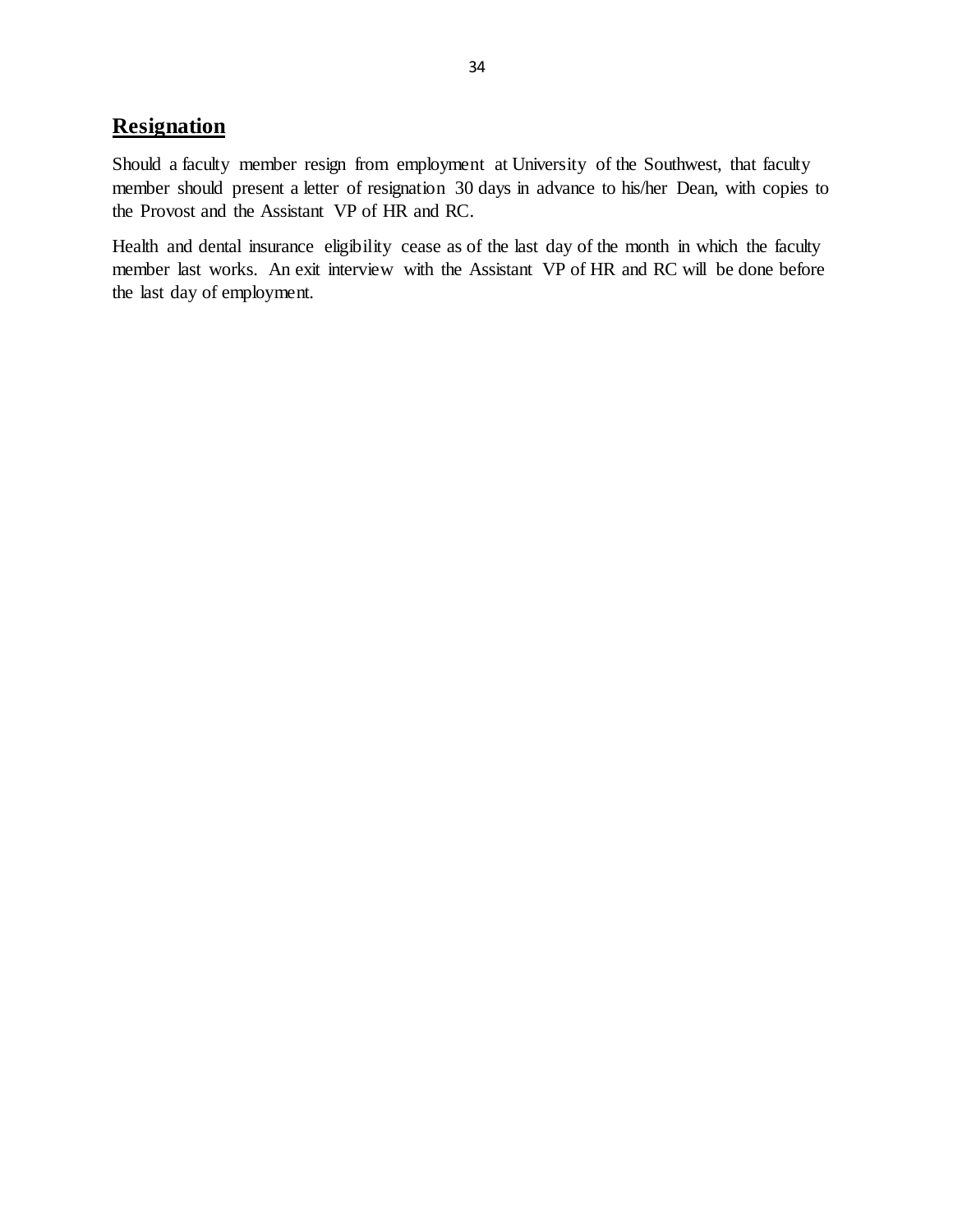## <span id="page-34-0"></span>**SEXUAL HARRASSMENT POLICY**

- A. **Statement of philosophy.** University of the Southwest does not tolerate sexual harassment or any other type of harassment by employees, trustees, students or third parties engaged in business or other authorized activities at the University. Harassment is illegal and unfairly interferes with the opportunity for all persons, regardless of gender, to have a comfortable and productive education and work environment. University of the Southwest is committed to providing an educational and work environment free of discrimination, harassment and/or retaliation in any form.
- B. **Statement of prohibited conduct.** Sexual harassment is any threatening, demeaning, or offensive conduct or situation that unreasonably interferes with a person's ability to perform his or her job or educational pursuits and is based on the sex of that person. This harassment includes, but is not limited to:
	- Unwelcome requests for dates with a student by an employee
	- Persistent requests for a date with another employee
	- Requests for sexual favors or acts
	- Continued expression of sexual interest after being informed that the interest is unwelcome
	- Physical contact which is unwelcome/without consent; offensive gestures or touching of another person
	- Displaying or possessing nude or semi-nude posters, photos, cartoons, or graffiti in the workplace or public place (including computers or other similar devices) that are demeaning or offensive
	- Unwelcome visual contact, such as leering or staring at another person or making facial expressions which are of a sexual nature, demeaning or offensive
	- Verbal or written comments, statements, noises, or jokes that are demeaning, humiliating, suggestive, insulting, vulgar, or lewd, and which are communicated by any means, including but not limited to, telephone, email, text message, or internet posting
	- Failure to provide assistance that is usual under same or similar circumstances because of a person's sex
	- Retaliation, retribution, or reprisals in any form or manner following complaints about harassment or requests that harassing conduct stop or after assisting a person with a complaint of harassment
	- Physical interference with job performance
	- Preferential treatment or promise of preferential treatment for submitting to sexual conduct or threat of negative treatment is a person does not submit to requests or demands for sexual conduct

The list set forth above is not intended to be, nor should it be construed as all-inclusive of prohibited acts under this policy.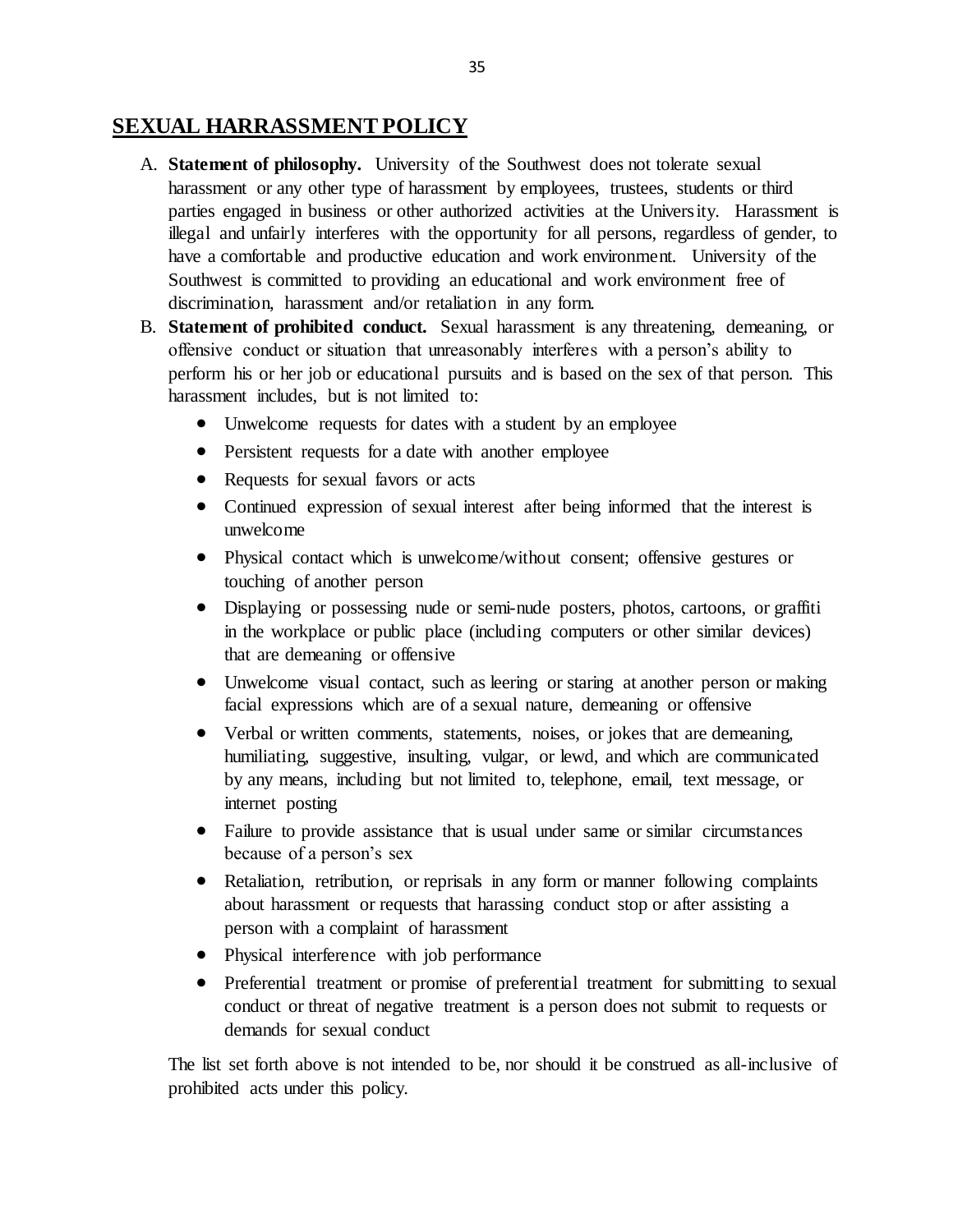- C. **Scope of policy.** This policy applies to all members of the Board of Trustees, administrators, faculty, staff, employees, agents, and students at all times and places in any connection with this institution. This policy applies for and to those who do business here. Compliance with this policy is a term and condition of employment or matriculation with this institution. The terms *employee* or *employment* include, but are not limited to, faculty, staff, administrators, agents, and contractors. The term matriculation refers to students admitted to the University.
- D. **Contact Persons.** Complaints of harassment may be made to any of the following persons: the President, Senior Administrators, Deans, and the Assistant VP of HR and RC.
- E. **Procedures.** The purposes of these procedures are to provide a prompt and fair resolution of complaints and to preserve the due process rights of all involved, including the rights to receive notice of complaints and to have an opportunity for an impartial investigation. These procedures also are created to provide for corrective action for violations of this policy. However, the University may take any immediate action it deems necessary to stop harassment, and the University is not limited to the process described herein.

Any person who believes he or she has been subjected to any form of harassment and/or discrimination, and any person who witnesses or has knowledge of harassing conduct, should report that conduct to his/her immediate supervisor or any of the Contact Persons identified herein within three calendar days of the offense. Employees are not required to approach the person who is harassing and/or discriminating against them, and they may bypass any offending members of management.

The report may be oral or in writing and should provide the specific details of the behavior believed to be harassment. The Contact Person to whom the report is made will take the necessary steps to initiate an investigation of the discrimination and/or harassment claim, including completing an Intake Form.

The University will conduct its investigation of harassment claims in as confidential a manner as possible. Interviews, allegations, statements, and identities will be kept confidential to the extent possible allowed by law. However, the University will not allow the goal of confidentiality to be a deterrent to an effective investigation. A timely resolution of each complaint will be reached and communicated to the person making the complaint and the person(s) against whom such complaint is made. All reasonable attempts will be made to complete the entire process in not more than 30 days from the date of the completion of an Intake Form.

F. **Corrective Action.** When an investigation results in a determination that harassment and retaliation have occurred, appropriate corrective action, up to and including termination/dismissal will be taken promptly. The corrective action will be proportional to the severity of the conduct. A record of such corrective action shall be signed by the person subject to such action and a copy placed in such person's personnel or student file.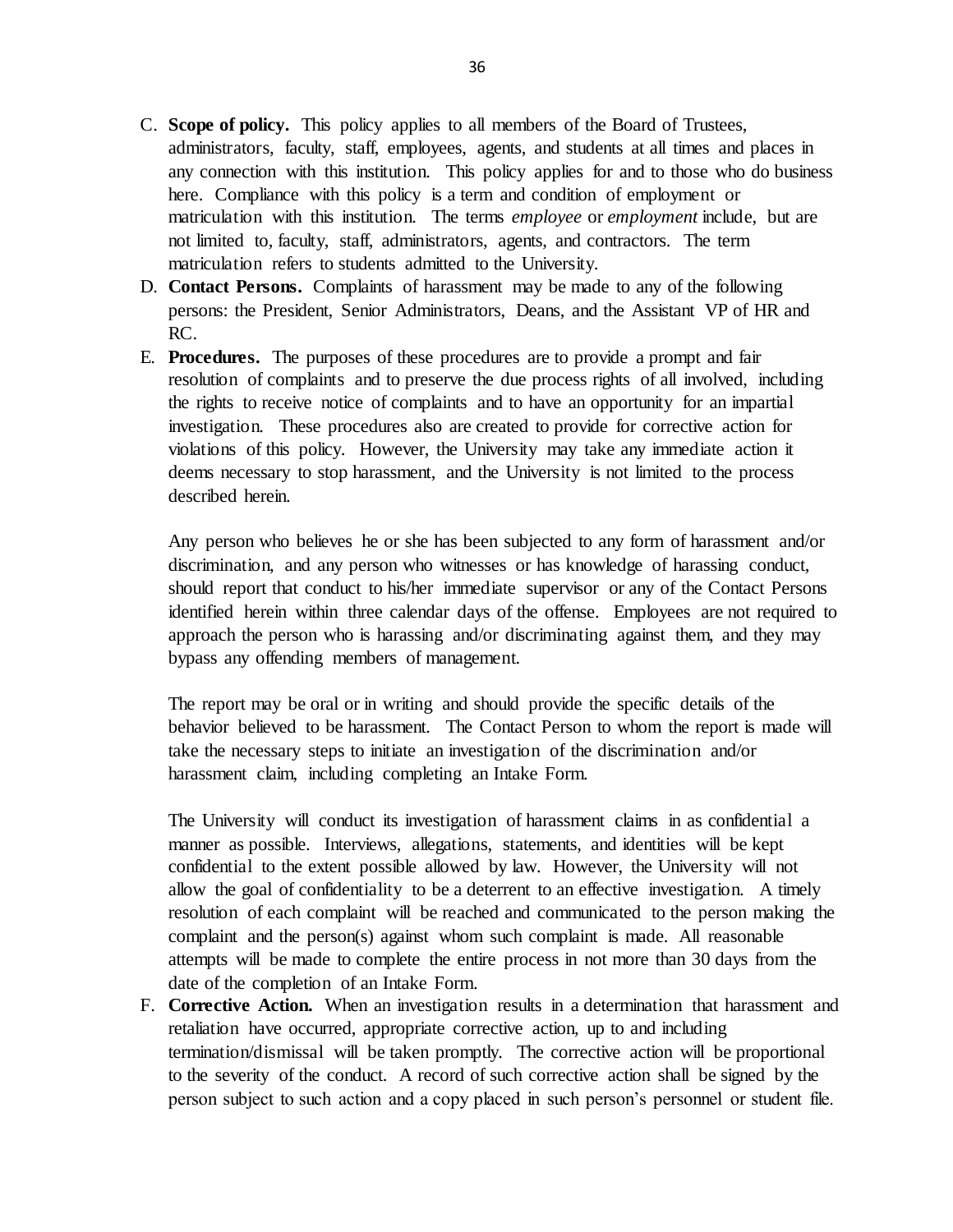If the harassment is committed by a third party, the University will take all reasonable steps under the circumstances to stop such harassment.

- G. **Prohibition of Retaliation.** Any retaliation against a complainant or witnesses or someone who assists in investigating such complaints is prohibited specifically by this policy. If an employee believes he or she has been subjected to any form of retaliation, the employee should report such conduct to his or her immediate supervisor or any of the Contact Persons within three calendar days of the offense. Employees are not required to approach the person who is retaliating against them, and they may bypass any offending member of management. Claims of retaliation will be investigated in the same manner as complaints of harassment, and if retaliation is found to have occurred, corrective action will be taken as described herein.
- H. **Notification.** The University will provide copies of this policy to all employees and will require employees to acknowledge receipt of this policy.
- I. **Training.** The University will conduct training sessions for all employees, agents, supervisors, and administrators regarding this policy and regarding prevention of sexual harassment. The intent of this training is to produce an institution that is free of harassment, and that provides the opportunity for everyone to reach full potential in the performance of his or her assigned job or educational pursuits.

### **WORKPLACE ANTI-VIOLENCE POLICY**

Safety and security of all students, staff, faculty and guests is a primary concern of University of the Southwest. Therefore, acts of violence made by or against any of those mentioned above will not be tolerated. Students, staff, faculty, and guests committing acts or threats of violence will be subject to disciplinary action that may result in dismissal/suspension from the University and/or having privileges suspended.

University of the Southwest has a zero-tolerance for violence and therefore prohibits the following behaviors:

- 1. Any act or threat of violence made by an employee, student, athletic event attendee, or guest against another;
- 2. Any act or threat of violence, including, but not limited to, intimidation, harassment, or coercion;
- 3. Any act or threat of violence which endangers the safety of employees, guests, vendors, contractors, or the general public;
- 4. Any act or threat of violence made directly or indirectly by words, gestures, or symbols;
- 5. Use or possession of weapons on the University campus.

It is required of all students, staff, faculty, and customers to be familiar with this policy and to report, in accordance with this policy, any behavior that compromises the University's ability to maintain a safe work/learning environment. All reports will be investigated and kept confidential except where there is a legitimate need to know. Reports will be maintained by the Assistant VP of HR and RC.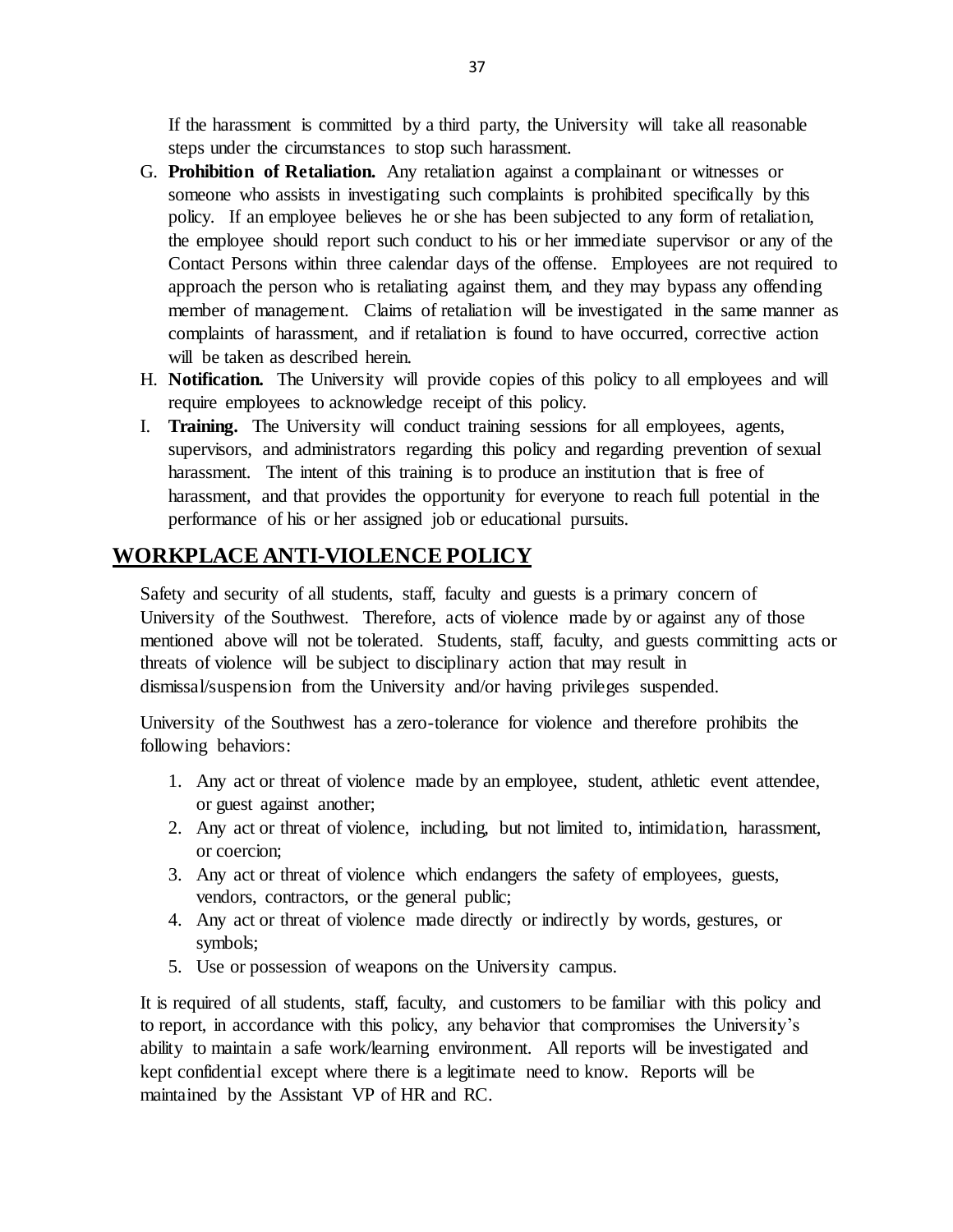# **FACULTY RESPONSIBILITIES**

#### **Absence of Faculty Member from Class**

Faculty members are expected to meet their classes regularly at the hours and the locations specified in the semester class schedule and to conduct final examinations during the scheduled final exam week according to the semester class schedule. If changes appear advisable, faculty members should first consult with their Dean and receive subsequent approval from the Provost.

If a faculty member is unable to meet classes because of illness, the Dean should be notified immediately so that he/she can make arrangements for collegial coverage.

If a faculty member needs to miss class/es for reasons other than illness, he/she must obtain approval from his/her Dean, and work out with him/her satisfactory arrangements for having his/her class/es met. Class meetings may be canceled only with the permission of the Dean and the Provost.

If a faculty member is unable to administer one or more of his/her final examinations, he/she is to make substitute arrangements with a teaching colleague. If the substitute is someone other than a teaching colleague, the faculty member must obtain approval for the arrangement from the Dean. A student may not be used as a substitute proctor.

If a faculty member does not arrive for class, or make other arrangements, within ten (10) minutes of the time for class to begin, the class may adjourn after signing an attendance sheet, which will be taken by some member of the class to the division or college administrative assistant, who will notify the Dean and the Provost.

#### **Course Syllabus**

A syllabus for each course assigned will be distributed during the first class period of each term. Copies are to be submitted to the Dean's office electronically prior to the beginning of the term. All syllabi are also loaded in Blackboard.

### **ADA Statement**

All faculty need to include the following statement to all syllabi:

Any student requiring special arrangements to meet the course requirements should contact the instructor as soon as possible to make the necessary accommodations. Students with verification of a disability should obtain the appropriate paperwork from the Director of Special Services.

#### **Attendance at University Functions**

There are several events on campus each year, which call for the full participation of the faculty and staff as well as the student body. During some of these events, the faculty, staff, and students are hosts to many off-campus visitors and parents of students. The interest and help of all colleagues make possible the success of these events.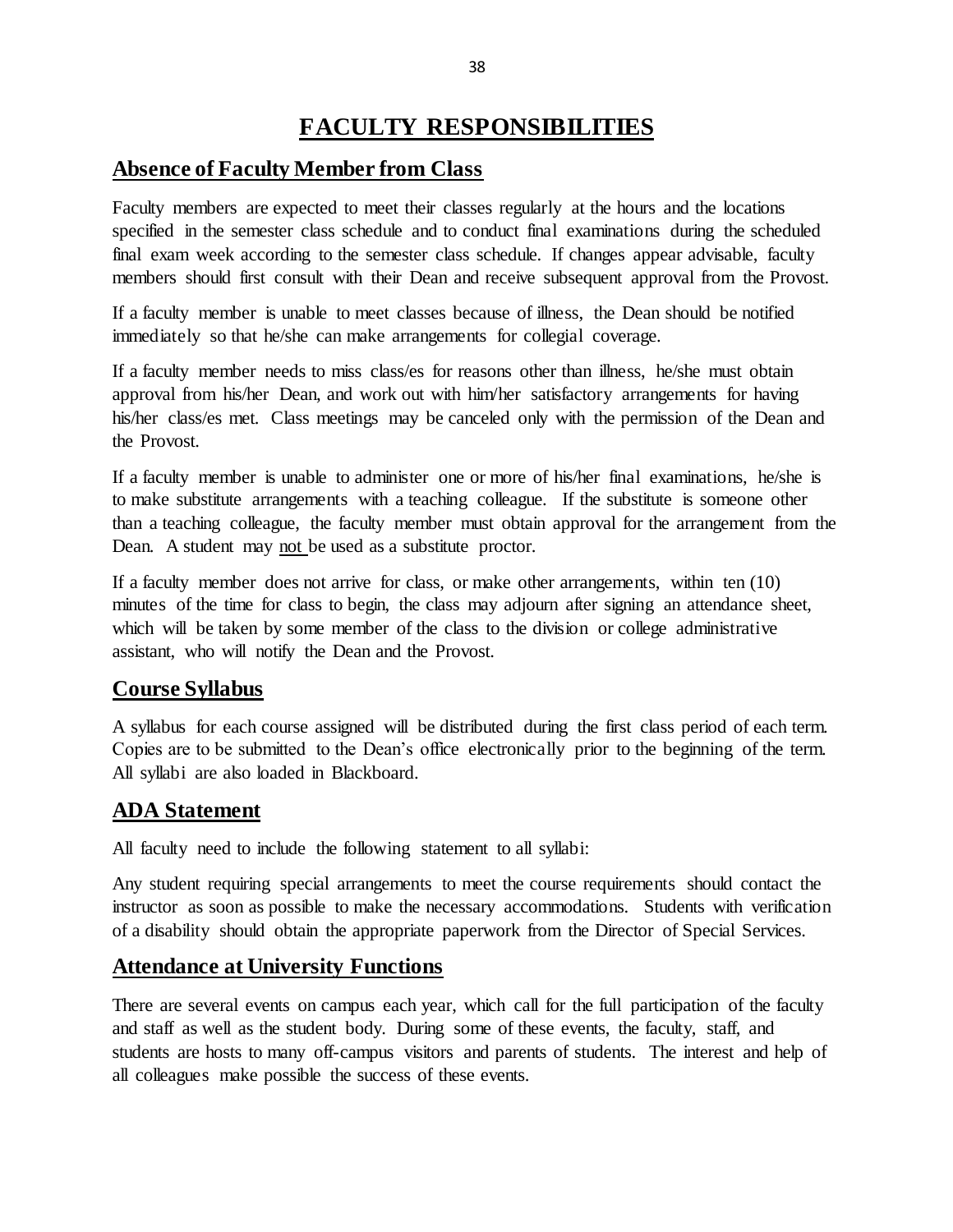Attendance by faculty at all University functions is strongly encouraged. Activities such as workshops and seminars held during normal working hours are often of interest and benefit to the faculty. Released time for attendance may be granted if satisfactory arrangements are made with the appropriate Deans.

All residential faculty are required to attend the annual commencement ceremony, as well as fall and spring in-service activities.

### **Change Classrooms/Use of Classrooms at Other Times**

To use a classroom at a time other than regularly scheduled class meeting times, a faculty member or sponsor should schedule the meeting by reserving the room for the hour of the meeting. All room reservations must be made by contacting the Campus Event Coordinator at (575) 492-2177 or [gcastillo@usw.edu.](mailto:gcastillo@usw.edu)

Instructors who wish to schedule extra class meetings regularly must also call the Campus Event Coordinator to reserve the room. If any changes are made, they must be reviewed by the Dean and receive the consensus approval of all students enrolled in the affected class.

### **Dates of Campus Duty**

It is expected that except for authorized holidays, vacations, or other recesses listed in the academic calendar or otherwise announced, each faculty member will be available for duty from the first day of the faculty workshop in the fall through the day of the spring commencement ceremony. It is also expected that regular faculty will be available at other times than those listed to help advise and consult.

### **Directed Study Policy**

Directed studies may be offered in exceptional situations to provide appropriate educational experiences for students. Such studies require prior approval of the advisor and are limited to six semester hours for degree applications, and are not encouraged. When possible, advisors should recommend a course substitution instead of a directed study.

If a course substitution is approved, then the student and advisor should complete and submit the proper forms to the Deans and Provost for approval. This paperwork is available from the Director of Operations in each academic unit. Directed studies will not be approved for courses deemed inappropriate by Deans. The assigned instructor will receive \$500 per student at the completion of the directed study and when the "Completion Form" is submitted to the Provost.

The student must meet the following criteria before being considered for approval for a directed study:

- Have an overall GPA of 3.00 or above
- Must be a matriculated, degree-seeking student having previously completed at least 15 semester hours of course work at USW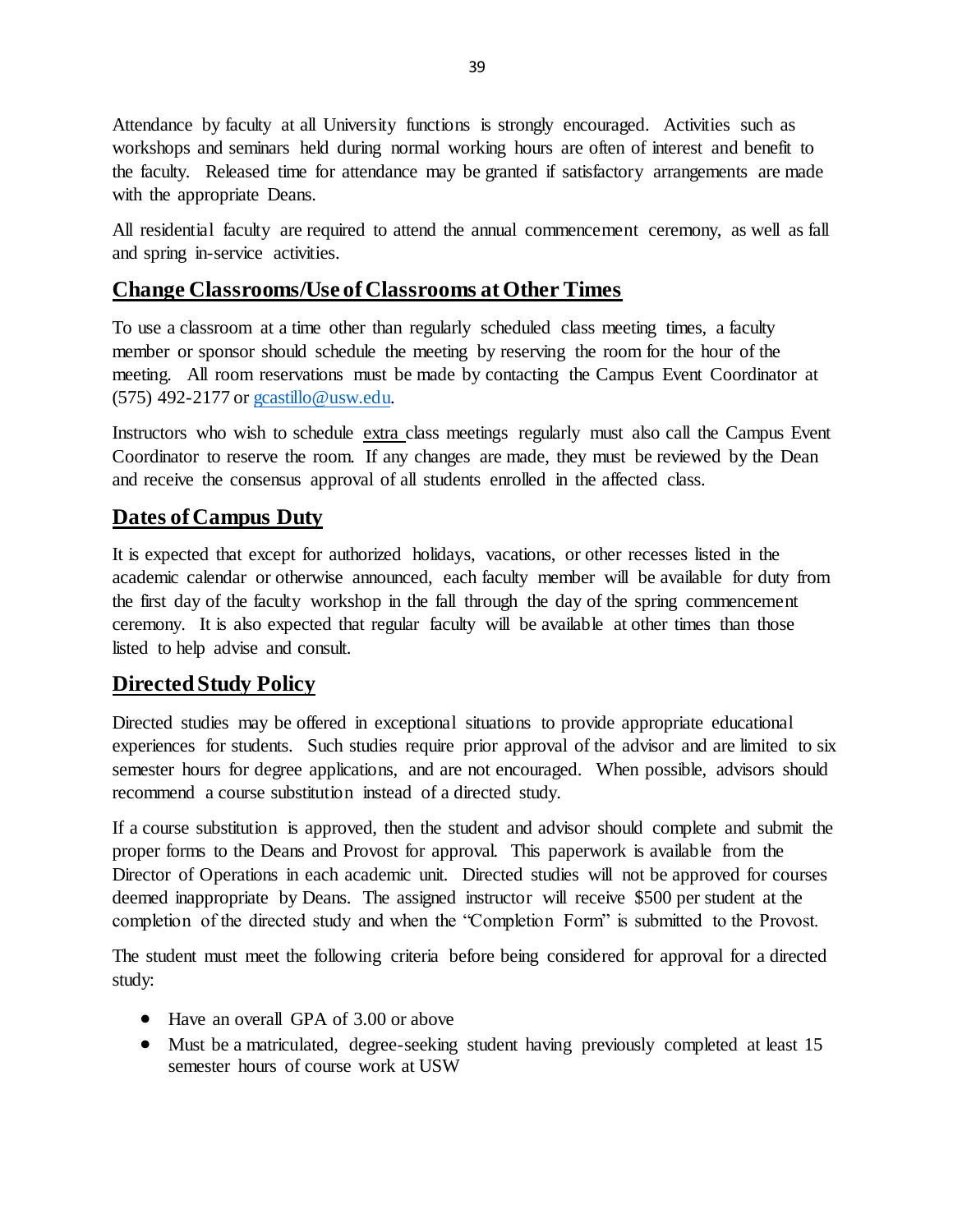Steps for requesting a directed study are as follows:

- The student must put the problem and the request in written form to their faculty advisor, the Dean, and Provost
- The faculty advisor will then make a recommendation for approval to the Dean who will, in turn, make a recommendation to the Provost
- The Provost will approve/deny the request, and then submit the decision to the Registrar's Office; the Registrar will notify the appropriate advisor, Dean, and the student of the decision.
- If approved, an appropriate faculty member will be selected by the academic leadership to conduct the directed study.

The faculty member in charge of the directed study agrees to:

- Produce a course syllabus consistent with the curricular content of the subject
- Establish a calendar for student progress
- Commit the time necessary to assist the student in the learning process

The student agrees to:

- Accept the syllabus before registering for a directed study
- Abide by the schedule and timeline set by the instructor
- Fulfill all requirements as outlined in the course syllabus

#### **Graduate Program Directed Study Policy**

Directed studies may be offered in exceptional situations to provide appropriate educational experiences for graduate candidates. Such studies require prior approval as outlined under "General Process for Requesting Credit," except that in addition to the Graduate Committee, approval must also be granted by the Provost and the Registrar. When possible, a recommended course substitution should be considered. Approval for a directed study will not be granted if the course is currently offered or will be offered within the candidate's program completion timeline. The graduate candidate must meet the following criteria before being considered for approval for a directed study:

- Have an overall GPA of 3.5 or above in the graduate program, and
- Have previously completed at least 12 semester hours of graduate coursework at University of the Southwest

Steps for requesting a directed study are as follows:

- The graduate student must state the request and explanation in a letter addressed to the Dean with copies to the graduate advisor and the Provost
- The advisor and Dean will review the request and make a recommendation to the Provost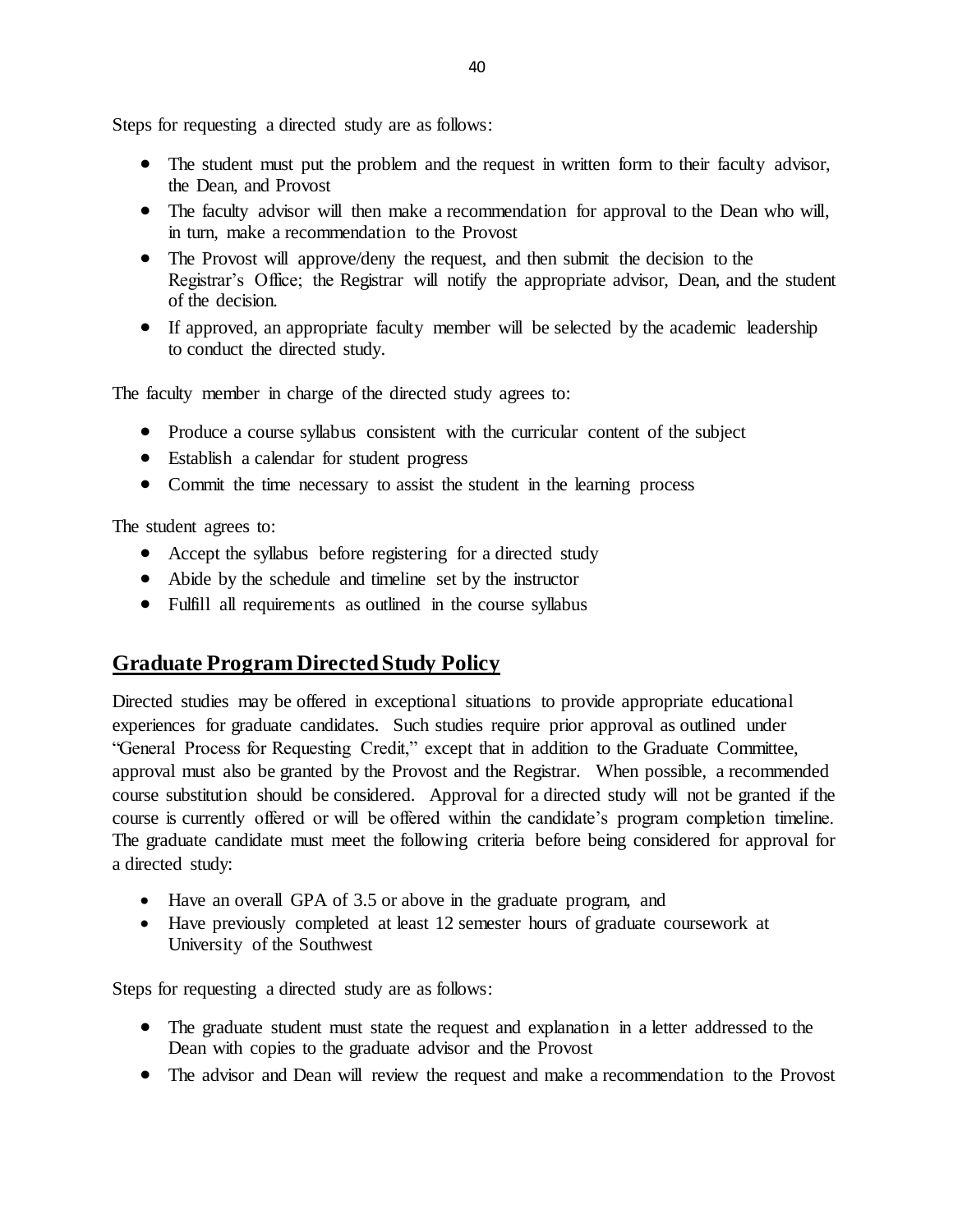- The Provost will approve or deny the request and submit the decision to the Registrar. The Registrar will notify the advisor, Dean, and the student of the decision.
- If the directed study is approved, the Dean will select an appropriate faculty member, if one is available, to coordinate the directed study.

The faculty member who agrees to coordinate the directed study must:

- Produce a course syllabus with the curricular content and competencies that are consistent with the course description and has requirements equivalent to the regular course. Additional reading and other supplementary experiences will be required to substitute for the content covered during class lecture, presentations, and discussions.
- Approve a calendar or timeline for candidate progress
- Commit the time necessary to assist the student in the learning process, in fulfilling the course requirements, and in obtaining the state-mandated competencies. The faculty member will receive a stipend for designing, coordinating, and supervising the directed study.

The student agrees to:

- Accept the course requirements delineated in the syllabus before registering for a directed study
- Create a proposed timeline to fulfill the requirements of the course syllabus and then meet with the faculty member to establish a mutually acceptable timeline
- Abide by the agreed-upon timeline
- Fulfill all requirements as outlined in the course syllabus

#### Incomplete Grade

An incomplete will not be granted for a directed study without the approval of the Dean. Any request for an incomplete must be submitted in writing to the appropriate Dean.

#### **Faculty Responsibilities**

Faculty responsibilities will include teaching, service, and scholarship in accordance with the University's mission. Faculty will also participate in establishing policy and adopting regulations that govern matters of curriculum and academic standards (including the addition and deletion of courses and programs (*see Academic Program Review Committee)* as well as requirements for admission and graduation). Faculty Council vote and make recommendations that are subject to modification or rejection at the discretion of the administration or the Board of Trustees. They will also be responsible for methods of instruction, examinations, faculty status, faculty professional development and welfare, the academic calendar, and other aspects of University policy which directly relate to the educational process.

The teaching faculty of University of the Southwest fulfill their responsibilities in a variety of ways which may include but are not limited to: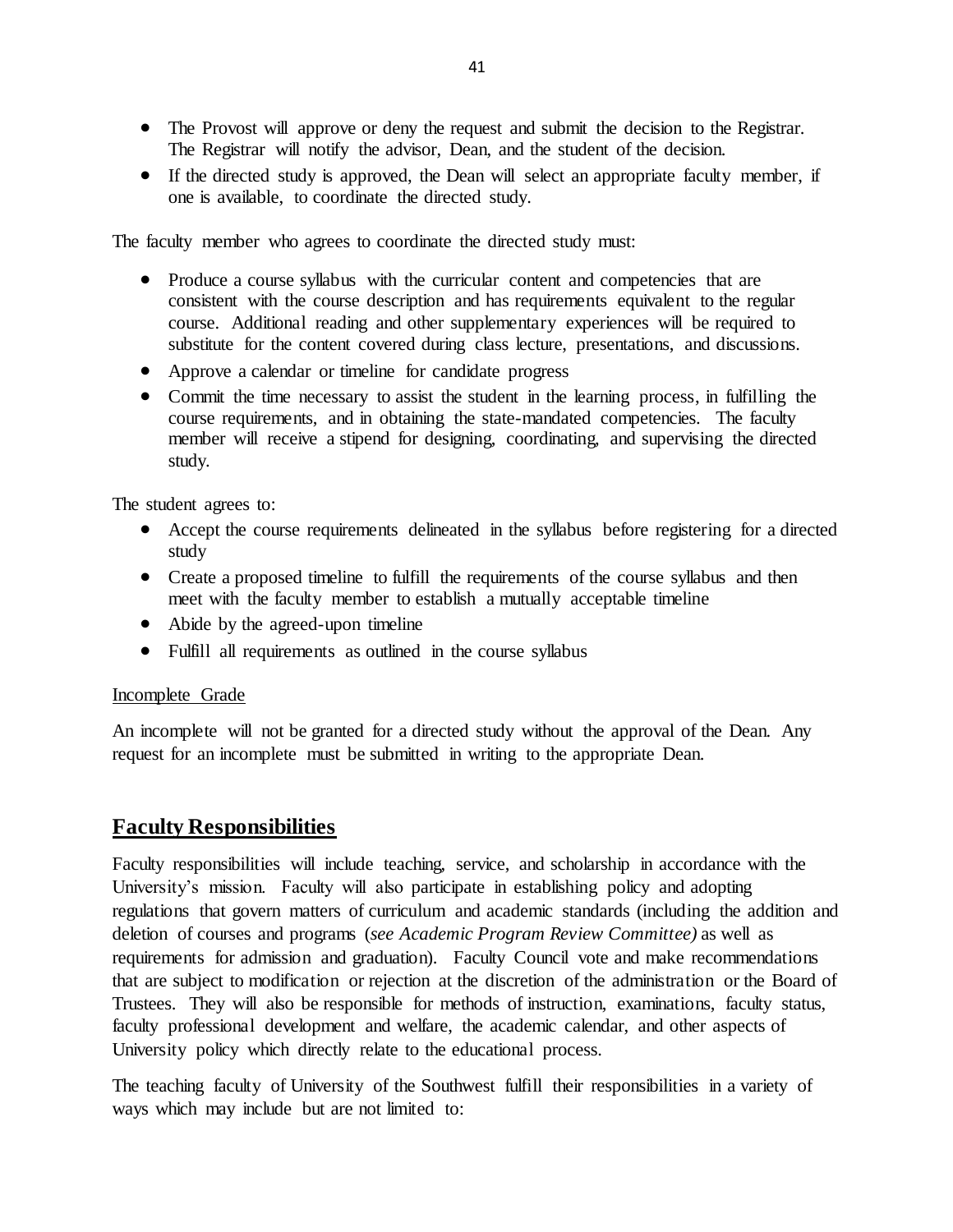- Teaching courses in accordance with the adopted course syllabi and the USW catalog;
- Assisting students in adopting the best techniques for effective study;
- Serving on committees of the University;
- Attending regular faculty/administrative staff and division or college meetings;
- Engaging in scholarly (professional development) activity;
- Maintaining at least eight (8) posted office hours per week for student consultation;
- Attending graduation exercises of the University (required of residential faculty) and other formal meetings or ceremonies as identified by the Provost;
- Submitting grades and other required reports to the Registrar in a timely fashion;
- Participating in the evaluation of faculty members and the Dean;
- Supporting the work of the division through activities determined by the Dean;
- Participating in the development of the library and other learning resource centers;
- Serving as an advisor to student organizations;
- Completing At-Risk lists and drop reports by their required dates
- Performing other duties as may be assigned and agreed to by the Dean or administration.

In addition to describing the position of teaching faculty, these items constitute a basis for evaluation of performance by persons holding faculty positions.

### **Teaching Load/Supplemental Load**

University of the Southwest is committed to providing high-quality instruction by an excellent faculty during each academic term. The University recognizes that managing a reasonable teaching load is an important part of this process and is central to a positive experience for students and faculty alike.

Faculty members are contracted to teach a minimum of twenty-four credit hours in each contracted academic year unless otherwise stipulated in the annual contract. Courses taught in this load are subject to current University limits with regards to minimum and maximum numbers of students in the courses.

In response to academic program needs, faculty members may be invited to accept supplemental teaching assignments. A supplemental teaching assignment must be accepted by the faculty member and approved by the relevant Dean and Provost. These assignments are calculated on a case-by-case basis and involve consideration of both the number of students in the class and the number of unique sections involved. Faculty members accepting supplemental teaching assignments will receive additional compensation for the added assignments.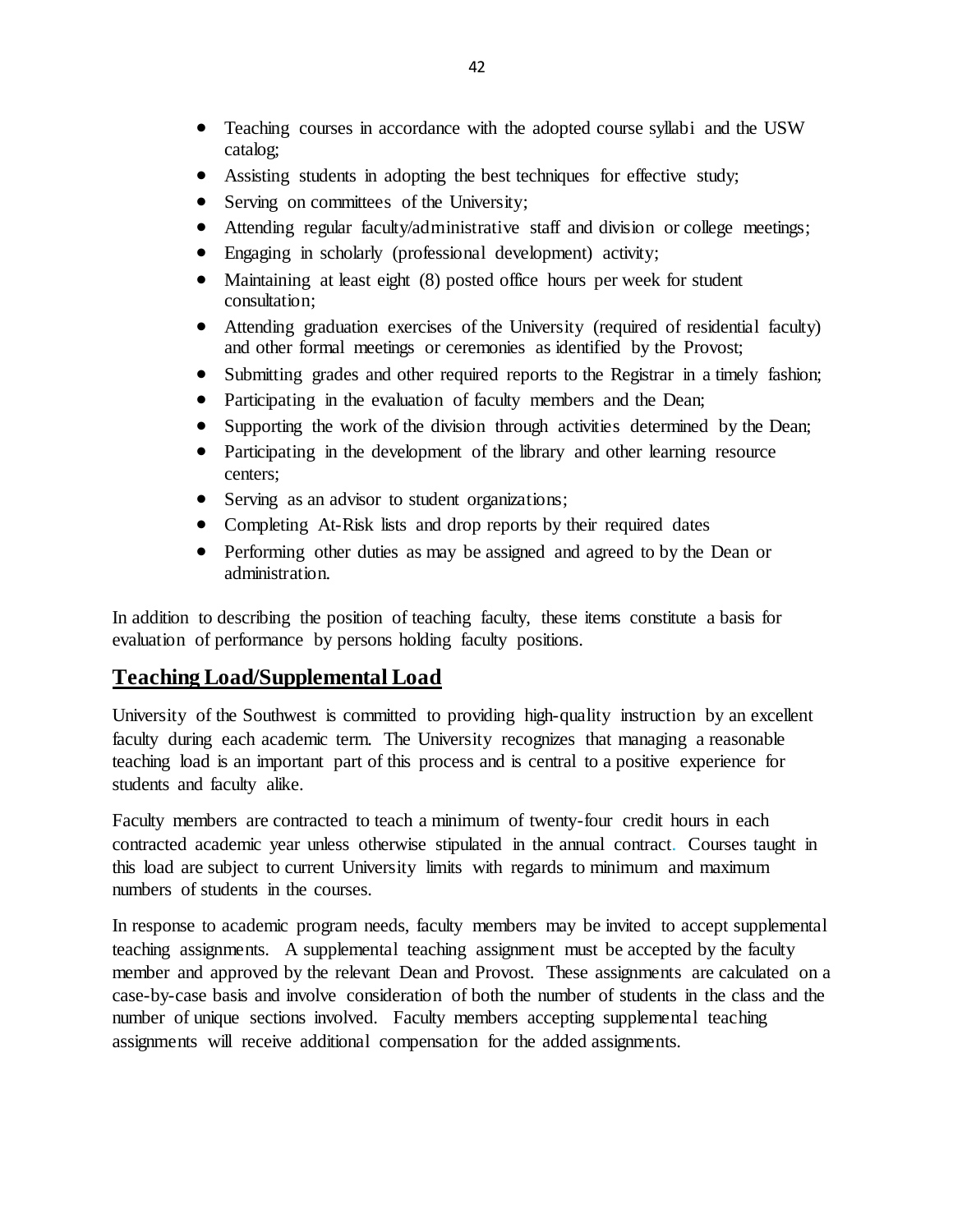### **Overload Salary Schedule**

| Undergraduate Courses                  |         | <b>Graduate Courses</b>        |         |
|----------------------------------------|---------|--------------------------------|---------|
| Masters Degree                         | \$2,000 | Doctoral Degree                | \$2,600 |
| Doctoral Degree                        | \$2,325 |                                |         |
|                                        |         |                                |         |
|                                        |         | Doctorate Courses              |         |
|                                        |         | Doctoral Degree                | \$2,800 |
|                                        |         |                                |         |
| <b>INTERNSHIP/PRACTICUM/DIR. STUDY</b> |         | <b>DISSERTATION MENTORING</b>  |         |
| Per Student                            | \$500   | (Per Student)                  |         |
|                                        |         | Committee Chair                | \$1,000 |
|                                        |         | Committee Member               | \$500   |
|                                        |         |                                |         |
|                                        |         | <b>RESIDENCY PARTICIPATION</b> |         |
|                                        |         |                                |         |
|                                        |         |                                | \$1,000 |

Undergraduate classes with 5 or more students will be paid at the full amount. If there are 1-4 students in a class, pay will be figured on a per head basis of \$500 per student.

Graduate classes, including Internships/Practicums/Directed Studies, with 3 or more students will be paid at the full amount. If there are fewer than 3 students in a class, pay will be figured on a per head basis of \$500 per student.

Committee Chair - In cases where senior faculty mentors serve as co-chairs on dissertation committees the pay will be evenly split between the co-chairs.

Science classes with labs will pay at the appropriate rate listed above, plus \$775 for each lab session. Necessary adjustments will be made based on class size. *(Added 6-2021)*

### **Field Trips/Official University Trips**

The educational objectives for a given course may be realized more fully if it is possible for the faculty to take students on a trip to some location off-campus. Since it is difficult to arrange such a trip without causing students to miss some other classes in which they are registered, field trips should be carefully and thoughtfully planned. To the extent possible, the date chosen for the trip should result in the students and faculty missing the least number of other classes. Fridays are highly recommended.

A Student Waiver and Release of Liability Form for each student shall be submitted to the Office of the Provost at least one (1) week before the planned trip.

Approval of the Dean should be received in advance of scheduling the trip, and a complete list of students who are to go on the trip should be submitted before the trip. It is understood that the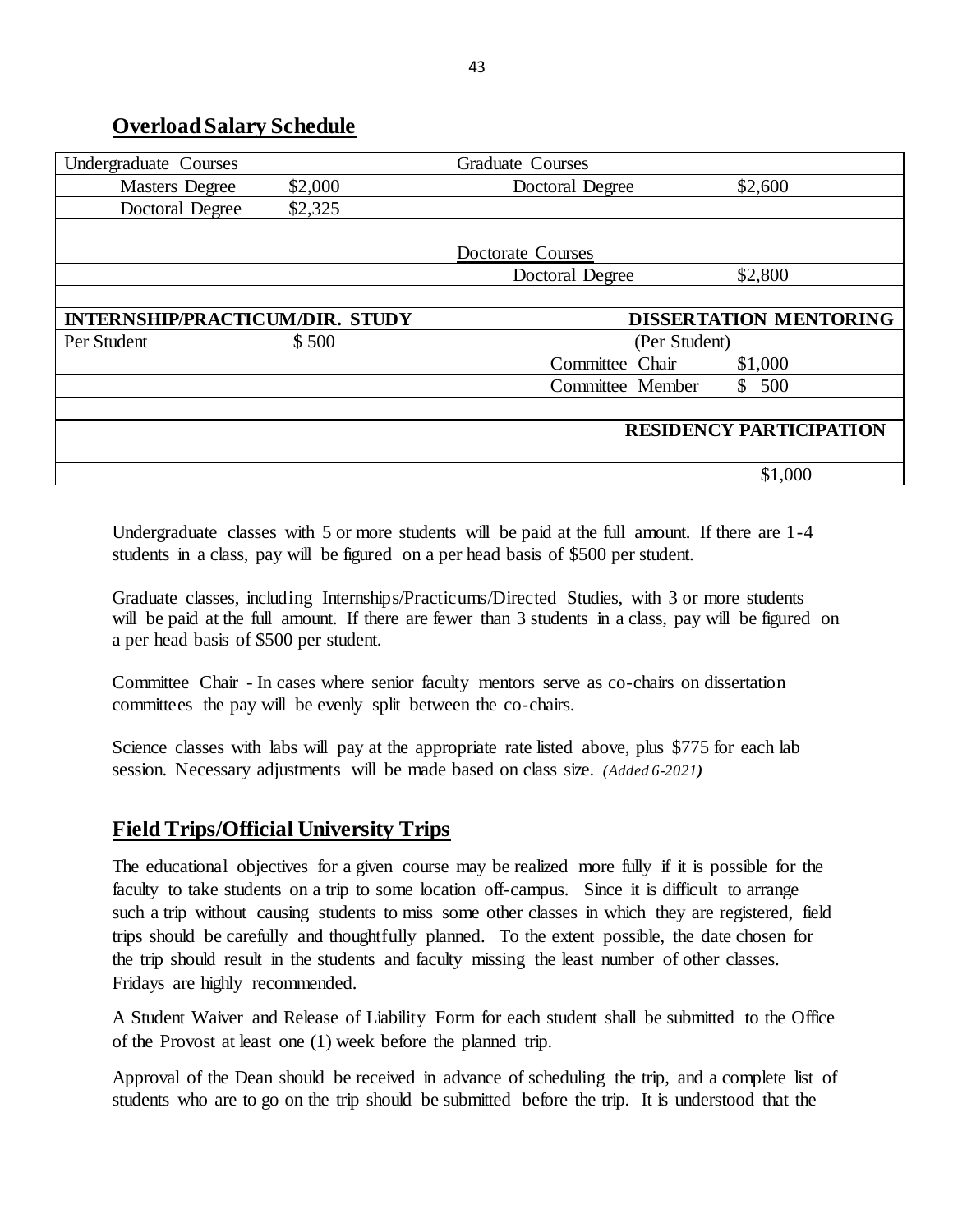faculty will accompany students on a field trip. The cost of travel and other expenses incurred on a field trip will be borne by those making the trip. Field trips should not be scheduled during major examination periods.

Students involved in certain co-curricular activities, such as intercollegiate athletics, from time to time will find it necessary to miss some classes because of trips away from the campus in official representation of the University. To the extent possible, events should be scheduled so as to minimize the number of classes student participants must miss. At the beginning of each semester, coaches, sponsors, and faculty advisors should submit to the Provost a schedule of their activities for that semester. They should also instruct the students who will be making trips to inform their faculty several days before the trip and to explain the reason for the absence at the first class period following the absence. The coaches, sponsors or faculty advisors should submit to the Provost, staff, and faculty members, a list of all students who are to make the trip at least three (3) days before the planned trip. Students should read and sign the Policies and Procedures for Off-Campus Trips Form and complete the Student Waiver and Release of Liability Form.

### **Final Examinations**

The final examination schedules are the same as the regular class schedules. Final exams are held Monday through Thursday during finals week according to the Academic calendar.

Each instructor is required to employ an appropriate assessment instrument to be utilized in the course no later than the final examination period designated for the course.

### **Grade Appeal Process**

In the academic community, grades are a measure of student achievement toward fulfillment of course objectives. The responsibility for assessing student achievement and assigning grades rests with the faculty, and except for unusual circumstances, the grade given is final.

The Grade Appeal Process affords recourse to both the on-campus and distance-learning student who has evidence or believes that evidence exists to show that an inappropriate grade has been assigned in a course as a result of prejudice, arbitrariness, or other improper conditions. Additionally, a student may challenge the determination or reduction of a grade based on alleged scholastic dishonesty.

The University's only authorities empowered to change grades are the instructor of record for the course in question and the Registrar who serves as the Chair of the Grade Appeals Committee acting on behalf of the Committee.

In appealing a grade, the burden of proof is on the student, except in the case of alleged academic dishonesty, when the instructor must support the allegation.

The following procedures should be followed when initiating a grade appeal:

• A student who wishes to appeal a grade must file a notice of intention to appeal with the Registrar. This must be done within thirty (30) days after the start of the regular semester following the one in which the questioned grade was given. After informing the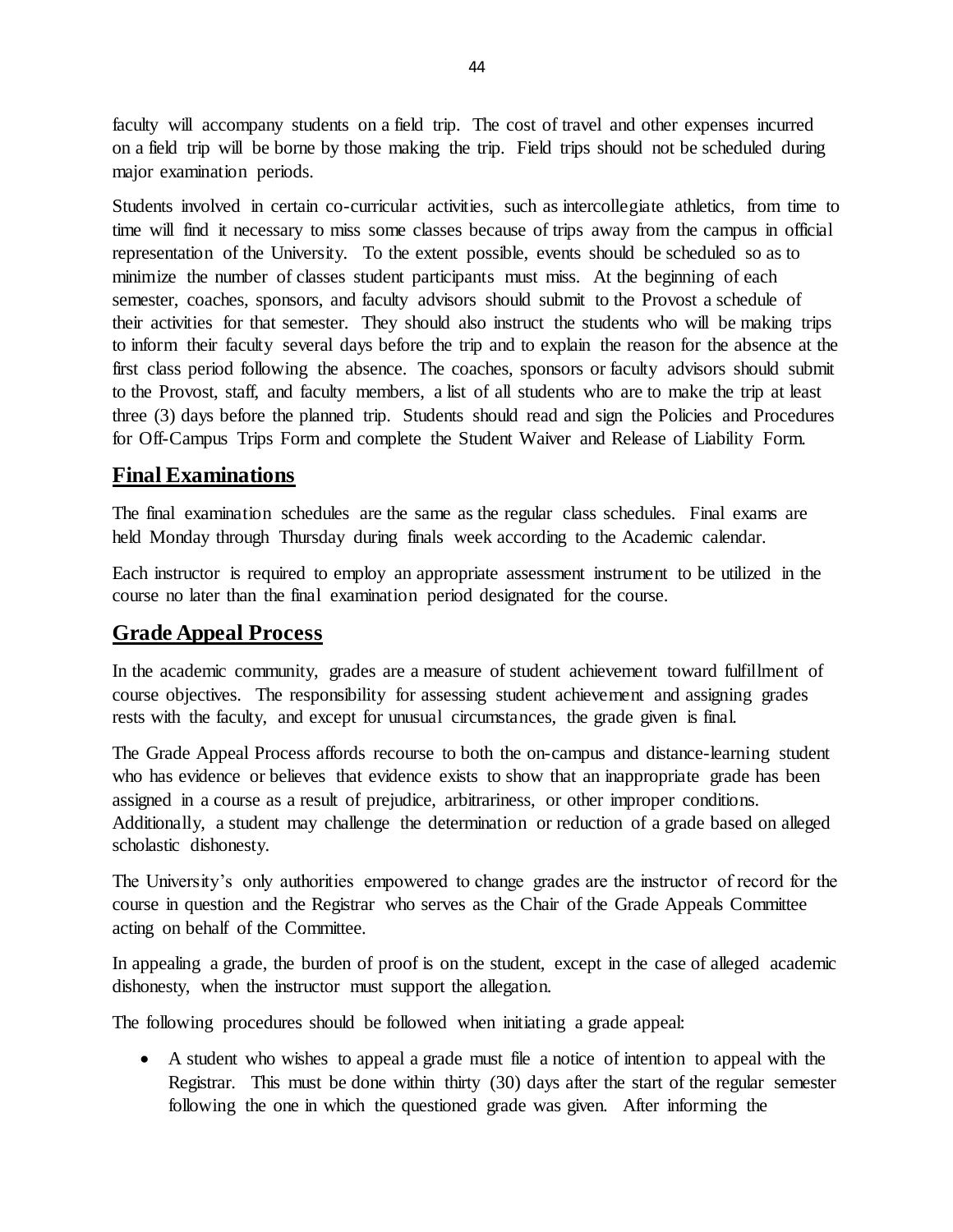Registrar of the intention to appeal, the student must demonstrate that he/she has met with the following people in an informal attempt to resolve the situation: 1) The instructor, and 2) The Dean of the unit offering the course. It is required that these officers are approached in the order listed above. The student will have a maximum of thirty (30) days to complete this process. The Registrar may extend the time limit to avoid undue hardship or injustice.

- When a mutually acceptable decision is not reached informally, the student shall submit a detailed statement of appeal with supporting documentation to the Provost detailing in what way his/her grade assignment was prejudiced, arbitrary, or otherwise improper. At that time he/she may seek the assistance of his/her academic advisor and/or the Provost.
- The Provost will promptly give written notice of the formal appeal to both the student and the involved faculty member. Written notices shall be accompanied by a copy of the student's detailed statement as well as the procedures and sequence of events to be followed in conducting the hearing. The first meeting of the hearing shall be held not less than five (5) days and, whenever practicable, not more than ten (10) days after the receipt of such notice. The Instructor shall promptly make available to the Provost all pertinent grading records and a written response to the student's detailed statements.
- Should the instructor assigning the contested grade not be available, whether for reasons of termination, resignation, illness, sabbatical leave, leave of absence or death, the Dean of the unit sponsoring the course, or a designee of the chairperson with a more specific curricular expertise, shall serve as surrogate for the instructor in the grade appeals process.
- The hearing shall be closed unless both parties agree in writing that it be open. The student and the instructor are both entitled to be accompanied at the hearing by advisors of their choice. The hearings are administrative and not judicial. Both parties and their advisors have the right to present evidence and witnesses on their behalf and to confront and question opposing witnesses. A list of the evidence and witnesses should be submitted to the Provost before the meeting.
- Under normal circumstances, if the duly notified student complainant does not appear for the hearing, the complaint shall be dismissed, the case closed, and these actions are not subject to a further hearing. If, however, the duly notified faculty member does not appear, the hearing will continue on the presumption that there is no desire to challenge evidence or witnesses presented by the student.
- After the hearing, the Committee may, by a majority vote of its membership, recommend changing the original grade. A written report of the Committee's decision shall be sent to both parties no later than fifteen (15) days after the conclusion of the hearing. The Committee's decision is final and shall not be subject to further hearing or appeal. If the instructor who originally gave the grade is not willing to initiate any recommended grade change, the Provost, acting on behalf of the Committee, shall file the change and record the new grade.

In the case of a procedural violation during the grade appeal process, an appeal may be made using the following procedures: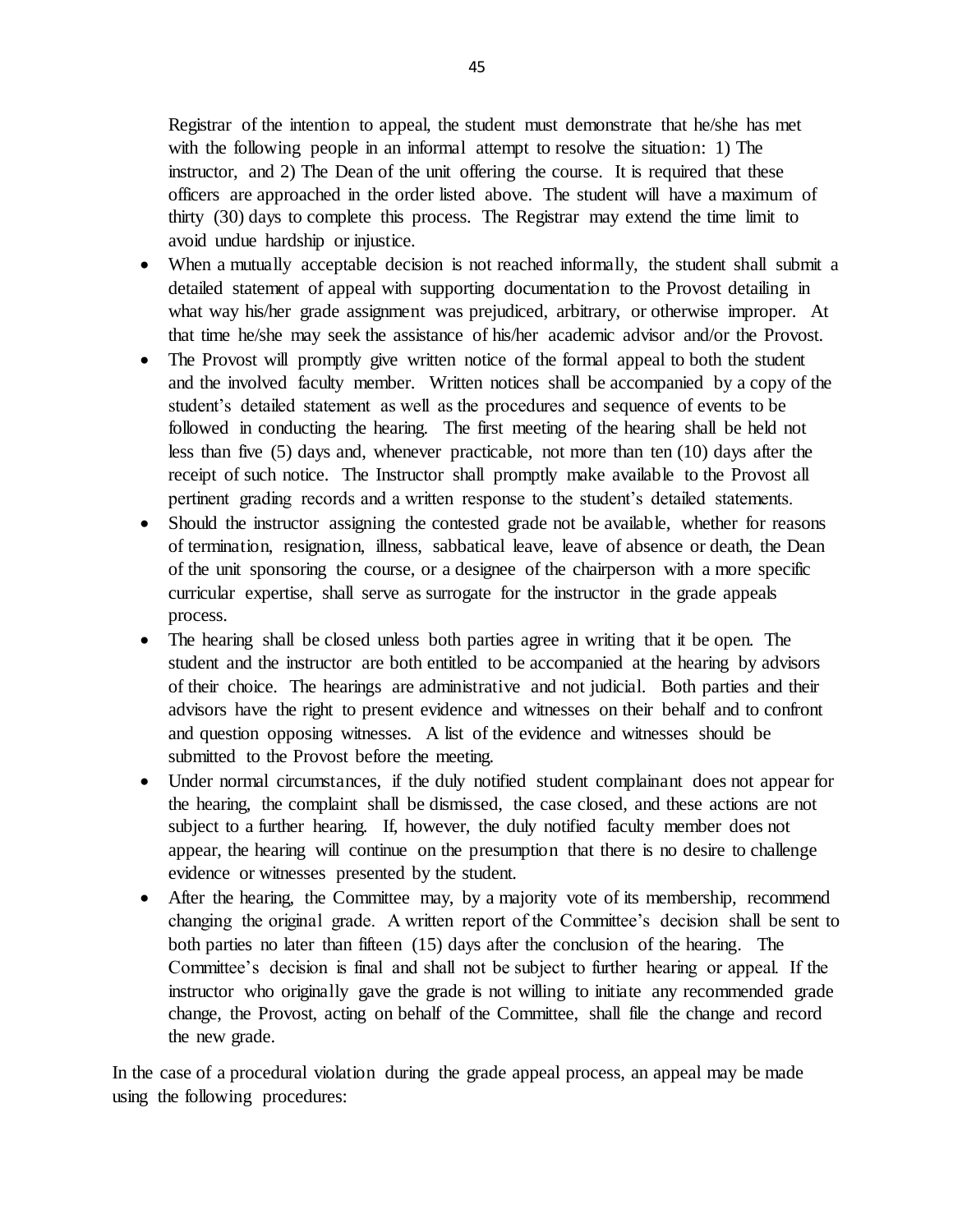- Prior to the formal hearing, the student, instructor, or member of the committee may request a review of the hearing process based on evidence that any substantial procedural irregularity has occurred. The process shall be initiated by filing a personally signed notice of appeal with the Provost. The notice shall be accompanied by a statement of the alleged violation.
- During the formal hearing, the student, instructor, or member of the committee may request that the Provost review the conduct of the hearing based on any substantial procedural irregularity.
- If a review is requested, the hearing process shall be suspended, and a special closed meeting of the members of the committee shall be convened to review the allegation. If the committee, by majority vote, finds that any substantial procedure violation has taken place, the Provost shall disband the grade appeal committee, and the committee alternates shall review the process. The alternate panel shall continue the hearing process, and its decision shall be final. Students involved in cases of alleged academic dishonesty may be subject to disciplinary penalties under the Honor Code.

### **Grade Reports/Grades**

Faculty may request a change of grade for a student by filling out the **Grade Change Form.**  The grade may be changed only by the instructor of record or the Dean of the respective college. Grade changes are allowed for the following reasons only:

- Resolution of an Incomplete grade
- As a result of a grade change appeal or hearing process
- Correction of an instructor or University error
- Administrative withdrawal
- Late grade submission

The grade change form must be signed by the instructor, the Dean, and the Registrar. Upon receiving the signed form, the Registrar will make the grade change.

### **Meetings**

The Faculty Council, all academic units, standing, special and ad-hoc committees of the Faculty Council and other committees as may be identified by the Provost will be scheduled at regular intervals during the fall and spring semesters. Special circumstances may warrant a variance approved by the Provost.

Deans should hold regular meetings of the faculty members in their respective units and should consistently share non-confidential information as discussed in the President's cabinet meeting.

The results (minutes and materials distributed) of all college and divisional meetings will be kept on file. Copies may be distributed to unit members and the Provost.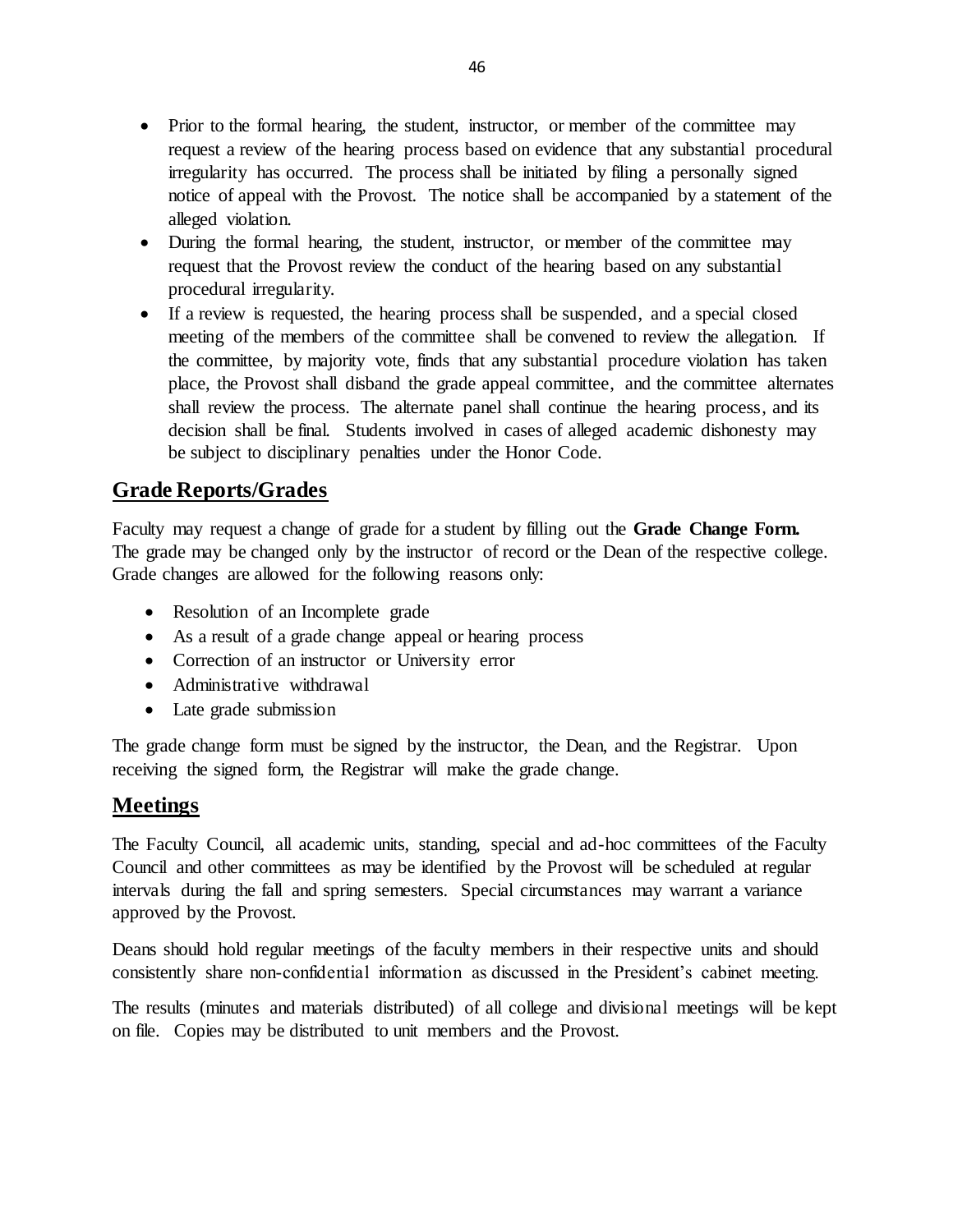### **Office Hours**

Minimum posted faculty office hours will be set at eight (8) hours scheduled Monday through Thursday. It is expected that faculty will continue to meet student needs through appointments scheduled during non-posted hours.

### **Official Class Rolls**

Each faculty member should use Colleague's Self-Service feature to retrieve copies of their class rosters. Space on the form may be used to check attendance for the first week, and to write in the names of the students who are attending the class but whose names are not on the list. After the first week late enrollment and registration period, faculty members should return to Colleague to retrieve updated class rosters. It should reflect any of the schedule changes that have been made.

The Business Office may make designations on the class rolls regarding a student's status with that office. Faculty members must notify the student of any such designation.

### **Personnel Records**

In addition to the letter of recommendation and resume, which each faculty member files in the Human Resources Office at the time of employment, current transcripts of academic work are to be sent directly to the Director of Operations for Academic Affairs. It is the faculty member's responsibility to see that current University transcripts are forwarded to the Director of Operations for Academic Affairs.

The Office of the Provost maintains a basic personnel file on each faculty member. Personnel records, including resume, letters of recommendation, annual performance evaluations, faculty scholarship/development reports, and contracts, constitute the basic personnel file.

Security for personnel files requires that access is limited to the University President and those he/she designates. A faculty member is permitted to examine the content of his/her file in the presence of an authorized University representative. The faculty member may not remove information from a personnel file. Copies of his/her personnel file may be made at the faculty member's expense.

Any changes in address or other pertinent information need to be reported to the Assistant VP of HR and RC.

### **Published Schedule**

The Directors of Undergraduate Admissions and Student Support, together with the Deans of each college, will prepare class schedules and submit them to the Registrar's Office before the start of each term. The Registrar's Office is responsible for the final input of class schedules in the Colleague system. Only courses listed in the catalog or have been approved by the faculty may be scheduled.

Sometimes unforeseen developments make it necessary to alter the offering schedule even after it has been published. All such changes (including adding new classes) must be coordinated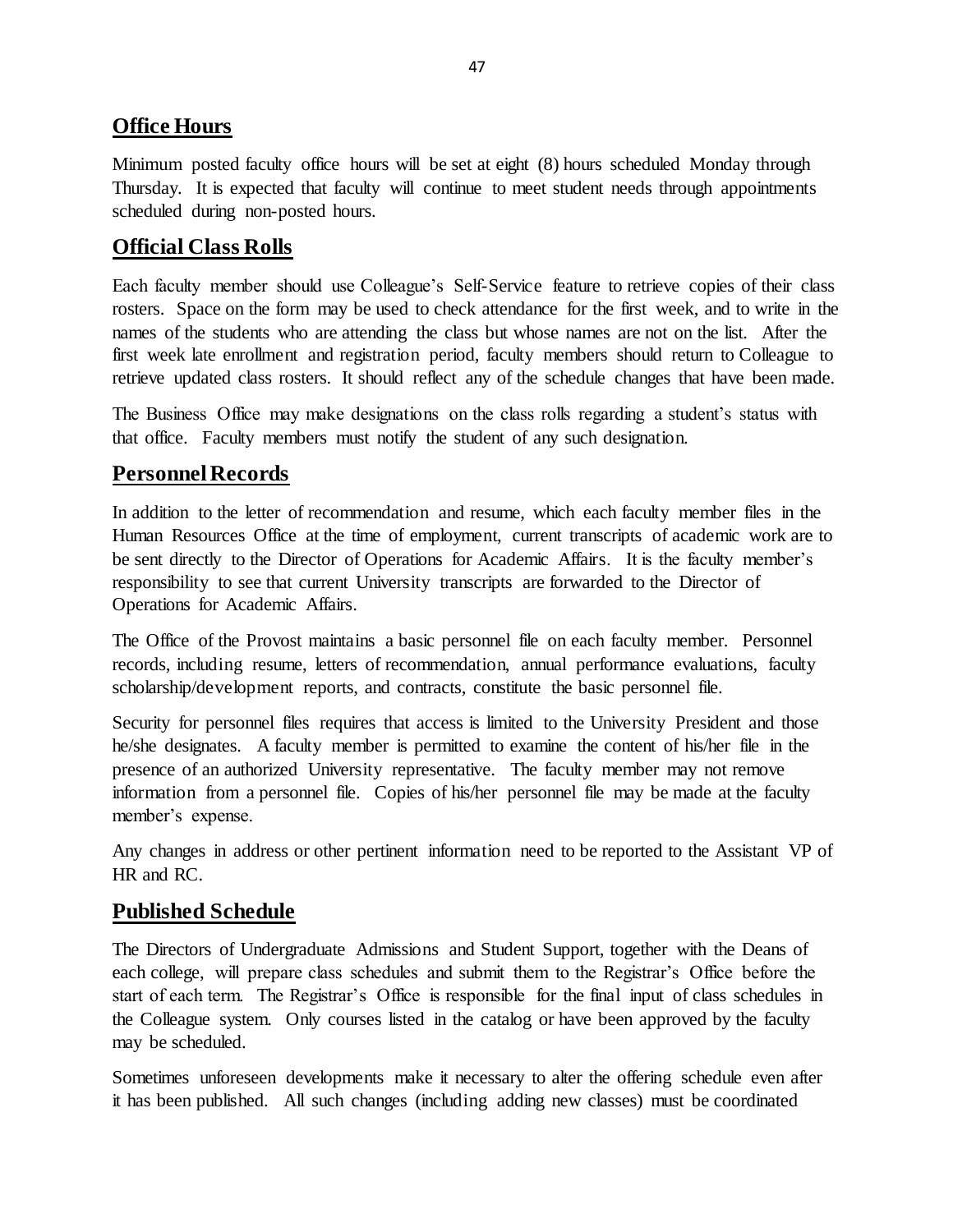through the Directors and Deans. Canceled classes will be officially closed to prevent further enrollment.

Errors in the published schedule should be called to the attention of the Directors. Efforts are made to see that those advisors and students particularly concerned with the course involved receive word of the errors.

### **Student Class Attendance**

Hy-flex is the norm going forward. Regular participation, primarily through electronic means is required, face to face interaction is encouraged. However, there is no penalty to students that do not meet in the face to face environment, nor is there extra credit for those students that do participate in face to face classrooms. Faculty that meet with students in the face to face classroom need to record these sessions and post them to Blackboard for the benefit of all students registered in the course. (*Revised 6-2021*)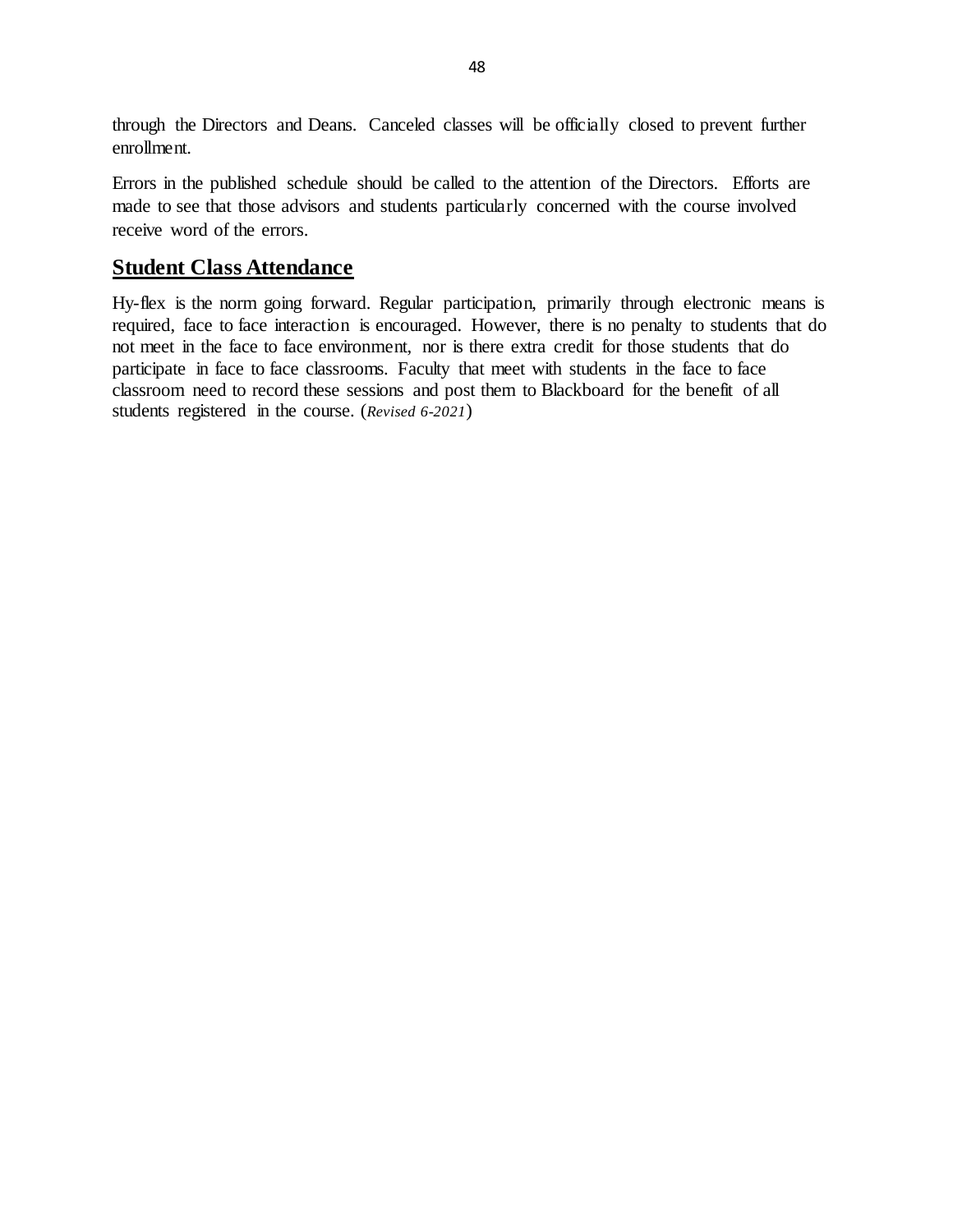### **FACULTY BENEFITS SECTION/POLICIES**

### **Affirmative Action Policy**

University of the Southwest is an independent University. While emphasizing a curriculum of liberal arts, primary stress is upon Christian values and character and free enterprise principles.

University of the Southwest is an equal opportunity employer and employs without regard to race, age, disability, religion, color, sex, national origin, gender, gender identity, sexual orientation or any other basis prohibited by local, state, or federal law. Employment and promotion will be based on an individual's qualifications with all personnel action administered without regard to race, age, disability, religion, color, sex, national origin, gender, gender identity, sexual orientation or any other basis prohibited by local, state, or federal law.

It is the responsibility of all Deans, Directors, Vice Presidents, and the Provost to see that this policy is carried out in their areas; however, the overall responsibilities for planning and implementing affirmative action are assigned to the Assistant VP of HR and RC. He/She serves as the Affirmative Action Officer for the University and also has specific responsibility for staff affirmative action matters.

### **Title IX Policy Statement**

University of the Southwest is an institution built upon integrity, trust, respect, support, and acts of service. In line with these values, USW is committed to providing a safe and nondiscriminatory academic, athletic and work environment for all members of its campus community. USW does not discriminate on the basis of sex, gender, or gender identity in any of its programs or activities.

### **Americans with Disabilities Act of 1990**

University of the Southwest does not discriminate in the interviewing, hiring, or promotion of individuals based on disability. The University is committed to compliance with the Americans with Disabilities Act of 1990. The University will endeavor to provide reasonable accommodations requested by all employees with documented disabilities who are otherwise able to perform the essential functions of their job.

The Assistant VP of HR and RC will work with all employees and their supervisors to determine the most effective accommodations that can be reasonably provided on an individual basis. The Assistant VP of HR and RC will maintain records of such requests and accommodations in a confidential manner. All requests for accommodations should be made in writing to the Assistant VP of HR and RC.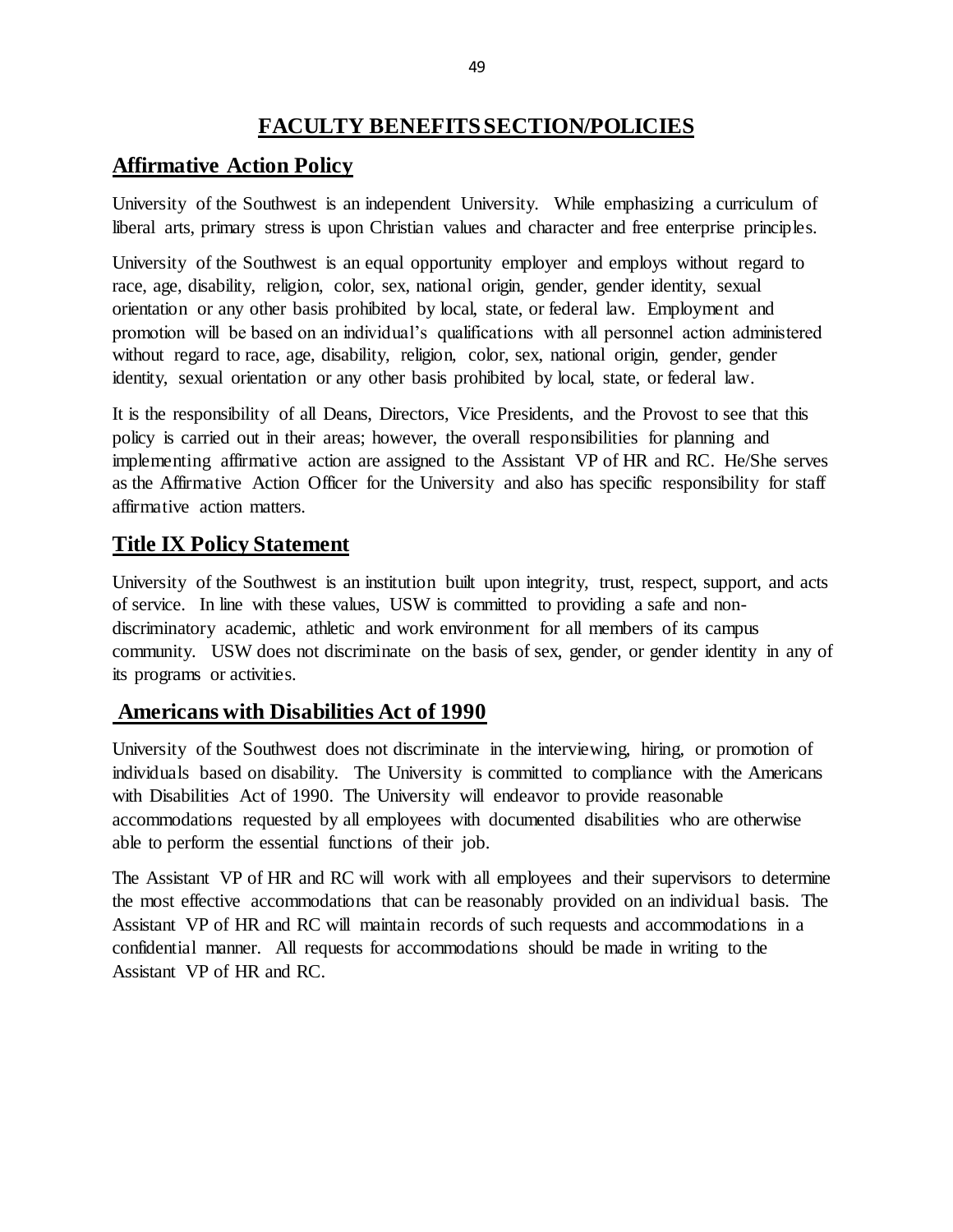# **COBRA**

The Consolidated Omnibus Budget Reconciliation Act of 1986 requires that most employers sponsoring group health plans offer employees and their families the opportunity for a temporary extension of health coverage (called continuation coverage) at group rates in certain instances where coverage under the plan would otherwise end. The employee has a right to choose the continuation coverage if they lose group health coverage because of a reduction in hours of employment or the termination of employment (for reasons other than gross misconduct on the employee's part). Contact the Assistant VP of HR and RC for more information about COBRA.

### **Council for Independent Colleges (CIC) Tuition Exchange Program**

A tuition waiver exchange program for dependents of employees operates through the Council of Independent Colleges. For further information, contact the Vice President for Financial Aid Services or visit the website at [www.cic.org.](http://www.cic.org/)

### **Enrollment in Insurance**

Enrollment: New faculty members have the opportunity to enroll in insurance plans within the first 15 days of employment (initial enrollment period). At the time of orientation, the Assistant VP of HR and RC will explain the plan options and discuss the cost of each. If the faculty member chooses not to enroll during the initial enrollment period, they lose their right to enroll in the plans except during the annual or semi-annual open enrollment period. During open enrollment, faculty may make changes to plans. The plan choices cannot be changed until the next open enrollment period without the occurrence of a qualifying event (i.e., death, birth, marriage, loss of coverage due to employment changes, etc.). Any qualifying event changes to health coverage must be directly related to the nature of the event.

### **Exit Interviews**

The faculty member is responsible for scheduling an appointment with the Assistant VP of HR and RC for an exit interview before the last day of employment. During the exit interview, provisions for insurance continuation and other benefit issues will be discussed. The faculty member will not be considered having completed job responsibilities without the exit interview. This will protect the faculty member's right to understand the continuation of benefits and other necessary federal and state regulations. At this time, the faculty member will also be requested to return all keys and other University property.

An exit interview with the Provost will also be scheduled before the last day of employment.

### **Family Medical Leave**

University of the Southwest complies with the *Family Medical Leave Act* (FMLA) of 1993.

Employee Eligibility: Individuals that have been employed by the University for a total of twelve (12) months and have worked at least 1,250 hours over the previous twelve (12) months are eligible for leave as defined by the FMLA of 1993.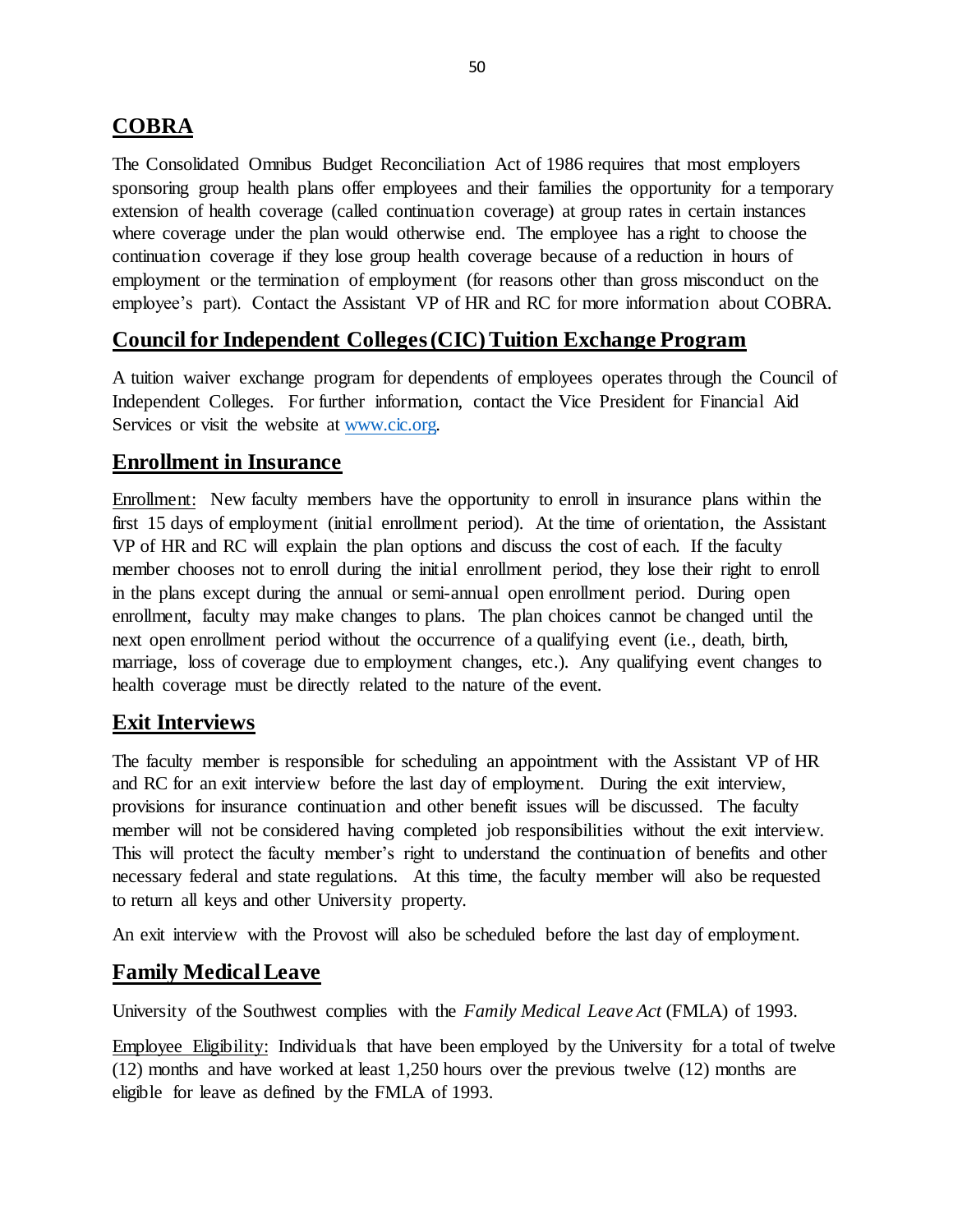Leave Entitlement: Eligible employees are entitled to twelve (12) workweeks of unpaid leave during any 12-month period for one or more of the following reasons:

- The birth and care of the newborn child of the employee;
- Placement with the employee of a son or daughter for adoption or foster care;
- To care for an immediate family member (spouse, child or parent) with a serious health condition: or
- To take medical leave when the employee is unable to work because of a serious health condition.
- "Any qualifying exigency" arising out of the fact that the spouse, son, daughter, or parent of the employee is on active duty, or has been notified of an impending call to active duty status, in support of a contingency operation.
- An eligible employee who is the spouse, son, daughter, parent, or next of kin of a covered service member who is recovering from a serious illness or injury sustained in the line of duty on active duty is entitled up to 26 weeks of leave in a single 12-month period to care for the service member.

Spouses employed by the same employer are jointly entitled to a combined total of 12 workweeks of family leave for the birth and care of the newborn child, for placement of a child for adoption or foster care, and to care for a parent who has a serious health condition.

Leave for birth and care or placement for adoption or foster care must conclude within 12 months of the birth or placement.

Subject to FMLA provisions, provisions of this handbook, and approval of the Senior Administrator, an employee may use accrued paid leave to cover some or all of the FMLA leave.

Maintenance of Health Benefits: Group health insurance will be maintained for employees on FMLA leave, assuming coverage was in place before the leave was taken. Prior to going on FMLA leave, the employees should make arrangements with the Assistant VP of HR and RC for remittance of his/her health insurance premiums.

Job Restoration: Upon return from FMLA leave, the University will restore the employee to his/her original job or an equivalent job with equivalent pay, benefits, and other terms and conditions of employment.

Under specified and limited circumstances where restoration to employment will cause substantial and grievous economic injury to its operations, the University may refuse to reinstate certain highly-paid "key" employees after using FMLA leave during which health coverage was maintained. A "key" employee is an eligible salaried employee who is among the highest-paid 10 percent of employees.

Use of FMLA leave will not result in the loss of any employment benefit that the employee earned or was entitled to before use of FMLA leave, not be counted against the employee under a "no-fault" attendance policy.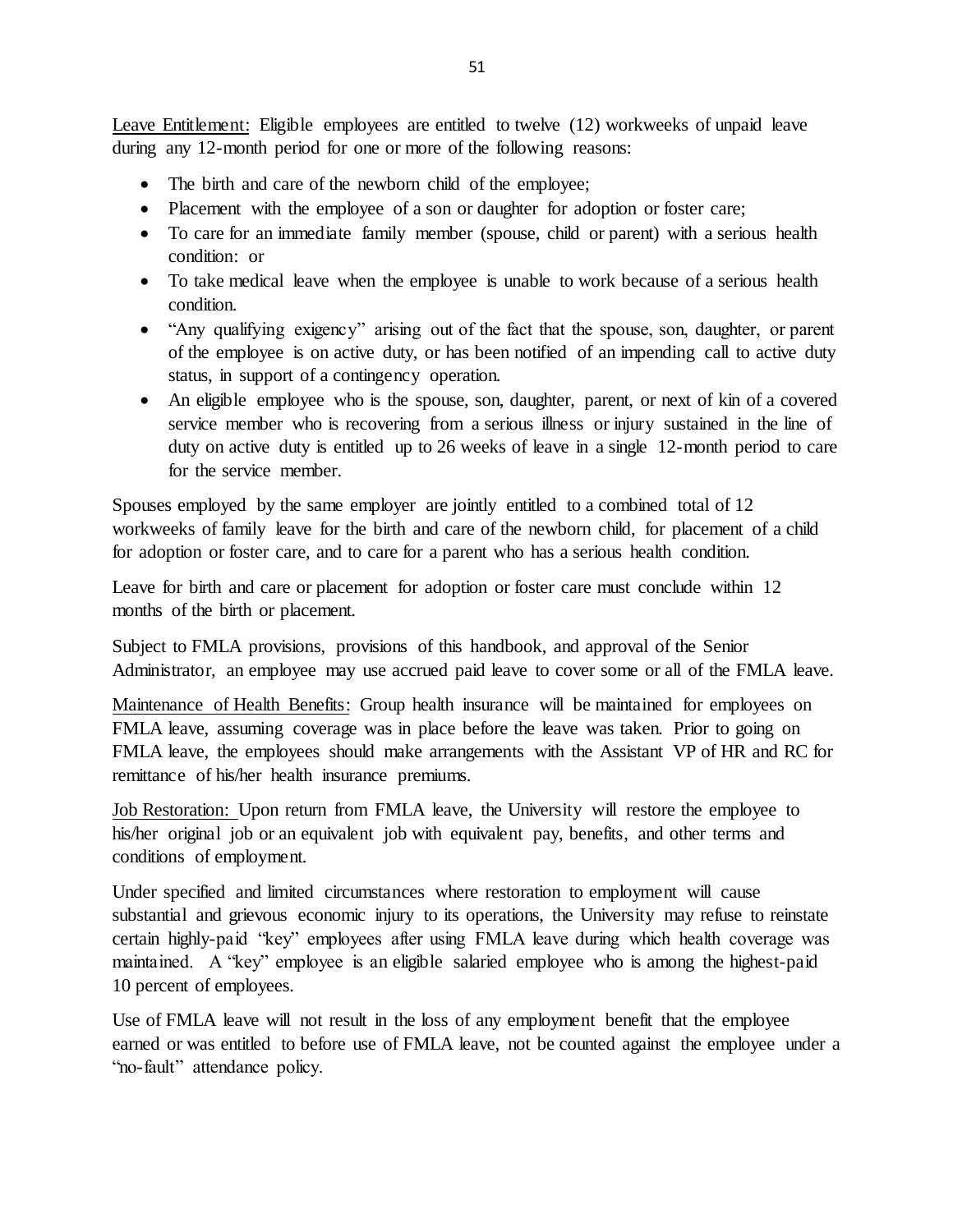Failure to return to work within the time frame stipulated by the statute may be interpreted as voluntary separation.

Notice and Certification: Employees seeking to use FMLA leave are required to provide the University 30-day advance notice of the need to take FMLA leave when the need is foreseeable and such notice is practicable. Employees are required to fill out a Family Medical Leave Request Form and submit to the Senior Administrator.

At its discretion, the University may require employees to provide:

- Medical certification supporting the need to leave due to a serious health condition affecting the employee or an immediate family member;
- Second or third medical opinions (at the University's expense) and periodic recertification; and
- Periodic reports during FMLA leave regarding the employee's status and intent to return to work.

Further Information: Employees wishing to utilize FMLA leave are encouraged to consult the entire statute. For more information, contact the nearest office of the U.S. Department of Labor, Wage and Hour Division.

### **Flexible Benefit Plan**

University of the Southwest offers faculty members the option of assigning specific salary amounts under Section 125 of the IRS code which will not be taxed by federal, state or FICA taxes. There are two options under this benefit:

- Health care expenses
- Dependent care expenses

Insurance premiums for health and dental coverage may be payroll deducted before taxes. Faculty members may also shelter pre-tax dollars for reimbursement of health and dependent care expenses.

### **Funeral Leave**

Faculty will be granted up to five (5) days leave in the event of the death of a member of the immediate family. The immediate family consists of a faculty member's spouse, children, children-in-law, parent, parent-in-law, or grandchild.

Faculty will be granted up to three (3) days leave in the event of the death of a grandparent, brother, sister, brother-in-law, or sister-in-law of either the faculty member or his/her spouse.

### **Health/Dental Insurance**

This coverage is available to all full-time employees and their dependents. The University may pay a portion of the premium. The Assistant VP of HR and RC should be contacted for this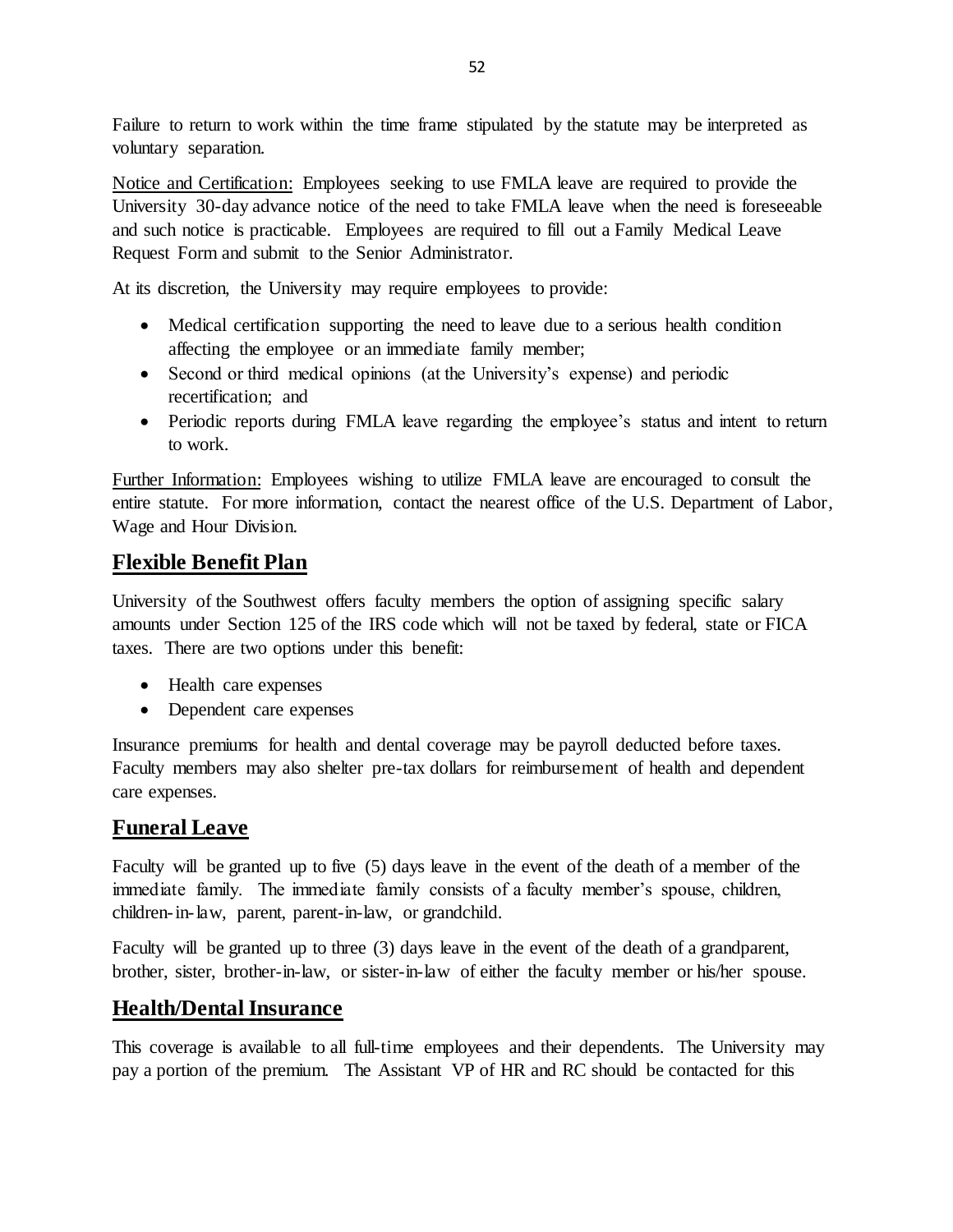information. If the employee elects coverage, he/she will be responsible for any premium amounts not paid by the University.

Application for this insurance must be made within the first fifteen (15) days of employment. The effective date of coverage is the first day of the month that follows the date of employment.

Continuing health/dental insurance coverage is available through COBRA for employees who leave employment with the University.

Health/dental insurance will continue until the last day of the month in which the employee's last day of employment occurs.

Premiums are paid by the employee through payroll deduction.

### **Healthiest You**

This benefit is available to all faculty and staff. Its features include:

- 1. Access to a Doctor 24 hours a day 365 days a year!
- 2. Service is unlimited and **FREE**! (no copay)
- 3. Physicians can diagnose, treat, and prescribe for acute illnesses (ex. flu, allergies,

upper respiratory infections, earache, sinusitis, strep throat, and many, many more)

You can download the app by searching for "healthiestyou" on your Apple or Android device, or call their Doctor Hotline at 866-703-1259. Use this link to view a demo video of the app **[https://teladocpa-](https://teladocpa-my.sharepoint.com/:v:/g/personal/akelchner_teladoc_com/EdfdGnt8Ih1BlRQyW1dmM34B3W5Uiq8mYBh1xzFUoSQGNg?e=BXelU0)**

**[my.sharepoint.com/:v:/g/personal/akelchner\\_teladoc\\_com/EdfdGnt8Ih1BlRQyW1dmM34B3W5Uiq8](https://teladocpa-my.sharepoint.com/:v:/g/personal/akelchner_teladoc_com/EdfdGnt8Ih1BlRQyW1dmM34B3W5Uiq8mYBh1xzFUoSQGNg?e=BXelU0) [mYBh1xzFUoSQGNg?e=BXelU0](https://teladocpa-my.sharepoint.com/:v:/g/personal/akelchner_teladoc_com/EdfdGnt8Ih1BlRQyW1dmM34B3W5Uiq8mYBh1xzFUoSQGNg?e=BXelU0)**

#### **Holidays**

A calendar of officially recognized holidays to be observed by staff will be developed and distributed each fiscal year by the Assistant VP of HR and RC. Normally full-time employees are granted the following holidays with pay:

- 1. New Year's Day
- 2. Martin Luther King, Jr. Day
- 3. Good Friday
- 4. Memorial Day
- 5. Emancipation Day *(Added 6-2021)*
- 6. Independence Day
- 7. Labor Day
- 8. Thanksgiving Day
- 9. The week of Thanksgiving Day
- 10. The Monday-Friday that includes Christmas Day (or precedes Christmas Day if Christmas Day falls on a weekend).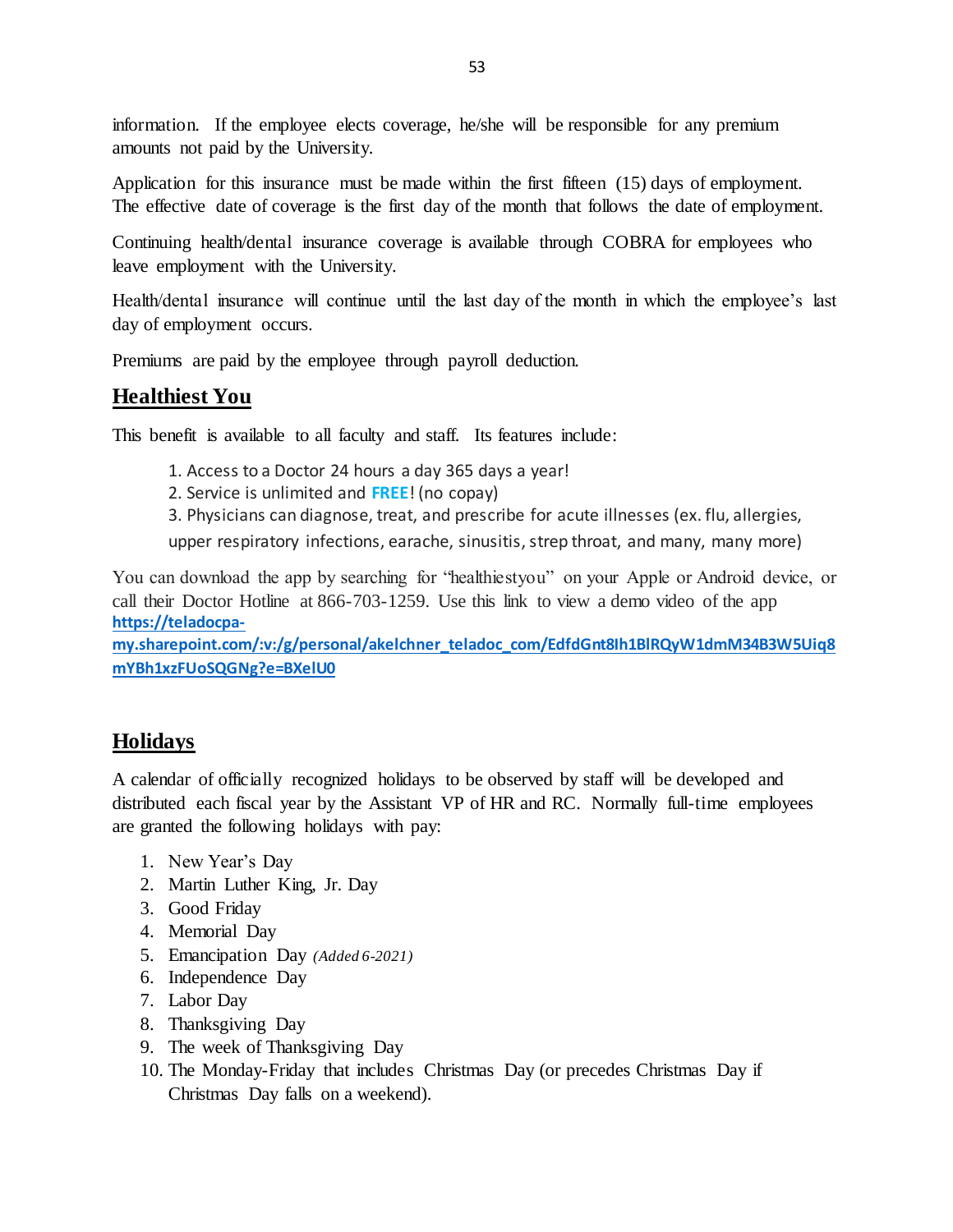The list of paid holidays may be expanded or reduced at the discretion of the President. Additionally, the administration may elect to close the campus for additional days (e.g., at Christmas or Spring Break).

Generally, when a scheduled holiday falls on Saturday, the holiday will be observed the preceding Friday; and if a holiday falls on Sunday, the holiday will be observed the following Monday (except New Year's Day, which will be observed the preceding Friday if it falls on Sunday).

Staff appointees should refer to the list of holidays distributed by the Assistant VP of HR and RC, and not the student holidays as published in the University catalog.

### **Life Insurance**

University of the Southwest provides term life insurance to all full-time employees at no cost to the employee. The life insurance can be continued upon resignation from University of the Southwest by contacting the life insurance company. This will be explained in the EXIT INTERVIEW with the Assistant VP of HR and RC.

### **Long Term Disability**

For faculty members who suffer disabling illness, disease, or injury, there are provisions for continuation of partial compensation through a long-term disability plan. A copy of this plan is available at the time of orientation with the Assistant VP of HR and RC. The University fully pays for this coverage. However, this coverage does not include job-related illness, disease, or injury. Such conditions are covered by Worker's Compensation Insurance.

### **Maternity Leave**

See *Family Medical Leave.*

### **Military Leave**

Faculty members who elect to return to work following extended military, active duty are granted full reinstatement rights at no loss of seniority or benefits, as specified by law. Staff on military leave may request use of accrued vacation leave. In the absence of accrued leave, the staff member will be placed on leave without pay.

### **Moving Expenses for New Faculty**

Employees relocating to University of the Southwest will be reimbursed one-half of the moving cost if a commercial carrier provides the services. If employees move themselves, they will be reimbursed the total tax-deductible one-way cost of the move provided the amount paid is not greater than one-half the cost of the lowest bid of a commercial firm, (1 bid is required). In either case, reimbursement for total moving expense will not exceed 10% of the employee's base salary,

Deductible moving expenses include only the reasonable expenses of: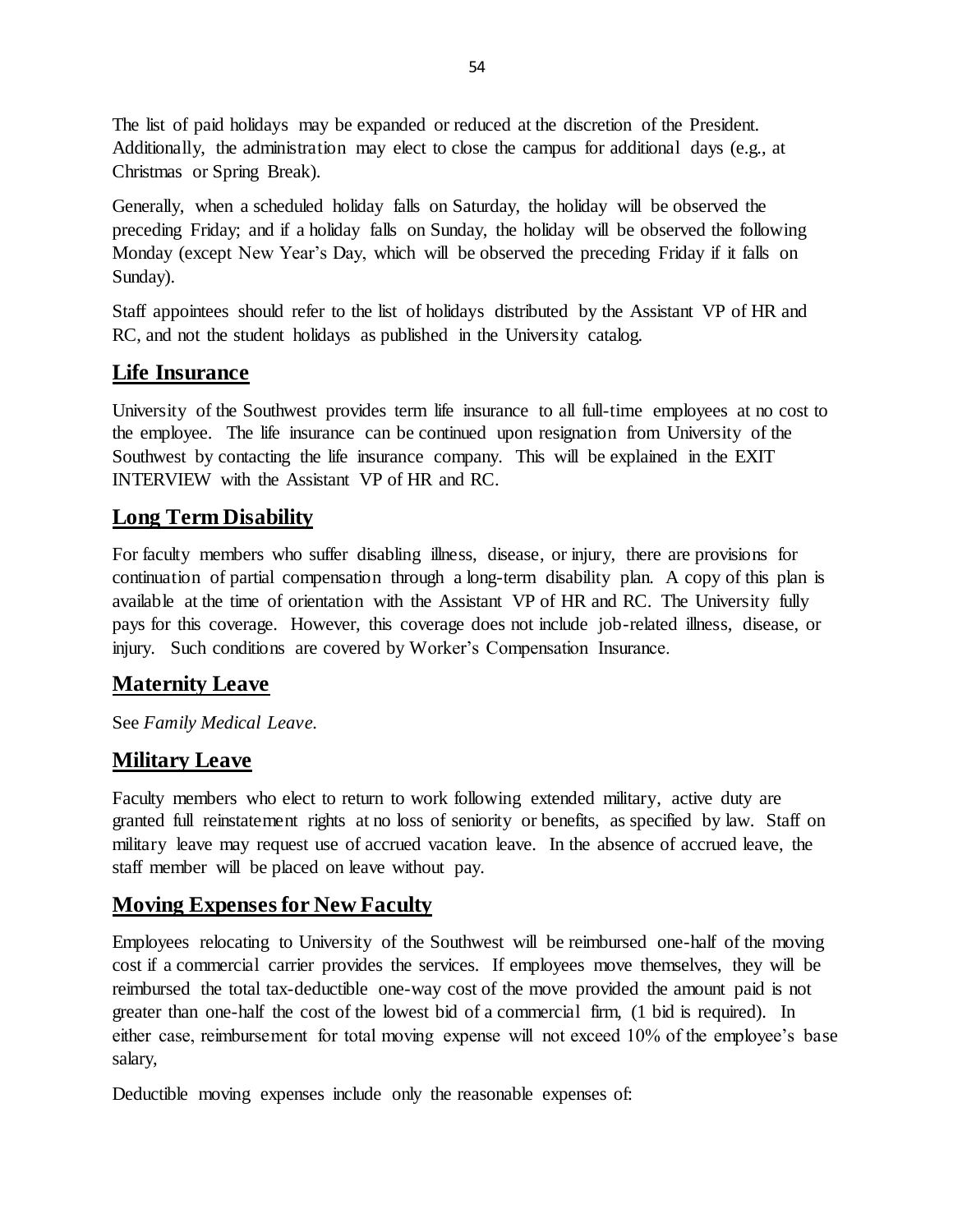- Moving household goods and personal effects from the former home to the new home
- Traveling (including lodging) from the former home to the new home

Deductible moving expenses do not include any expenses for meals and must meet the distance test. The distance test is met if the new job location is at least 50 miles farther from the employee's former home to the new home.

University of the Southwest will reimburse moving expenses after the employee's move. Advancements are not given for any reason.

Due to IRS Guidelines (Publication 521) under the Tax Cuts and Jobs Act of 2017, personal deduction for relocation expenses and the exclusion from income of employer-paid relocation expenses are suspended from January 1, 2018, through December 31, 2025.

As a result, **ALL** moving expenses incurred on or after January 1, 2018, are taxable income to the individual and will be applied as a waiver on the individual's paycheck.

### **Orientation of New Faculty Members**

The Deans will meet with all new faculty members before the opening of school to discuss the practices and procedures for the University. Occasional meetings may be held from time to time during the school year. Deans are responsible for informing new faculty members about specific responsibilities in their respective areas and about special services and equipment that are available to them.

On or before the first day the faculty member reports for duty, he/she must meet with the Assistant VP of HR and RC for an orientation. The following items will be included in the orientation interview:

- State and federal income withholding forms will be completed.
- Employee information sheets and forms for payroll will be completed.
- If applicable, the University's fringe benefits program will be explained.
- Employment-related items (e.g., keys, long-distance code) as applicable will be issued.

It is the faculty member's responsibility to inform the Assistant VP of HR and RC of any change in personal status. Change of name, address, and marital status, the birth of children, withholding exemptions, telephone numbers, and insurance beneficiary are some examples. Keeping one's personal information up-to-date enables campus personnel to reach the employee in an emergency, forward mail, properly maintain insurance and other benefits, accurately compute payroll deductions, and correctly produce administrative reports.

# **Pay Periods**

All faculty will be paid 26 times a year (on Fridays) via automatic deposit to the designated financial institution(s).

If a payroll date coincides with a holiday, payment will be disbursed on the last business day prior to the scheduled pay date.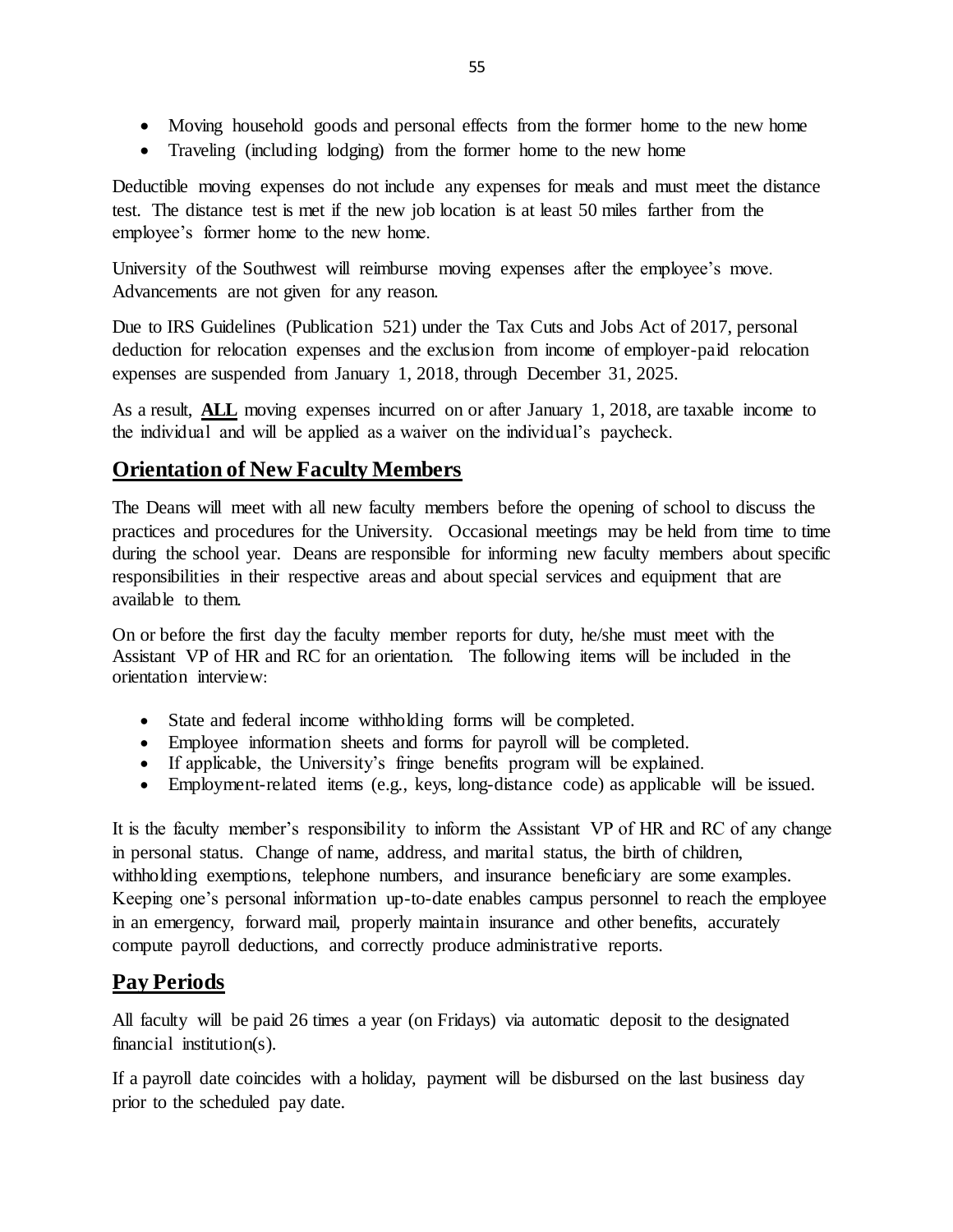### **Pay Stubs**

Some payroll deductions are self-explanatory. If you have any questions, please contact the Director of Payroll Services.

### **Social Security and Tax Withholding**

The University is required by law to withhold federal and state income taxes and social security taxes from the pay of all employees. Form W-4, Employee's Withholding Exemption Certificate, must be completed and turned in to the Assistant VP of HR and RC before payroll payments are made.

### **TUITION WAIVERS**

The University supports the ongoing professional and personal development of its employees; therefore, full-time employees of University of the Southwest are eligible for 100% tuition waiver of **undergraduate and graduate** tuition upon the first day of service for any term for which the date to add classes has not passed. This benefit applies to two courses per term for graduate classes and three for undergraduate classes. Tuition waiver eligibility requires the student to meet the academic standards outlined in the Financial Aid Satisfactory Progress Policy. Employees can obtain a copy of the policy from the Office of Financial Aid or the USW website.

**Employees and dependents are required to apply for grants through FAFSA in order to receive any tuition waiver for undergraduate tuition.** The tuition waiver is for tuition costs that exceed all other grants awarded.

The awarded tuition waiver may be eligible for tax deductions as allowed by the Internal Revenue Code. (See [www.irs.gov](http://www.irs.gov/) for information on educational tax deductions.) Graduate tuition benefits that exceed the allowable IRS tuition waiver annually may be susceptible to additional federal taxation (please consult an accountant if this applies to your situation). Graduate tuition waivers for spouses and dependents are considered a taxable benefit and will be treated accordingly. Undergraduate tuition waivers are not treated as a taxable benefit.

An employee's enrollment in class should not inordinately affect his/her job responsibilities. To receive the tuition waiver, employees should complete the **Request for Tuition Waiver Employee Form** and submit the form to the immediate supervisor. The form should include the names and times of courses for which the employee plans to enroll, and an indication of how the employee will fulfill his/her work obligations during the enrollment period. The immediate supervisor will forward the form, along with a recommendation, to the Senior Administrator. Final approval rests with the Senior Administrator. Tuition waivers do NOT cover the cost of any fees, textbooks, room or board. The waiver applies to tuition only. A special fee will be assessed for any course in which the employee's enrollment results in additional compensation to the instructor (i.e., internships, directed studies, etc.) or direct costs to University of the Southwest (i.e., curriculum fees, etc.).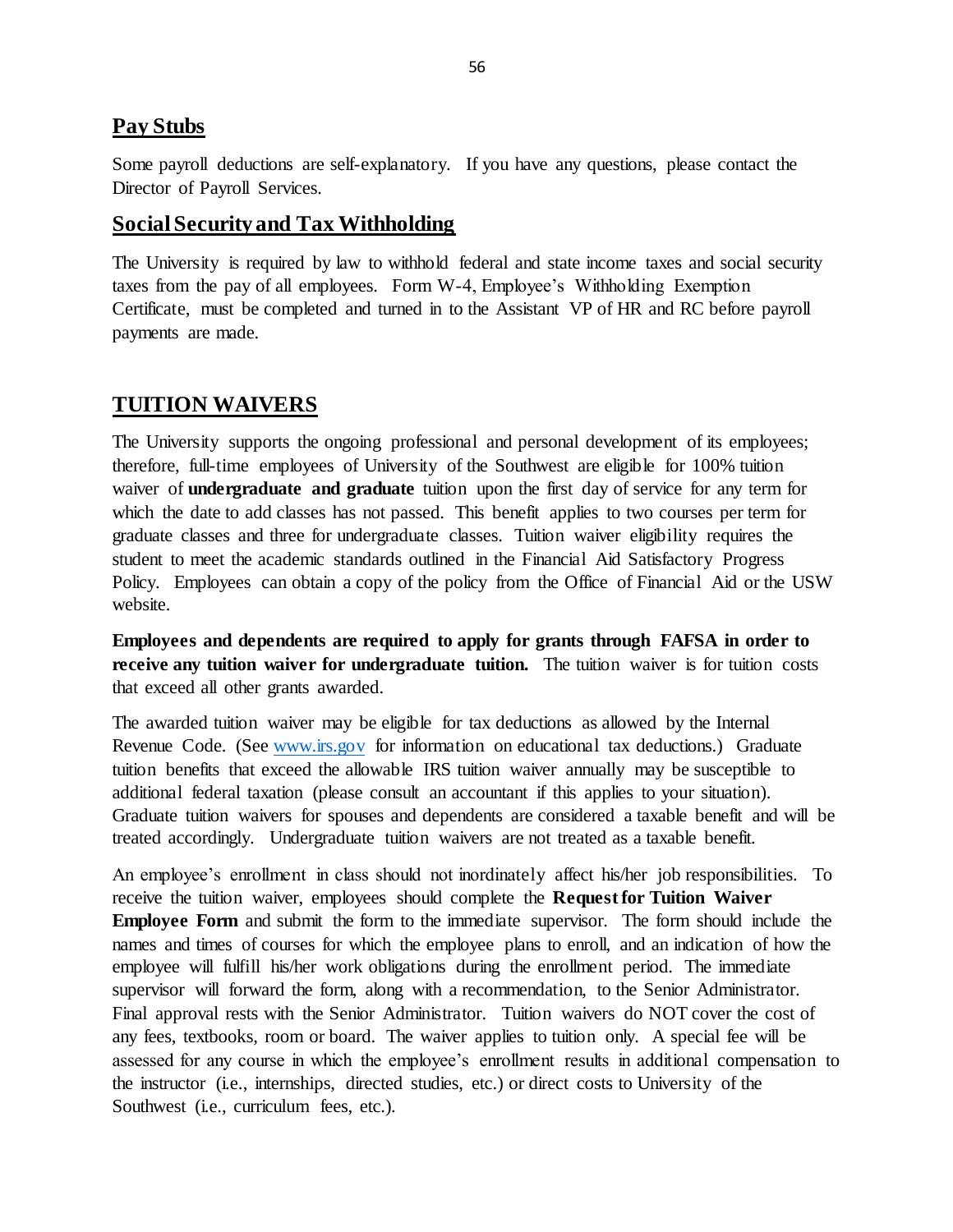### **Spouse**

Spouses and dependents, as defined by the Internal Revenue Code, of full-time employees of University of the Southwest will be eligible for 100% waiver for undergraduate and graduate tuition upon the first day of service for any term for which the date to add classes has not passed.

Dependents are defined as those individuals eligible to be claimed as dependents for income tax purposes. The employee must complete a **Request for Tuition Waiver Dependent/Spouse**  Form. The number of credit hours for which an employee's spouse and/or dependent may receive tuition waiver will not be limited except by the University's academic requirements as stated in the catalog. Tuition waivers do NOT cover the cost of any fees, textbooks, room or board. The waiver applies to tuition only. A special fee will be assessed for any course in which the dependent's enrollment results in additional compensation to the instructor (i.e., internships, directed studies, etc.).

#### **Undergraduate & Graduate/Employee, Spouses & Dependents**

Enrollments in which tuition is waived are not included in determining whether a class has sufficient enrollment to be offered since the decision is based upon tuition sufficient to pay direct costs for the class. Any individual requesting a tuition waiver must submit a completed tuition waiver form to the appropriate person as indicated on the request form. The Registrar will register the student in classes as the class attains sufficient enrollment to offer the class for the semester. Students receiving a tuition waiver may not be included in the determination to offer a class at the university unless the student is willing to forego the tuition waiver. The Registrar's Office will notify the Office of Financial Aid upon registration, and the tuition waiver will be applied to the student's account. Students receiving tuition waiver are not eligible for other forms of institutional aid, except for work-study and/or resident assistantships, pending student's eligibility and available funding.

#### **Directed Studies**

In special circumstances, the tuition waiver will be granted for Directed Study courses as follows:

- Pre-approval must be given by the faculty member, division chair and the Provost in accordance with policies established by the Provost;
- The amount of the waiver will be decreased by the compensation paid to the faculty member for the Directed Study;
- The student will be responsible for all fees in accordance with the general policy.

#### **Tuition Benefits upon Termination of Employment**

A full-time employee who terminates or is discharged from employment with the University will cease to be eligible for any tuition waiver benefits for any term in which the date to add or drop a class has **not** passed. (This includes spouses and dependents). The date for adding or dropping a class will be the determining date for eligibility of full tuition waiver during any semester in which a full-time employee terminates or is discharged from employment with University of the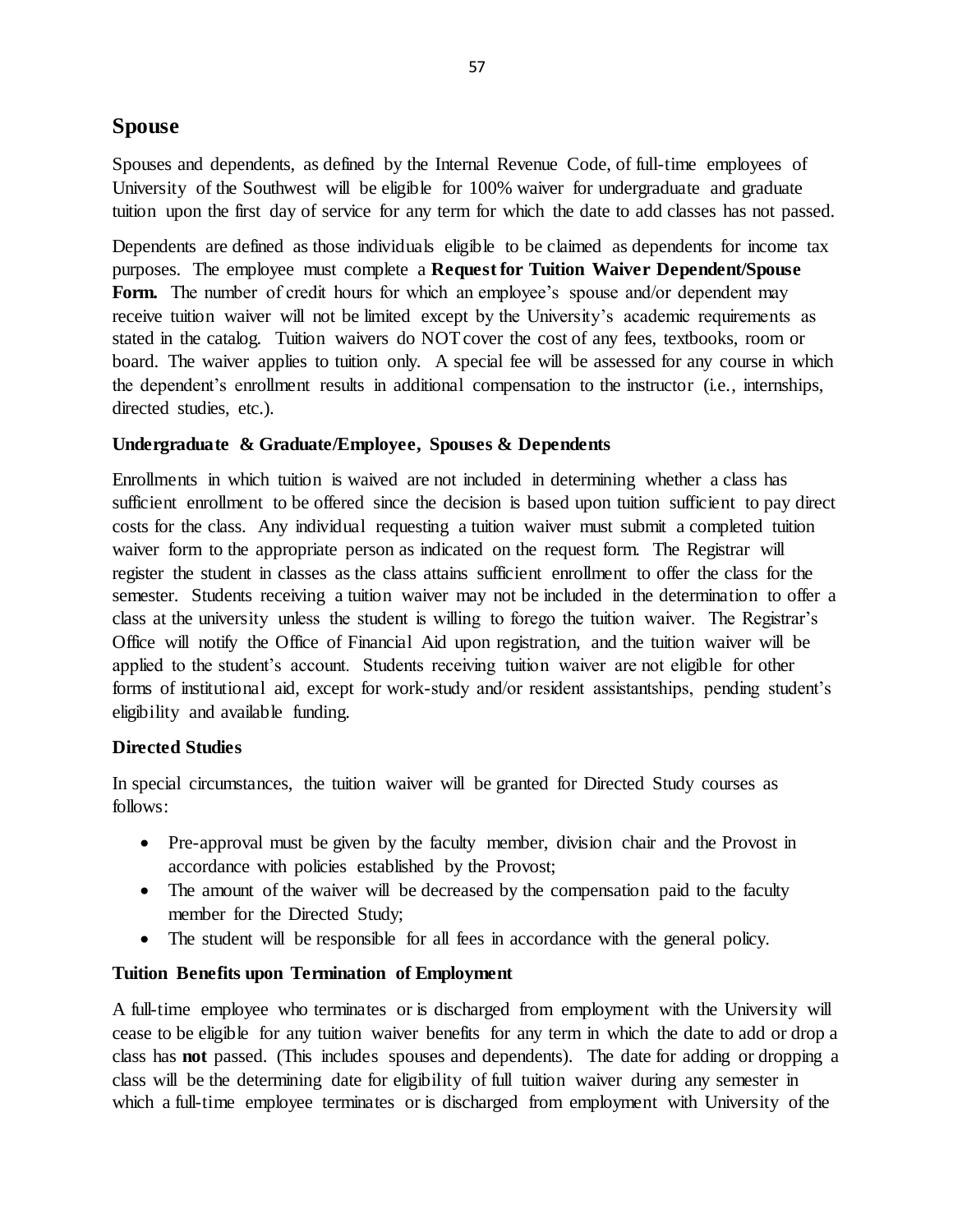Southwest. Full tuition waiver will be granted if the date to drop a class for the current term has passed prior to the effective date of the employee's termination or discharge from employment.

#### **Employee Educational Assistance Plan**

The Employee Educational Assistance Plan applies only to full-time EMPLOYEES of University of the Southwest enrolled in University of the Southwest **graduate** courses.

(See the TUITION WAIVERS/ENROLLMENT IN UNIVERSITY COURSES section for benefits for employee enrollment in undergraduate courses at University of the Southwest and benefits for employee spouse and/or dependents for both undergraduate and graduate enrollment at University of the Southwest.)

Full-time employees of University of the Southwest are eligible for 100% tuition waiver of GRADUATE tuition upon the first day of service for any semester for which the date to add classes has not passed. The tuition waiver is for tuition costs that exceed all other institutional or external grants awarded. This benefit applies to up to half-time enrollment – three semester hours of graduate tuition each during both the Fall and Spring semesters.

The enrollment in graduate or advanced degree coursework (at University of the Southwest or any other institution) by any full-time employee of University of the Southwest in a course of study that is **directly related** to their current employment position on campus is considered professional development and will be funded by the appropriate professional development budget within each Senior Administrator's area of responsibility with the approval of the Department Director, the Senior Administrator and the President. IRS acceptable support for classifying the coursework as directly related to the current employment position must be documented on the request form.

The employee should complete the **Request for Tuition Waiver Employee Form** in all instances of enrollment in graduate classes at University of the Southwest – both directly job related (professional development) and not directly job related (Employee Educational Assistance Plan).

### **Worker's Compensation**

The University carries worker's compensation insurance as required by law. It is the responsibility of the faculty member to report all work-related injuries to his/her Dean and the Assistant VP of HR and RC immediately. Injuries must be reported even when medical attention is not sought or if the injury appears minor. If medical attention is required, faculty members should contact the Assistant VP of HR and RC first. In the case of an emergency, medical treatment should be sought first, then notify the Assistant VP of HR and RC as soon as possible.

A report must be filed to the insurance company within ten (10) days of the injury. **Employer's First Report of Incident Forms** are available in each building on campus or by contacting the Assistant VP of HR and RC. The form must be submitted to the Assistant VP of HR and RC immediately upon completion by the injured faculty member.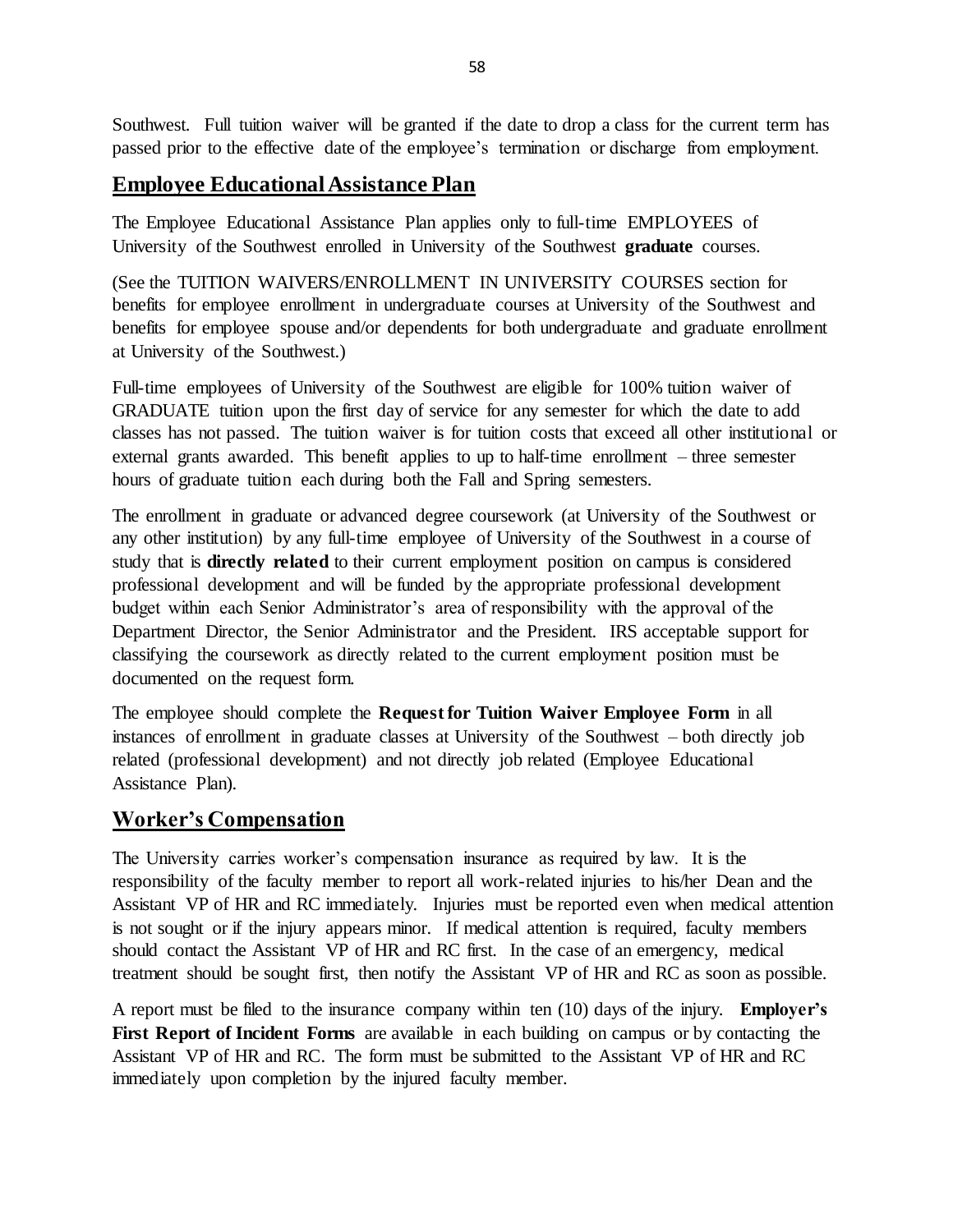# **OTHER UNIVERSITY POLICIES THAT AFFECT FACULTY**

### **Appearance**

All staff and faculty members contribute to the image of the University. At times the staff or faculty member may be the first and only contact the University has with visitors or professional persons. It is very important to observe good taste in dress and personal appearance and to promote a professional image worthy of an academic institution with Christian standards.

Appropriate attire may vary by department consistent with the functions of that department as determined by the Deans or Provost.

#### **Bereavement/Hospital**

The University will fund the cost of a gift in memorial (i.e., flowers, memorial brick, etc.) for the death of an employee's spouse, child, parent, or grandchild. Employees should contact the Assistant VP of HR and RC with the necessary information. The Assistant VP of HR and RC will be responsible for ordering the gift.

#### **Cafeteria Discount**

Faculty/Staff will receive a discount in the cafeteria. The current charge for faculty/staff is \$5.00.

#### **Campus Calendar**

The day, time, and location for any University event or program should be registered on the University calendar. All activities such as social club meetings, extra classroom sessions, and field trips must be reserved with the Campus Events Office (575-492-2177) to avoid conflicts.

The official calendaring of activities is coordinated by the Campus Events Office. No activity of the University is considered to be approved until it has been placed on the calendar by the Campus Events Office or his/her designee.

### **Departmental & Campus Celebrations**

Providing that students and customers are not neglected, employees are permitted to attend departmental celebrations (birthdays, anniversaries, etc.), which are scheduled at the discretion of the Senior Administrator. These events should be voluntary and funded by the employees of the department hosting the event. Celebrations should last 30 minutes or less if held during work hours.

The University funds a reception to welcome new employees as they join University of the Southwest. The Assistant VP of HR and RC organizes and communicates the date and time of these receptions.

The University funds a university-wide Christmas party each year. The University budget does not permit the use of University funds for any additional holiday celebrations.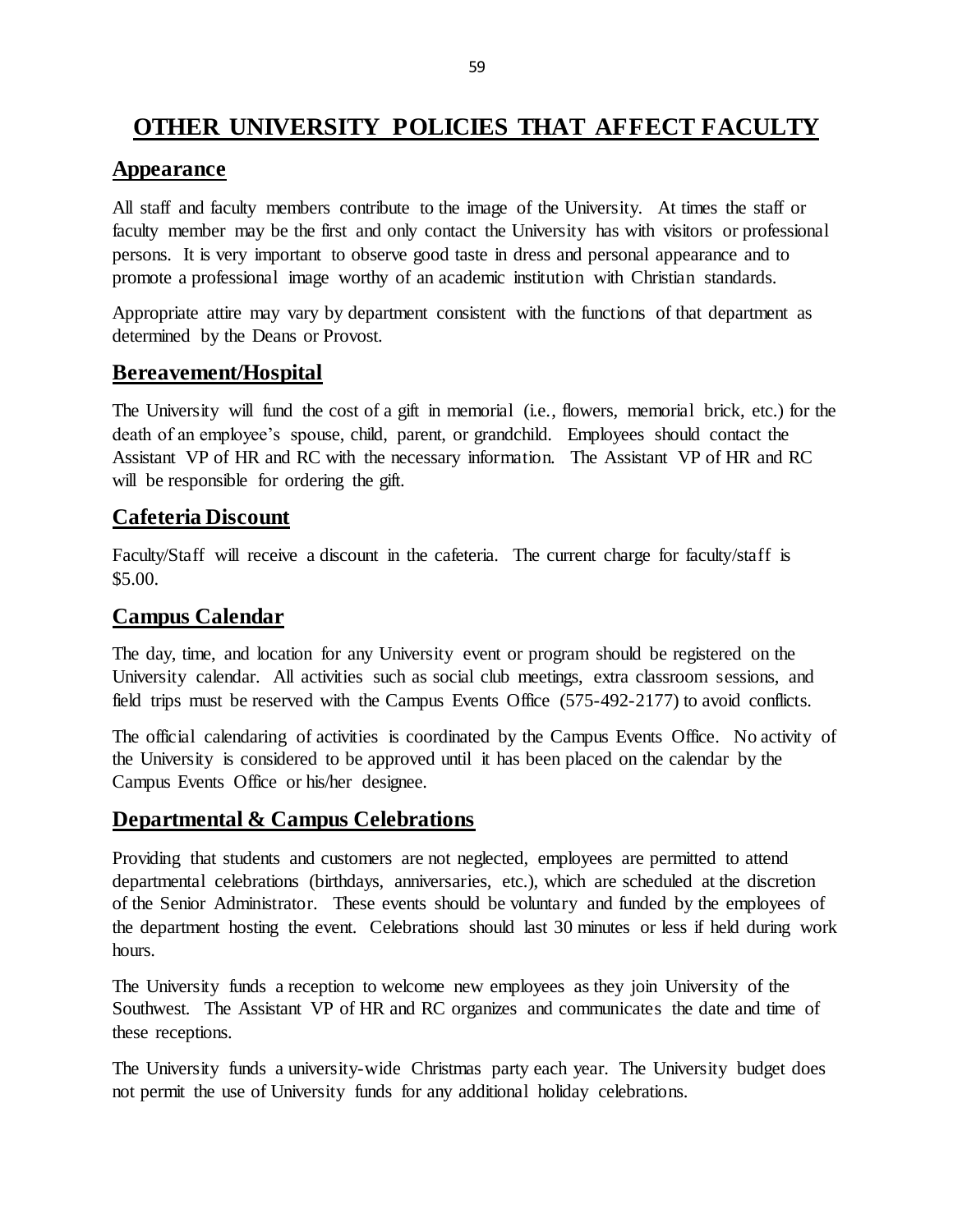### **Campus Events**

Any assembly other than classes is considered a campus event. All campus events, such as meetings, lectures, workshops, seminars, tournaments, exhibits, etc., should be planned and coordinated through the Campus Events Office (575-492-2177) and notification given to the switchboard. The Athletic Director must also be contacted if use of the gymnasium is needed. Security should be notified when large meetings occur. Scheduling should be made well in advance to avoid conflicts.

The Campus Events Scheduling form is required and should be filled out in detail for all campus events that require services of the Maintenance/Housekeeping Department, or Food Service. Requests for room usage must identify any and all special needs, including but not limited to equipment. If the room arrangement differs from what is considered to be the room's "normal" setting, a detailed drawing of the required room setting should be provided.

When using campus Food Service, a Purchasing form for food and food serving supplies must be forwarded to the Campus Events Office. A copy of each form will be provided for Maintenance/Housekeeping and/or Food Service. Neither the Campus Events Office or Maintenance/Housekeeping is responsible for decorating any event, nor will they be responsible for picking up supplies following each event.

### **Campus Security**

The Campus Security Office is located in the Scarborough Memorial Library, Room 107, Suite B and the phone number is (575) 942-5902. Campus security officers are contracted by the University to ensure that dangerous situations are prevented or corrected. Officers represent the University and have the authority to carry out their duties reasonably, including facility inspections, preventing disorderly conduct, traffic control, and any situation requiring the services of security. Security is provided daily while classes are in session or residents are in housing. All vehicles driven to campus by faculty, staff, or students must display the appropriate University of the Southwest parking permit which is available from the Assistant VP of HR and RC.

### **Candles/Incense**

The burning of candles, incense, or other heat-activated materials is prohibited.

# **Chapel**

All full-time employees are encouraged to attend Chapel service each week. The time spent at Chapel will be with pay.

### **Meetings**

At the discretion of supervisors, employees are required to attend specified meetings as part of their employment responsibilities.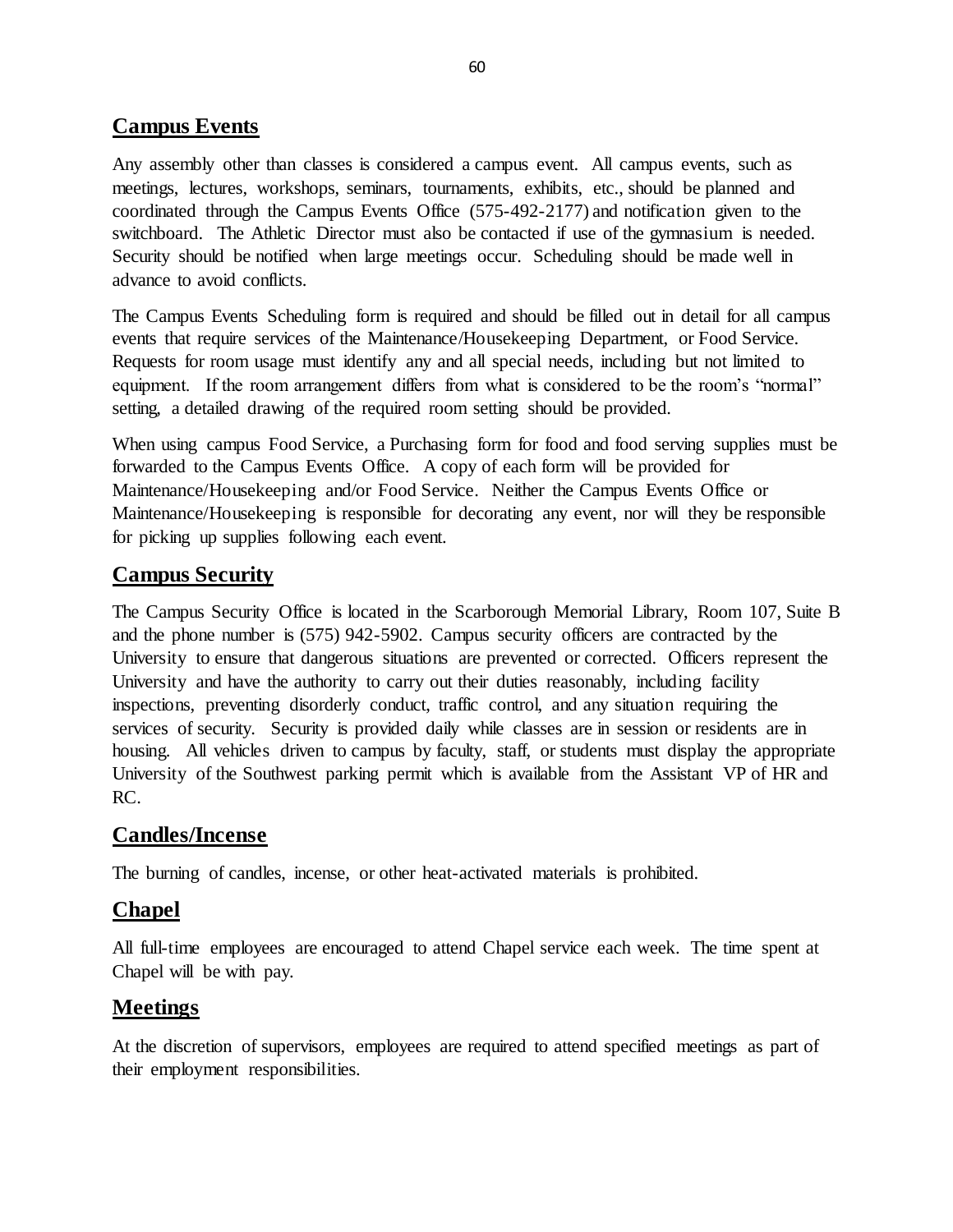### **Change of Address**

Any changes of home address or telephone number shall be reported to the Assistant VP of HR and RC.

### **Children in the Workplace**

Children of faculty are normally not present at the workplace (i.e., office, classroom, etc.) during an employee's work hours or when the University is in normal operations. Occasional visits are permitted with approval from the supervisor. These visits must not be frequent or for an extended period of time when the faculty is teaching. If a child is present, it is the faculty member's responsibility to see that the child is appropriately supervised, does not interfere with anyone's work, and is not disruptive. It is inappropriate for children to be in the workplace in lieu of regular childcare arrangements.

### **Concealed Weapons**

It is the policy of University of the Southwest to prohibit employees from carrying concealed deadly weapons on the property of the University. Any employee carrying such weapons may be subject to removal from the premises and further disciplinary action, including termination.

### **Confidential Matters**

Because University of the Southwest deals with substantial personal information, every employee holds a position of trust. All phases of work involve information that should be regarded as confidential. Discussion relating to records, reports, and correspondence which cross an employee's desk is to be strictly limited to co-workers who are directly involved in that particular affair on a "need to know" basis. Uncompromising confidentiality gives evidence of mature judgment, and loyalty to fellow workers, supervisors, and University of the Southwest. When there is a question about the appropriateness of releasing specific information, faculty should consult with his/her Dean.

Matters concerning University of the Southwest which are designated confidential shall not be discussed with any outsider or unauthorized person. Disclosure of any information or activities which might be detrimental to the interests of the University will be justification for immediate dismissal. University mailing lists are considered confidential and should not be released.

### **Crisis Management Plan**

University of the Southwest's Crisis Management Plan can be obtained by contacting the office of the Provost (575-492-2137) or the Director of Campus Security (575-942-5902).

### **Crisis Management Plan-Mental Health**

For information specific to handling mental health crises contact one of the members of the Mental Health Team:

• Director of Counseling & Career Services, Brian Arnold, MA, LPCC (575-492-2104)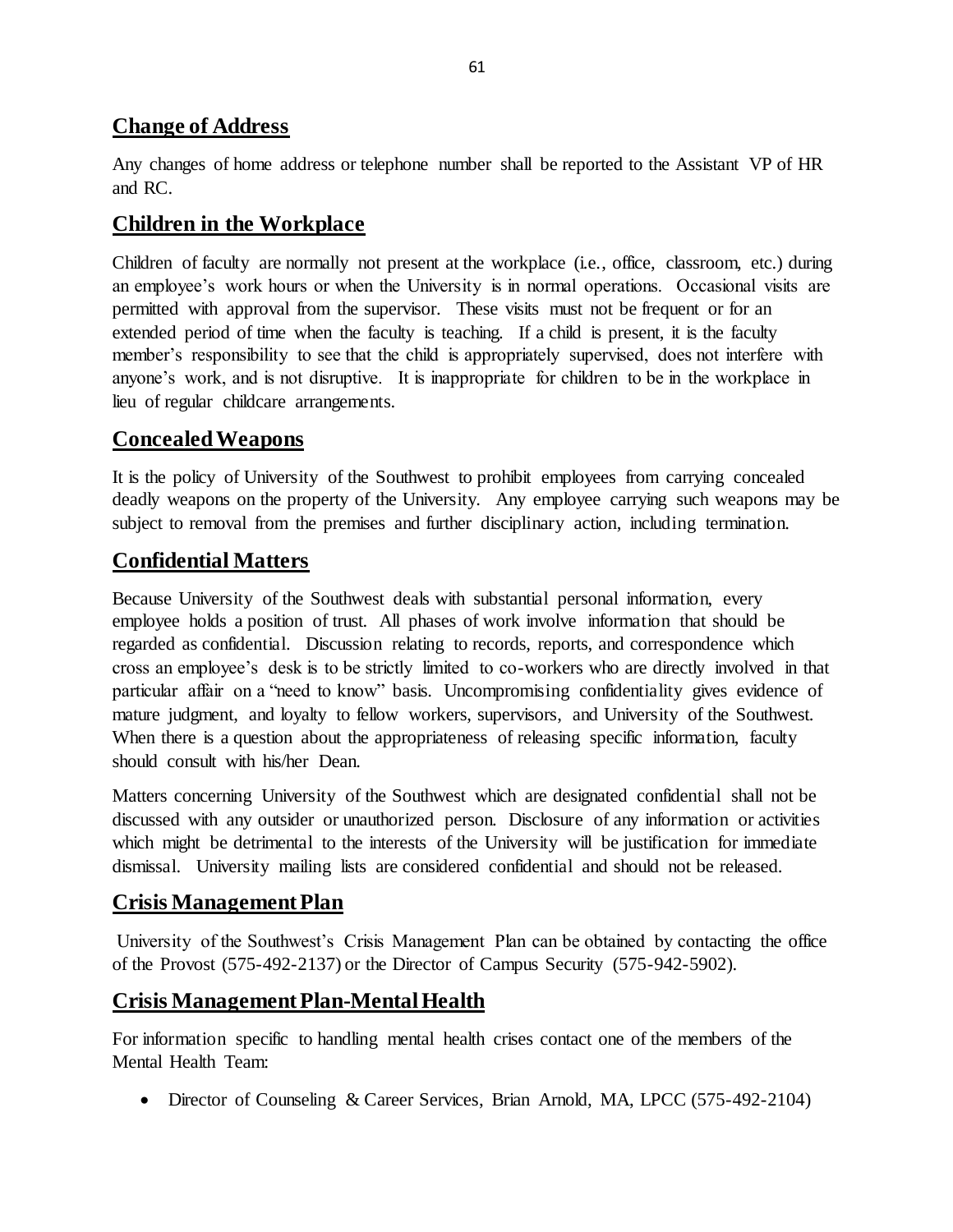• Dr. Carol Brennan, Ph.D., LPCC (505-255-7077)

For situations specific to Title IX, please contact the University Title IX Coordinator, Andrea Dodson (575-492-2107). *(Revised 7-2021)*

#### **Employee Relationships**

The mission of University of the Southwest is grounded in Christian principles; therefore, relationships between employees must be consistent with Christian principles. Inappropriate relationships can be disruptive to the University's effort to achieve its mission.

#### **Employee/Student Relationships**

University of the Southwest is committed to creating an atmosphere of mutual trust and respect in which all members of the community can work together freely to accomplish the mission of the University. All employees must recognize that our mission is to educate and serve students.

Inappropriate relationships can be disruptive to the University's effort to achieve its mission; therefore, inappropriate relationships between a faculty/graduate assistant and a student are prohibited.

### **Employment of Relative (Nepotism)**

The University recognizes that personal relationships among its faculty and staff based on kinship or marriage can be a deterrent to impartiality or have negative effects by appearing, in the eyes of others, to be a deterrent. The purpose of the following policy is to reduce the probability of actual or perceived subjectivity in management actions affecting University personnel.

In filling staff vacancies, it is the policy of the University to select from available qualified candidates the applicant who is deemed to be the best qualified for the position and whose employment is most likely to advance the University's mission. Any such applicant who is married to, or becomes married to, or is a child, sibling, parent, in-law, or another relative by blood or marriage of another member of the staff may be employed in any department at the University except the one in which the related individual works.

Requests for exception to this policy must be forwarded for consideration and action by the President.

### **Farewell Functions/Farewell Gifts**

In recognition that termination of employment is directly related to the business of the University, the University will fund an approved farewell function (departmental lunch, etc.). The nature and cost of the function should take into consideration the position and length of service of the employee.

The University will also fund the cost of an appropriate farewell gift for employees serving the University for 20 or more years.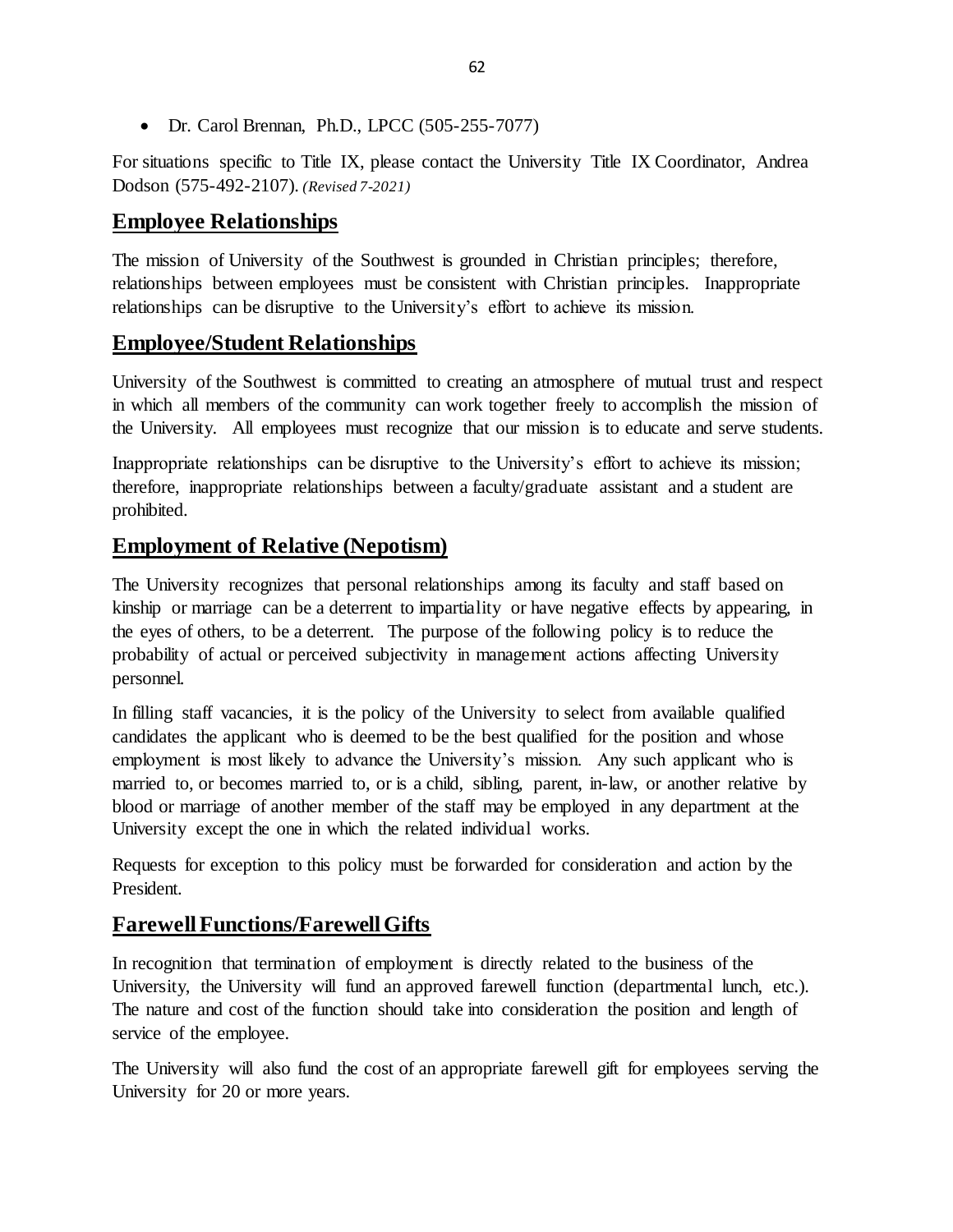All farewell functions and gifts being funded by the University must be approved, in advance, by the Senior Administrator with the cost of the approved function charged to the department of the departing employee or Senior Administrator.

### **Fund Raising Authorization/Development**

The University seeks financial support from a wide range of prospects. Operating gifts to the University account for more than 10% of the annual budget. Gifts from alumni, trustees, friends, foundations, and businesses all support the expense associated with educating our students. The President of the University and the Director of Development Operations work to secure Annual Fund gifts to meet approved operating expenses, secure capital funding to underwrite construction and projects outlined in the strategic plan, and encourage endowment gifts to provide for ongoing support to the University's efforts.

To assist with donor relations, the following is requested of all staff:

- All solicitation of gifts to the University shall be approved beforehand by the University President.
- Inquiries from current donors or prospective donors should be politely directed to the Director of Development Operations.
- The Director of Development Operations will prepare all requests for funds from individuals, businesses, or foundations, as well as prepare any periodic reports as required. Where the funds are expended in a specific program area, the appropriate department staff involved will be a part of the development of the proposal and required reports.
- All gifts must be recorded, receipted, and acknowledged through the Development Operations Office.
- All requests to secure gifts for non-budgeted items will be considered by the Administrative Team. Departments that are interested in exploring such requests are encouraged to speak in advance with the Vice President or Provost responsible for their department.

# **General Liability**

• The University carries general liability insurance to protect it and the public from any damage or injury due to the negligence of the University, or its representatives. In case of such damage or injury, the Vice President for Financial Services should be notified immediately. No staff member or supervisor is authorized in any manner to assume or admit liability for and/or on behalf of University.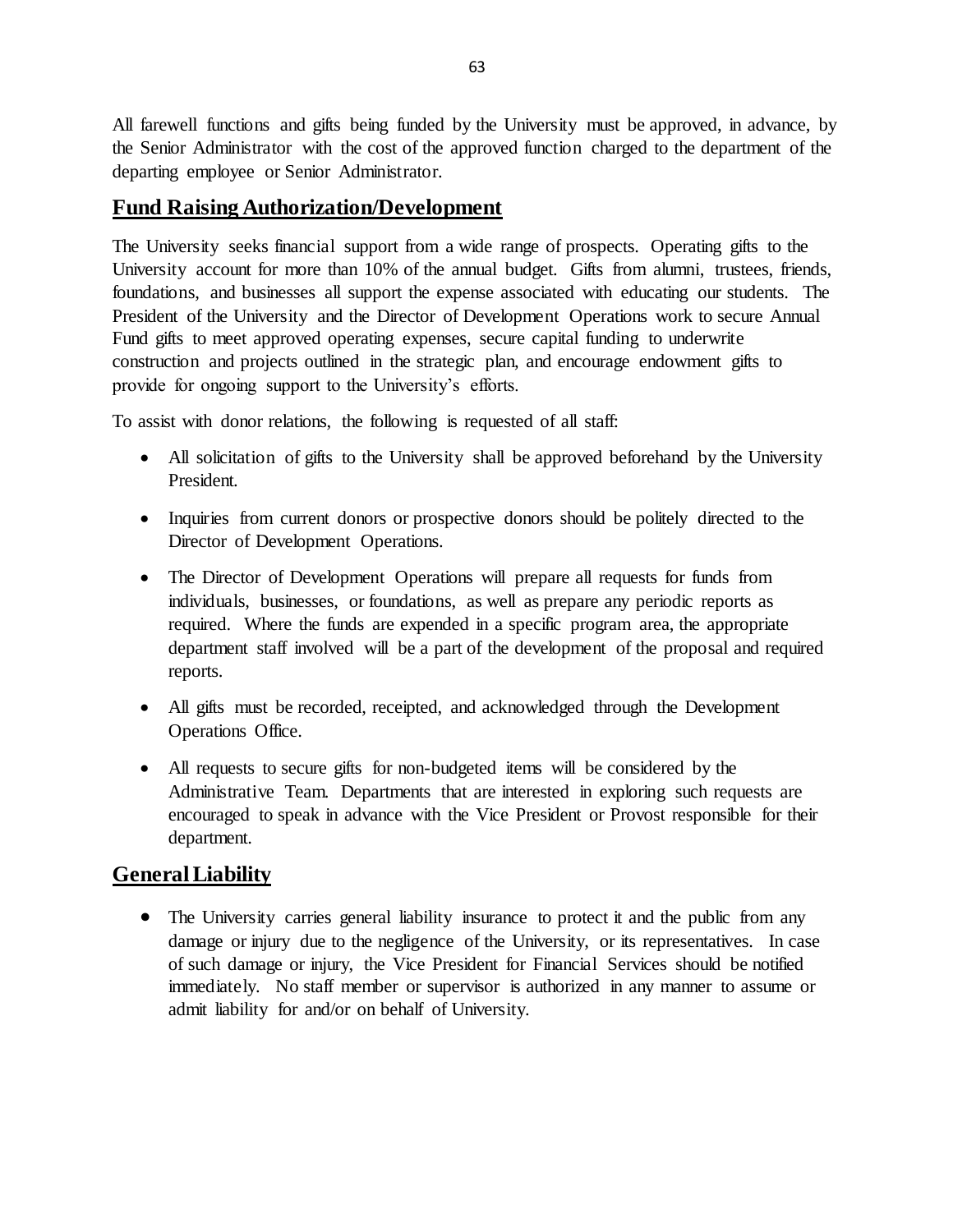# **Responsible Use and Best Practices of the USW Computer Network**

#### **Purpose:**

In an effort to protect the security of University of the Southwest, the University mission, the University network, and any data contained therein, the University has adopted the following guidelines for responsible use of the USW computer network.

Use of this network constitutes consent to monitoring and disclosure of the fruits of the monitoring. Users have no reasonable expectation of privacy on the USW network. The USW network and its data are the property of University of the Southwest.

### **Scope**

This policy applies to all users of the USW network.

Please read these guidelines, provide the information requested, sign where indicated, and return the signed original to the Assistant VP of HR and RC for placement in the personnel file.

*Failure to accept and abide by the guidelines may result in the revocation and/or forfeiture of USW network privileges,including internet and email access.*

#### **Guidelines for Network Responsibilities**

- 1. USW network users may not:
- Maliciously log into, or access user accounts not specifically assigned to them.
- Access objectionable sites (e.g., gaming, pornographic sites, etc.) containing subject matter or graphics contrary to the University mission.
- Access, or attempt to access, network resources without obtaining proper access permissions from a system administrator.
- Intentionally abuse or damage USW computer hardware or software.
- Unlawfully access, or attempt to access, proprietary networks outside of the USW domain.
- Publish information for public access containing profanity or other language, subject matter, and/or graphics that are contrary to the University mission.
- Allow unauthorized users (including individuals whose authorizations have been revoked) to access the University network.
- Install any software (licensed, unlicensed, and/or personal) on a computer that belongs to University of the Southwest without prior consent and authorization of the network administrator.
- Transfer or lend accounts to another user.
- 2. USW network users should:
	- Never share passwords.
	- Be responsible for the assigned account. When leaving the workstations unattended for an extended time, the account should be locked or logged out.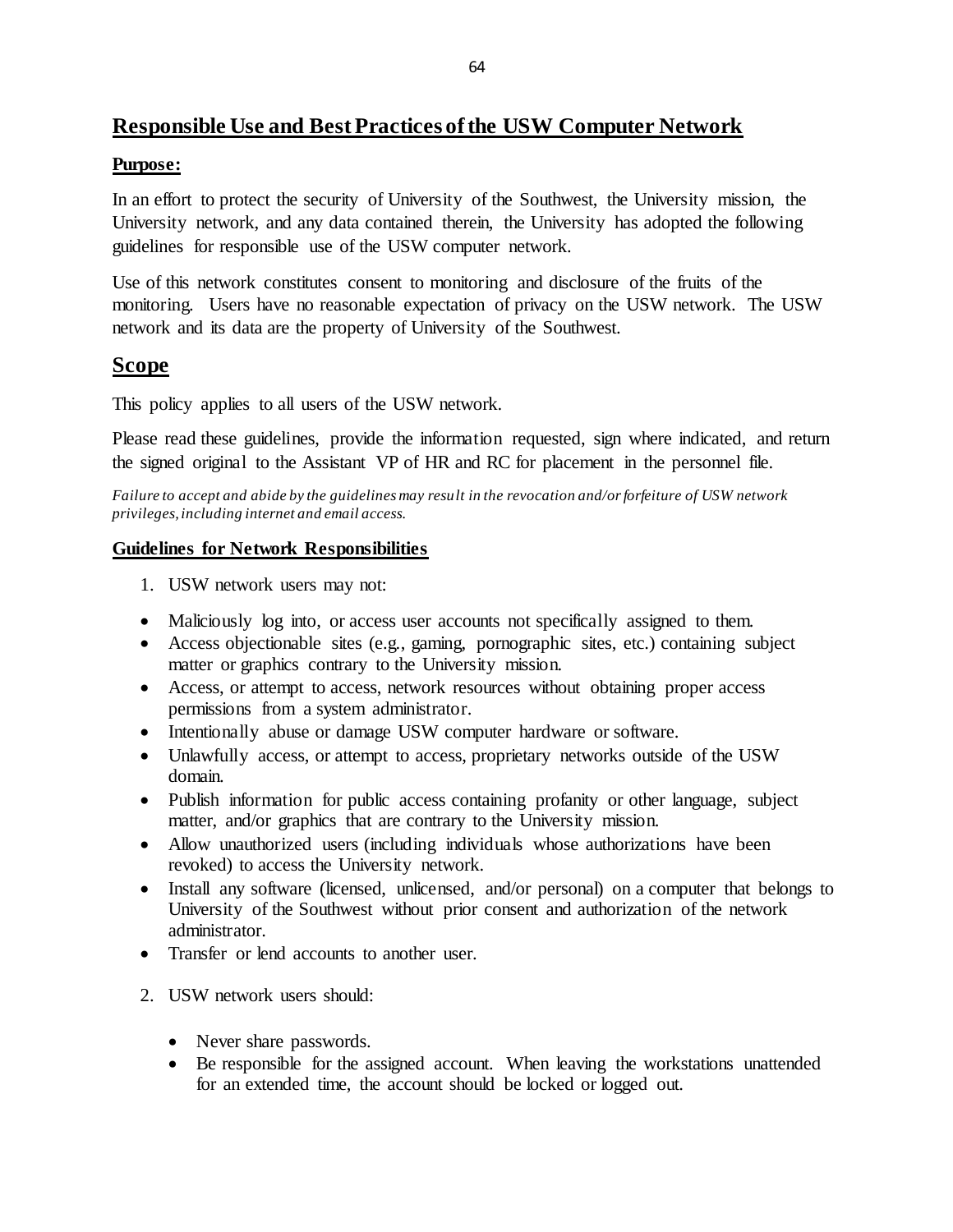- Change passwords often. Use strong passwords containing both upper and lower case letters, numbers, and other characters.
- Be responsible for ensuring that virus definition files are up to date. Notify Computer Services/Technology if anti-virus software is malfunctioning, missing, or out of date.

#### **Inclement Weather and Related Factors Policy**

Inclement weather or other conditions that impact the safe operation of the campus and/or its offcampus sites will prompt the implementation of this protocol.

- 1. The Provost is designated as the primary Campus Closure Coordinator (CCC). Should the Provost be unavailable, the responsibility will be assumed by the next available member of the Administrative Team, typically the Campus Steward.
- 2. The CCC should be immediately informed of any condition, weather, building damage, inoperative utilities, etc. that impacts the safe operations of the campus or off-campus site.
- 3. Physical Plant, Campus Security, and off-site personnel should inform their immediate supervisor and/or the CCC as soon as an unsafe condition is recognized.
- 4. The CCC will consult with available members of the Administrative Team and communicate a recommendation to the President.
- 5. With the President's concurrence, the CCC will communicate the decision to the Marketing and Stakeholder Relations Director who will contact the appropriate media outlets and insert appropriate announcements on the telephone and internet systems or EZ Campus.
- 6. If necessary, Faculty and Staff should be informed by phone-tree established in the respective units.
- 7. The CCC will be responsible for monitoring the conditions and initiating appropriate changes in the closure status.

#### **Inventory**

The Campus Steward maintains the campus inventory. Authorization must be secured before relocating or moving furniture or equipment.

#### **Jury/Witness Duty**

The University grants leave of absence with pay for time spent on jury duty or witness duty. A copy of the subpoena is required.

Faculty appearing in court on his/her own behalf as a plaintiff or as a defendant must advise their Deans and develop an appropriate class coverage plan.

### **Key Requests**

Employees requiring keys must fill out a **Key Requisition Form** and submit it to their supervisor. Upon approval, keys will be purchased and distributed by the Director of Security.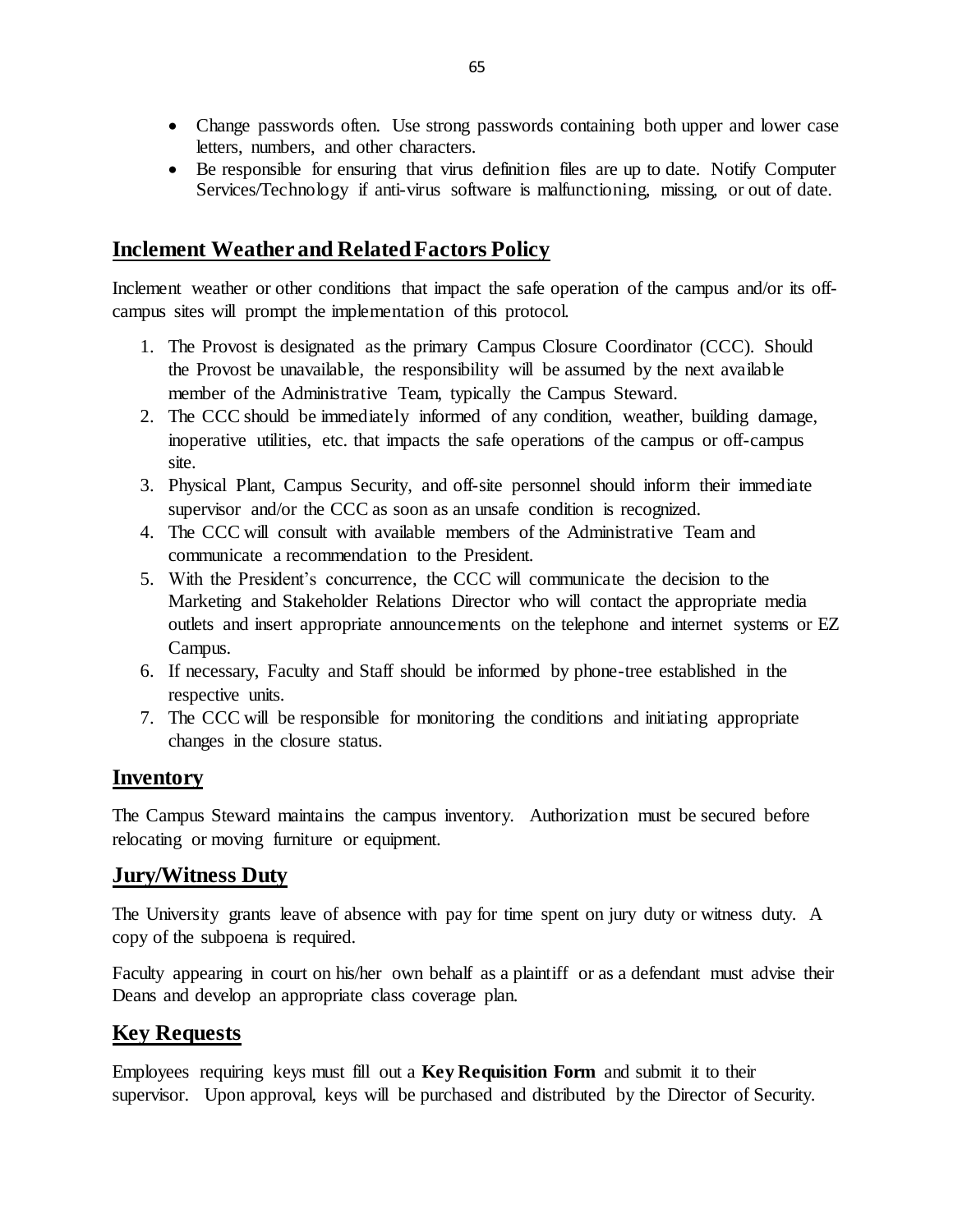Employees must also fill out a **Purchasing Form** for payment of key reproduction service. Keys must be turned in upon termination of employment and may not be transferred to another employee. Under no circumstances are employees to have their own keys made for University use.

### **Locating Employees/Release of Employee Information**

Privacy laws prohibit the release of certain information unless legal documents are produced authorizing such release of information. The Assistant VP of HR and RC is the only person authorized to release employee information. If any individual, including law enforcement officers, requests information from an employee regarding a fellow employee or is attempting to locate a fellow employee, the employees who received the request must refer the individual seeking such information to the Assistant VP of HR and RC.

### **Locating Students/Release of Student Information**

Any individual, including law enforcement officers, is required to notify security and/or the Registrar if requesting information regarding students on campus attending classes. Family Education Rights and Privacy Act (FERPA) prohibits the release of such information unless legal documents are produced by law enforcement officers. Security or an individual from the Office of the Registrar will process the request and locate the student.

### **Maintenance & Custodial Care**

Faculty should report all maintenance and custodial needs to the Director of the Physical Plant and the Provost by using the **Maintenance Work Order Form,** which can be found on the USW web page.

### **Parking Regulations**

Faculty members operating motor vehicles on campus must carry personal and/or automobile insurance as mandated by the State of New Mexico. All state and University regulations regarding the care and use of automobiles are to be observed by individuals operating such vehicles on campus.

Faculty vehicles must display the appropriate parking permit while on campus. This permit can be obtained from the Assistant VP of HR and RC.

### **Photocopier**

Photocopier codes are to be obtained from each faculty member's Dean. This code should never be given to students. Student workers will be assigned a separate code for business by the Assistant VP for HR and RC.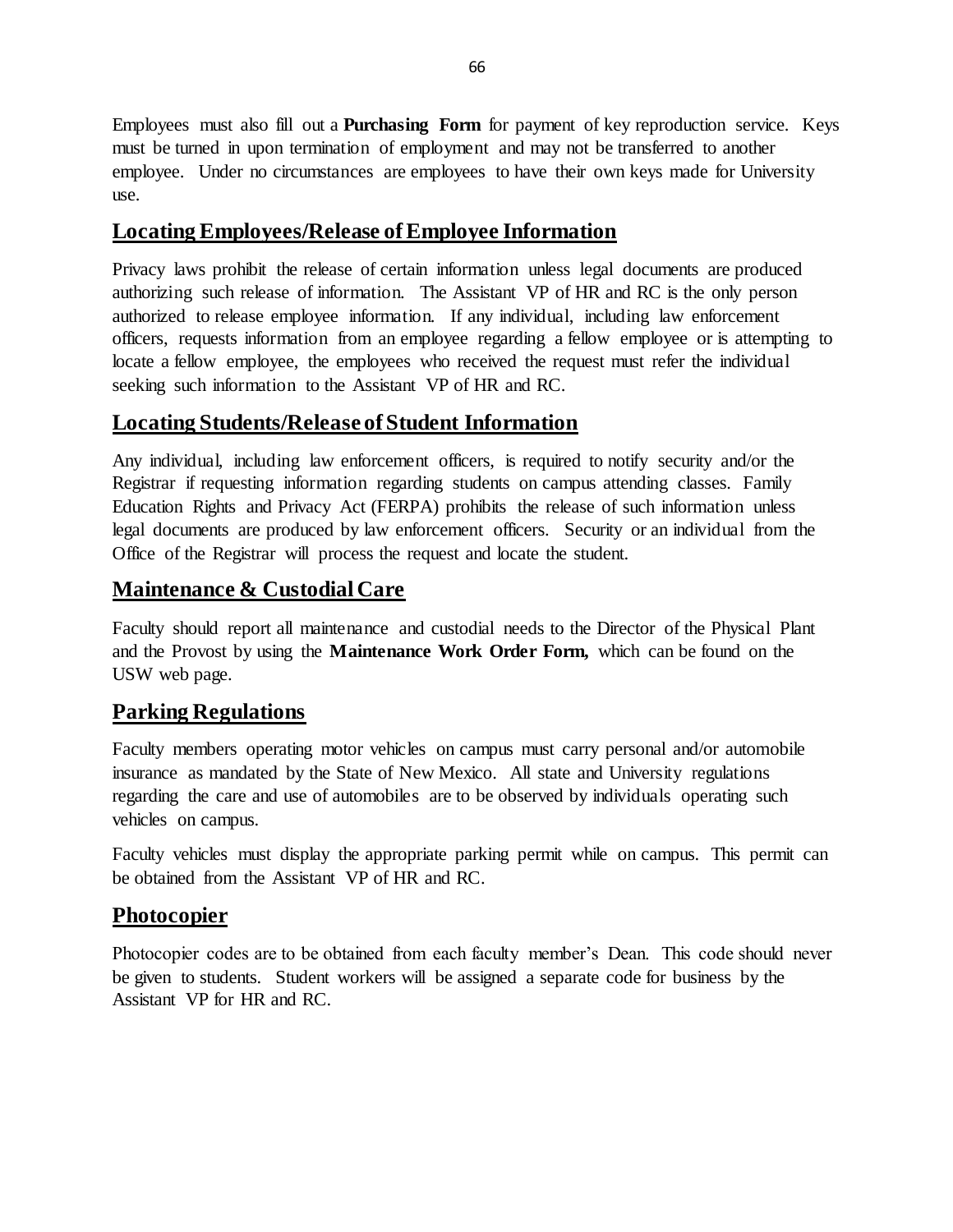### **Printing & University Publications**

All printing for University purposes is to be coordinated by the Marketing and Stakeholder Relations Director to preserve consistency of style and uniformity of design. The following is the procedure for printing materials:

- Consult with the Marketing and Stakeholder Relations Director concerning design and production schedule of needed material.
- Prepare a purchase requisition and forward it to the appropriate Dean for approval.

The Marketing and Stakeholder Relations Director assists in preparing and designing material required for a program. Adequate production time should be allowed on any job. "Rush jobs" should be confined to exceptional circumstances.

### **Purchasing/Accounts Payable Procedures**

#### Purchasing

All requests for purchases must be approved by either the Department Director, Dean or Division Chair, and the Senior Administrator before the commitment is made to acquire the good or service. The CFO will approve purchase requests in the absence of any Senior Administrator. Any order in excess of \$5,000 or any order charged to Department 40100 must be approved by the CFO before making the commitment to purchase. Approved **Purchasing Forms** will be returned to the requesting department as authorization to place the order. Orders should only be placed after approval is given on the **Purchasing Form**. The Senior Administrator will review and return completed forms within 24 hours of receipt of the request.

**All** purchases require a PO number. Purchase Order Numbers may be obtained by completing a Requisition in Self-Serve. Each department should have a designated operative responsible for entering trip request or expense report information into Self-Serve for processing. It is the faculty member's responsibility to see that the operative has been provided all the required information to complete the requisition in Self-Serve.

University of the Southwest is a member of the Cooperative Educational Service  $(CES)$  – they may save you money. Please contact Accounts Payable for information.

The originating department should instruct the vendor to send all invoices to the originating department. The originating department will then forward the previously approved **Purchasing Form** and the initialed invoice to the Accounts Payable clerk. The **Purchasing Form** must be completed in order to process the payment. A complete form must include the complete 12-digit Budget Account Number to be charged for the expenditure, all required documentation, and the required approval signatures. Incomplete forms will be returned to the originating department.

Invoice amounts in excess of the originally approved amount must be sent back through the purchasing approval process for approval of the additional amount billed.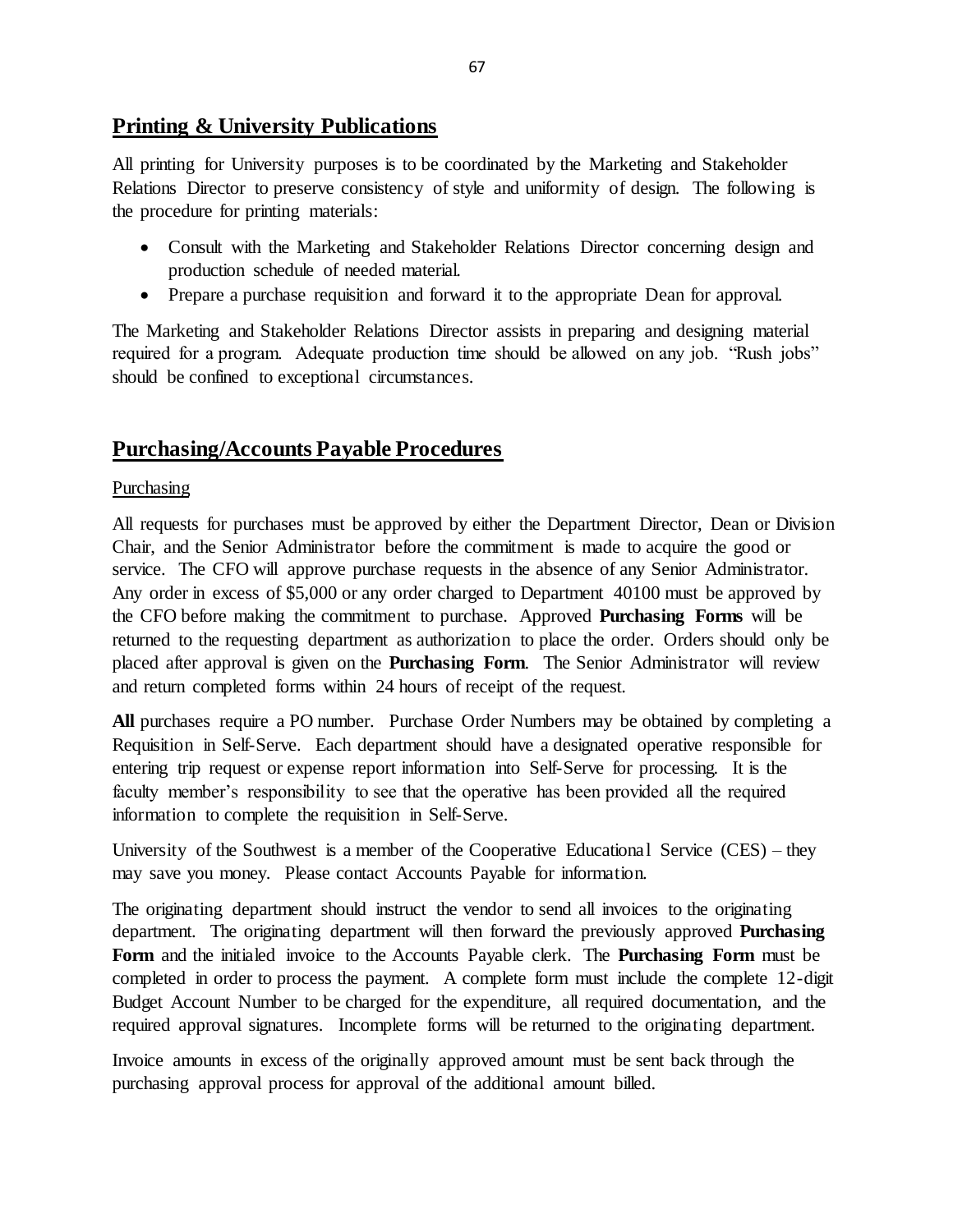Each department is responsible for managing its departmental budget. Requests should not be submitted for any budget line item that does not have sufficient budgeted funds for the expenditure. Budgeted funds within the same cost center (department) may be moved from one line item to another line item with an approved **Budget Revision Request Form**.

**Trip Approval Forms, Travel Trip Reports,** and **Budget Revision Forms** are available from Accounts Payable and can be emailed when requested.

Invoices must be given immediate attention and forwarded to the Accounts Payable clerk promptly to allow sufficient time for payment to be prepared and received by the vendor. Any interest or late fees assessed by the vendor for late payment will be charged to the department responsible for submitting the invoice on a timely basis. Inquiries from vendors regarding the late payment will be directed to the originating department.

Requests for reimbursements to employees (**Expense Reports**) must be received by the Accounts Payable Clerk within thirty (30) days of the date the expenses were incurred. Requests for reimbursement MUST include detailed receipts.

Completed **Purchasing Forms, Expense Reports**, and **Trip Requests** turned in by noon will be processed by the Accounts Payable clerk that day, checks are issued on Wednesday. This will apply only if the Accounts Payable clerk and two signers are available.

Payments to vendors will be mailed directly to the vendor. Reimbursement of expenses will be picked up in the Accounts Payable office. The department making the purchase must provide photocopies, along with the invoice, of any documents to be mailed to the vendor in addition to the required file copy of the documentation.

### **Office Supplies**

Each department is responsible for purchasing all office and program supplies approved for their needs.

### **Staples/Walmart**

The University has accounts established with Staples and Walmart that require the use of a purchasing card. Only employees (not students) will be permitted to use University purchasing cards. These cards may be obtained from the Assistant to the CFO. The requesting employee must have an approved **Purchasing Form** when requesting use of the cards. The cards and receipts for purchases must be returned within 24 hours.

### **Sales Tax**

The University is exempt from paying NM state sales tax on the purchase of most goods. The University has accounts with many vendors including Staples and Walmart that recognize the exemption and do not charge sales tax on University purchases; therefore, the University will NOT reimburse an employee for sales tax paid on purchases for the University.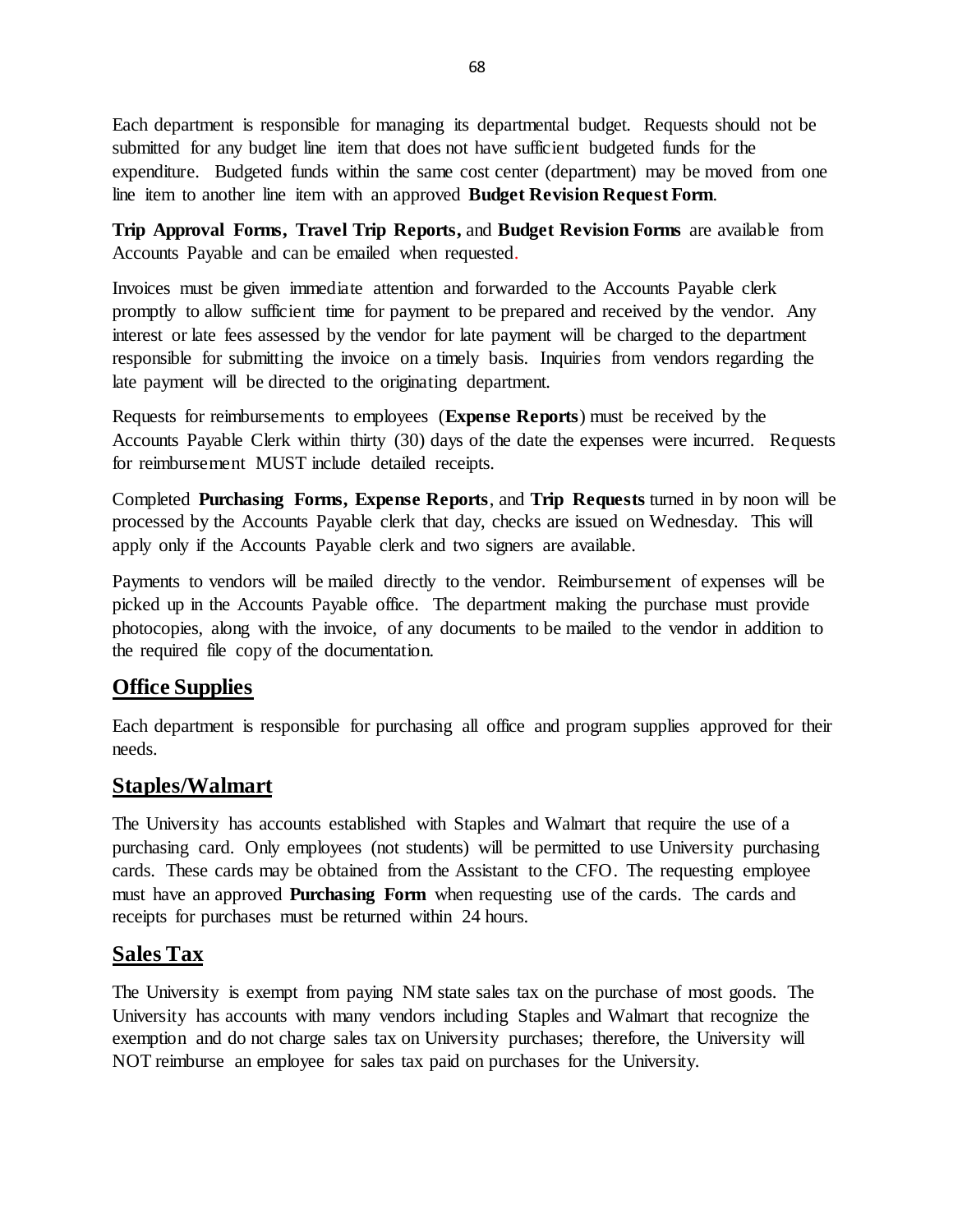### **Gifts & Gratuities**

The selection of vendors and the awarding of contracts must be based on the best overall benefit to the University. Employees are prohibited from accepting or giving gifts, gratuities or favors, except for those associated with common business courtesies of a nominal value of \$50 or less. The value of all gifts received in one year from all sources must not exceed \$100.

### **Safety & Health**

It is expected that all employees on University of the Southwest's campus will strive to use good judgment and safety precautions to help prevent accident and injury. Accidents which are workrelated not only cost the individual distress and pain associated with the injury but also raise the cost of insurance rates since rates are directly related to the cost of claims. Because University of the Southwest is concerned with the safety of its employees, it is expected that supervisors will do everything possible to comply with safety standards and encourage their employees to do so.

Failure to comply with a direct order in connection with the wearing of safety apparel or actions relative to safety will be considered insubordination.

It is vitally important that the employee develop a safety ethic and learn the habits of using safety equipment when necessary for protection from dangers. It takes a cooperative team effort for the University campus to be safe – from straightening a rug in a hallway to keeping fingers out of the paper cutter. Safety is everyone's responsibility, and the University asks that the employee be very conscious of safety on the campus.

### **Smoking/Tobacco Policy**

Smoking is not permitted in buildings. Smoking is permitted on campus only in designated outdoor smoking areas.

### **Solicitation Policy**

University of the Southwest prohibits the direct solicitation of products or services to its employees or students during working hours. The application of this policy prohibits office-tooffice solicitation by employees, employee's children, and students or outside vendors. Employees may display items or catalogs in their work areas and allow others to inquire, but may not directly solicit other employees.

### **Travel and Meal Policy**

Faculty must submit a **Trip Request Form** to the Dean and Provost for any travel that is to be funded by University of the Southwest. The form may also be used to request a travel advance.

All faculty who travel on behalf of University of the Southwest must submit the appropriate detailed receipts for reimbursement. Employees may request a travel advance for *overnight*  travel via an approved **Trip Request Form.** Travel advances may be requested for the use of a personal vehicle while conducting University business. Receiving either an advance or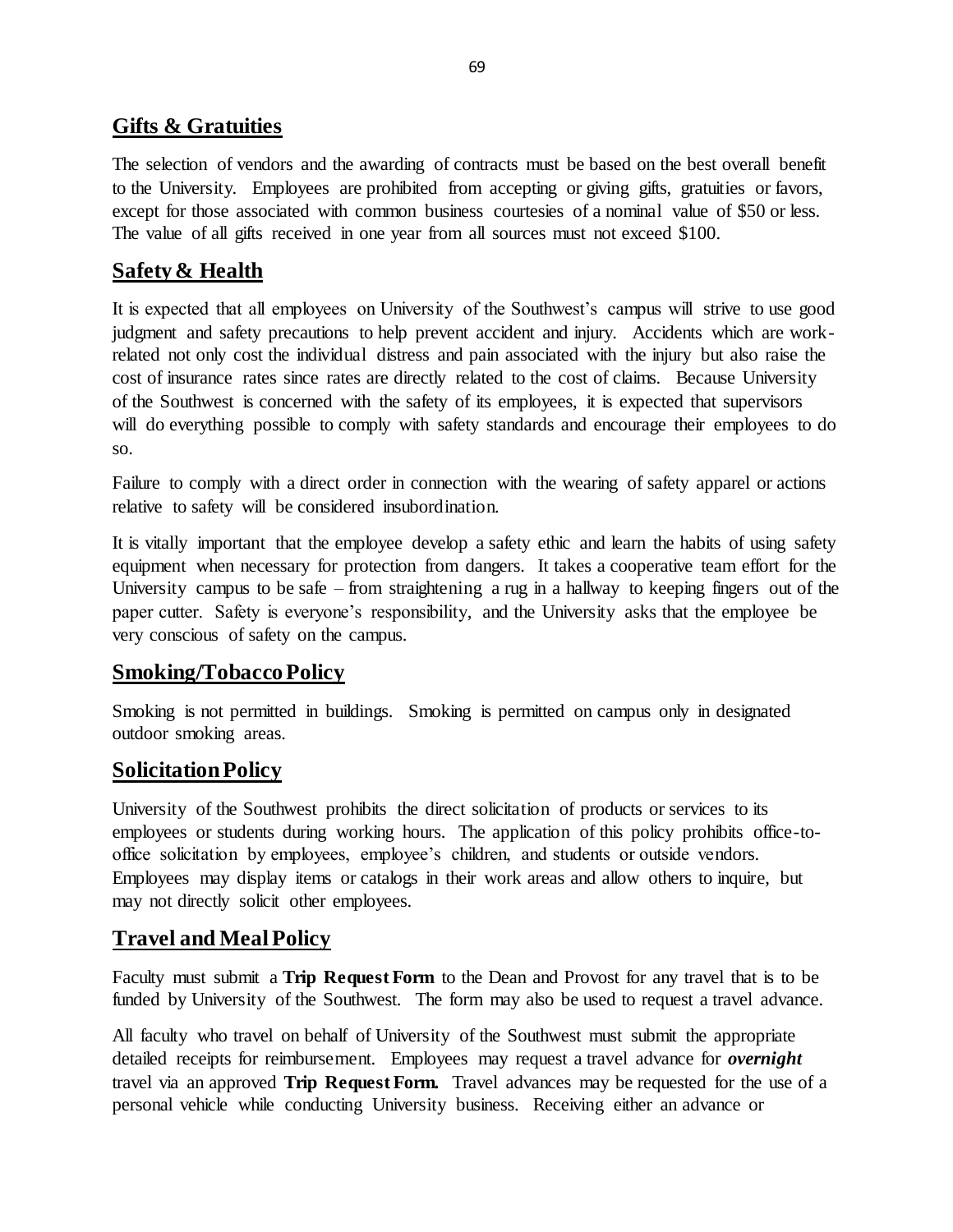reimbursement of expenses of personal vehicle use requires a printout of a map showing travel route and mileage. Separate checks may be requested payable to the hotel and for registration fees. The employee may purchase pre-loaded cards if large amounts will be needed for food, or the employee may deposit the travel advance into their personal checking account and access the funds via an ATM. The cost of pre-loaded cards or ATM withdrawal fees will be reimbursed by the University. Employees may also use their personal credit cards for pre-approved University travel and submit the expenses (along with the approved **Trip Request Form**) for reimbursement upon their return.

Each department should have a designated operative responsible for entering a trip request or expense report information into Self-Serve for processing. It is the faculty member's responsibility to see that the operative has been provided all the required information to complete the requisition in Self-Serve. A PO number will be required for **ALL** purchases.

*Detailed receipts* must be submitted with an **Expense Report** within 5 business days after completion of the trip. Reimbursement checks (if applicable) will be available within 10 days after the completed **Expense Report** and receipts are received in accounts payable. *Inaccurate or incomplete Expense Reports will be returned to the employee for correction.*

Rental Cars – Several national rental car companies have confirmed that they require a major credit card in the name of the individual renting the car. Payment may generally be made by any means. The credit card is required as security for the return of the vehicle in good condition. Employees renting vehicles will need to be prepared to provide their personal credit card to secure the vehicle rental. Employees may request a check payable to the rental car company, a cash advance or may use their personal credit cards and submit receipts for reimbursement of the rental amount. Employees should confirm acceptable means of payment with the rental car company when making the reservation, as some locations will require that the charge also be made to the card securing the vehicle. Employees may need to make rental car arrangements with another company if these terms are not acceptable. The University has an account with Enterprise Rental. Rental Car Insurance is required to be purchased at maximum coverage.

University credit cards will be available to those employees that travel on behalf of the University on a frequent and regular basis (i.e., coaches, admissions recruiters) and should only be used in EMERGENCY situations.

Transportation expenses will be reimbursed at the lesser of the cost of air travel or miles driven at the applicable mileage reimbursement rate unless prior approval from the Provost is obtained. Business use of personal vehicles will be reimbursed at the IRS standard mileage reimbursement rate. The IRS standard mileage reimbursement rate can be viewed at [http://www.irs.gov/Tax-](http://www.irs.gov/Tax-Professionals/Standard-Mileage-Rates)[Professionals/Standard-Mileage-Rates.](http://www.irs.gov/Tax-Professionals/Standard-Mileage-Rates) Employees will be required to provide an online map of their round trip (i.e., Google Maps, Mapquest) with their request for reimbursement. To receive mileage reimbursement, a person must be an employee or officially recognized representative of the University and meet the requirements and be included on the Approved Drivers List. Contact the Assistant to the Vice President for Financial Services/CFO for detailed information regarding the Approved Drivers List.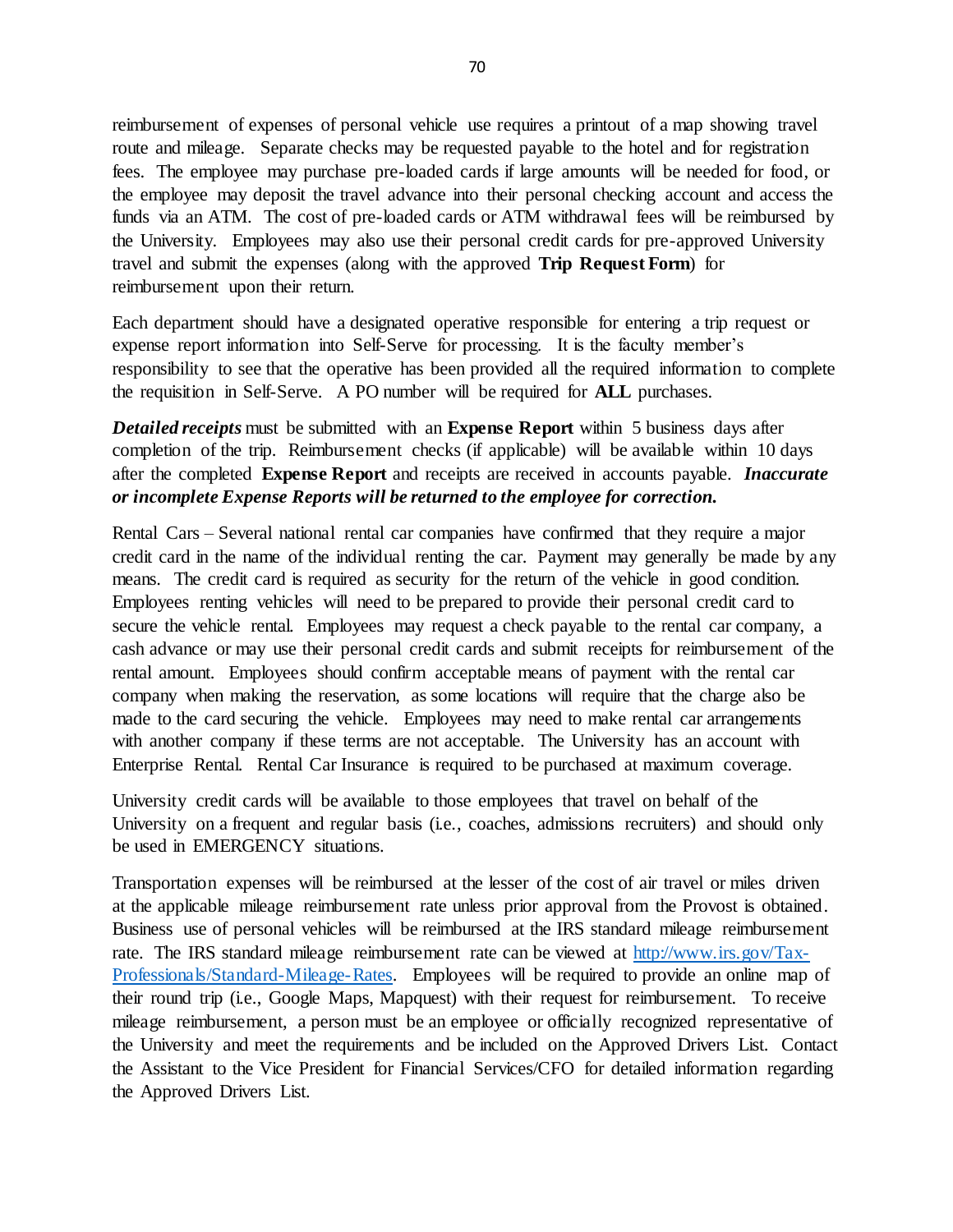Reimbursement for meals incurred during *overnight* travel will not exceed \$50 per day. The breakdown of maximum reimbursement for partial days of travel will be Breakfast \$8, Lunch \$15, Dinner \$27. All reimbursement amounts include tips. Detailed receipts of exact items purchased will be required for reimbursement. Summarized credit card receipts are not acceptable.

Employees may choose to be reimbursed for meal expenses incurred while traveling *overnight* for University business on a \$40 per diem basis rather than by submitting receipts. The \$40 per diem reimbursement is for a full (24-hour) day, which includes overnight travel. The per diem breakdown for partial days involving overnight travel either the night prior or the same night will be \$6 Breakfast, \$12 Lunch, \$22 Dinner. The option for per diem reimbursement is made on a day by day basis at the time the expense report is submitted following the trip.

A total trip maximum of \$10 will be reimbursed for non-receipted expenses such as hotel and airport tipping. The employee should submit a log with explanations of tips given. Travel to foreign countries will be addressed on a case-by-case basis.

Meals incurred that are not part of overnight travel will only be funded by USW if prior approval is obtained from the Provost and University business is an integral part of the meeting.

The University will not reimburse any costs related to alcoholic beverages. Tips should not exceed 15% of the total food charge. The names of all participants and the purpose of the meeting must be provided with the receipts detailing the specific items purchased.

### **Use of University Equipment**

University equipment is obtained or installed for the exclusive use of the University and should receive proper care and handling. Employees are not to make personal use of supplies, tools, and other equipment.

Classroom, office and laboratory furniture and equipment are intended for use in the particular room in which it is placed or installed and should not be moved or adapted to other uses or purposes without making proper arrangements. The Campus Steward should be consulted before any piece of equipment is moved to a different location.

Authorization to sell, trade, or discard any property owned by the University shall be given by the President or CFO. All proceeds from such sales shall be receipted by the Business Office. It is contrary to policy to remove University property from the campus.

### **Use of the University Name, Seal, and Logo**

Use of the University name, logo, and seal has special importance to the campus community. Its use, placement, color, size, and even typeface ensure a consistent look for University of the Southwest.

The President has assigned the Marketing and Stakeholder Relations Director with the task of ensuring the proper use of the University name, seal, and logo. All anticipated uses of these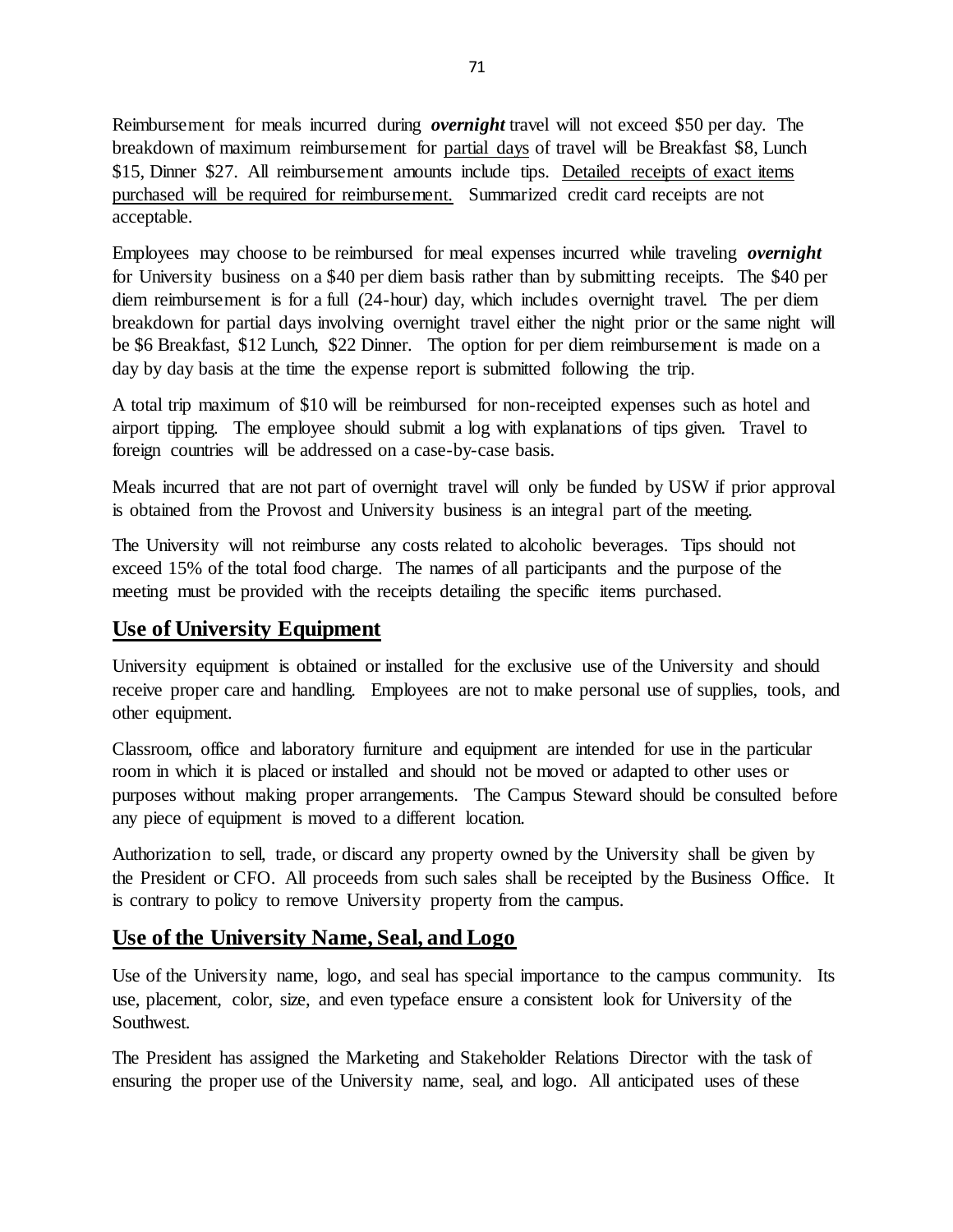items for any publication, announcement, media guide, advertisement, clothing, etc., must be approved by the Marketing and Stakeholder Relations Director before publication.

Unapproved uses will be brought to the attention of the Vice President or Provost responsible for the area in question for appropriate action.

Questions regarding the use of the name, logo, and seal should be made to the Marketing and Stakeholder Relations Director or the University President.

### **Use of University Facilities**

Faculty may use the campus facilities after business hours for personal event (bridal showers, wedding receptions, etc.) at no charge. Employees must complete a **Campus Events Scheduling Form** and return the form to the Campus Events Coordinator. Faculty must assume full responsibility for set-up, break-down, clean-up, and making sure that the building is locked when they leave. Personal use of a campus facility must not require any services from the Campus Event Coordinator, Physical Plant, Food Service, or any other campus personnel. A \$100 deposit is required at the time that the facility is reserved. The Campus Event Coordinator and the faculty member will walk through the facility together on the first business morning following the event. The deposit will be returned at that time as long as all conditions of use have been met.

### **Vehicle Use and Transportation Policy**

This USW policy details the use of University-owned vehicles, (including buses, cars and golf carts) as well as vehicles rented or leased for official university business and personal vehicles used for official university business. This policy also lists driver qualifications required for individuals using University vehicles for official business.

#### Qualified Drivers

1. Approved Drivers List:

To be considered for the Approved Drivers List, a person MUST be an employee or an officially recognized representative of the University. All persons operating a vehicle while on official University business must be on the Approved Drivers List. The list is used to determine the eligibility of an employee or officially recognized representative of the University to drive any vehicle for official University business. To qualify as an approved driver, an employee or officially recognized representative of the University must annually provide copies of a valid driver's license, proof of insurance, a one-year driving history from the Department of Motor Vehicles issuing their current driver's license and a completed **Approved Drivers List Request Form.** The driving history must meet the qualifications shown under "Motor Vehicle Record" in the next section. The driver must possess the appropriate license classification for the vehicle driven.

a. Officially recognized representative of the University –For any non-employee to be approved as an officially recognized representative of the University, a **Driver**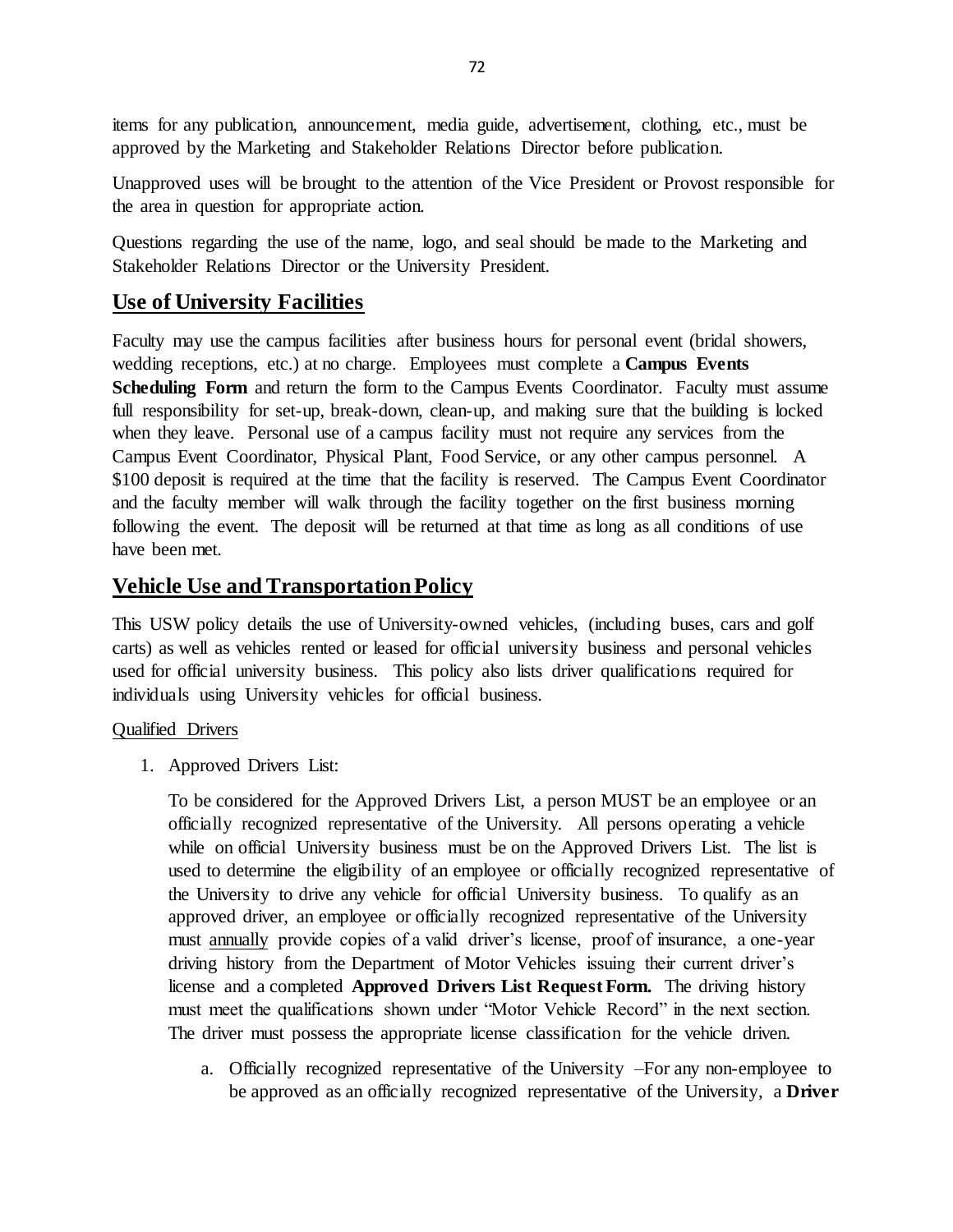**Request Form** must be completed and submitted to the Senior Administrator and the bus driver (when using USW buses) for approval. The Business Office Manager must have this approved form before the non-employee can be added to the Approved Drivers List.

- b. Any person who receives a moving violation or other citation while driving a university vehicle or a personal vehicle on official university business must immediately report the moving violation or other citation to the Business Office.
- 2. Motor Vehicle Record:

More than two (2) moving violations in the last three year period (the period runs from July  $1<sup>st</sup>$  through June  $30<sup>th</sup>$ ) may result in the employee or the officially recognized representative of the University being removed from the Approved Drivers List. Any citation more serious than a moving violation will result in the employee or the officially recognized representative of the University being removed from the Approved Drivers List. Failure to submit an MVR within ten (10) business days of a request for an MVT will result in removal from the Approved Drivers List.

#### Use of University Owned Vehicles

1. Vehicle Use Authorization Form:

All persons requesting use of a university-owned vehicle MUST complete the **Vehicle Use Authorization Form.** Upon completion of this form and all necessary signatures, the form must be turned in to the Transportation Manager so transportation can be arranged for the requested travel.

2. Fuel and Other Trip Costs:

All fuel costs are the responsibility of the department using the vehicle. The vehicle must be returned with a full tank of fuel. The department using the vehicle is also responsible for the cost of cleaning the vehicle upon completion of the trip.

3. Drivers:

Any and all drivers needed for a trip must be listed on the **Vehicle Use Authorization Form** and must be selected from the Approved Drivers List. It is always the responsibility of the Transportation Requestor to make arrangements for any additional drivers needed to complete a trip. The bus driver is not responsible for making arrangements for drivers on ANY Transportation Request. An employee submitting a **Vehicle Use Authorization Form** must be the primary responsible person for the trip requested.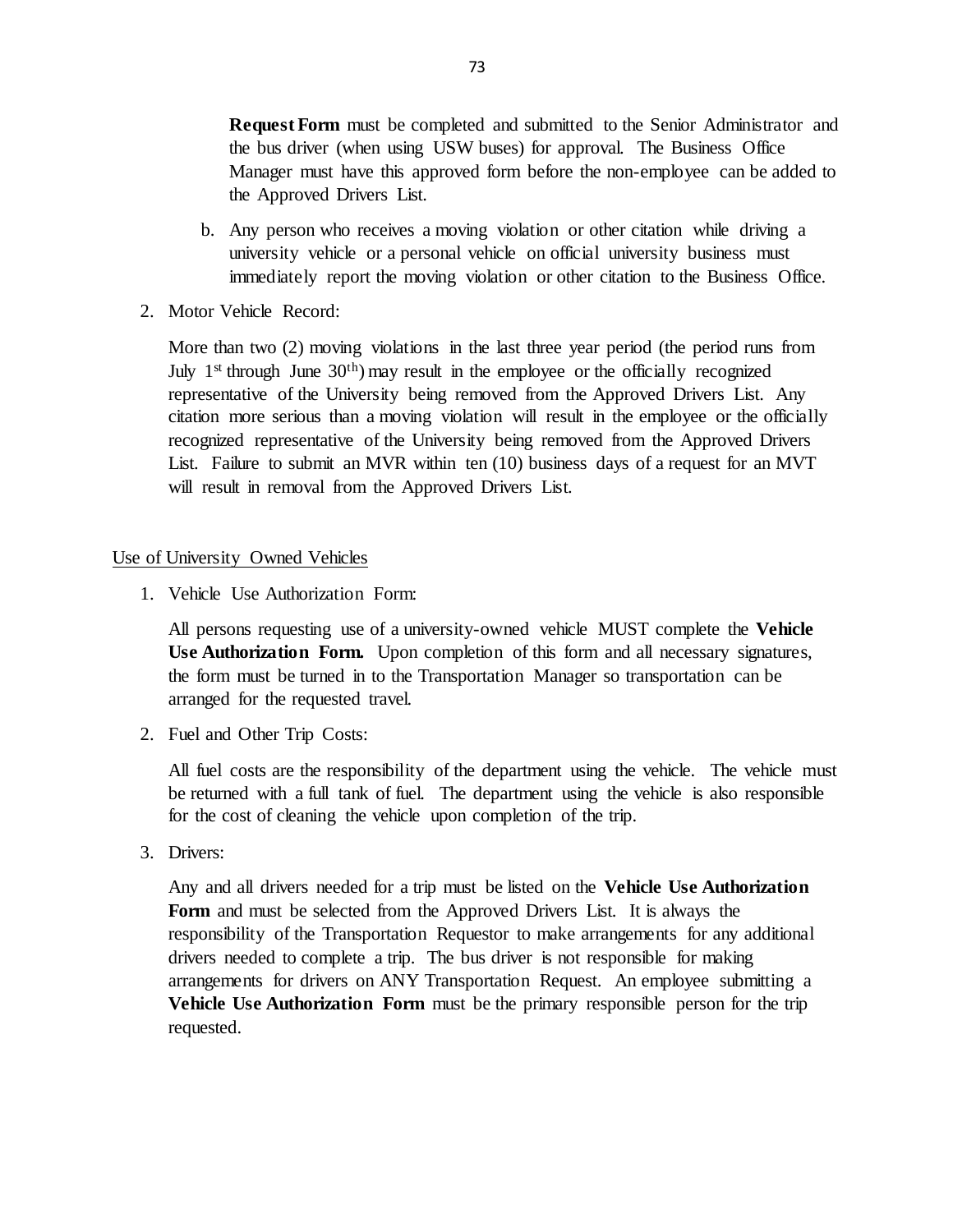4. Vehicle Checkout/Check-in and Inspection:

Vehicle Checkout will be exclusively by the Transportation Requestor or one of the drivers listed on the approved **Vehicle Use Authorization Form** and the Transportation Manager. The person requesting the vehicle is responsible for making arrangements for checkout of any and all keys and any other items necessary to leave for a trip prior to departure. Upon return from the trip, the Transportation Requestor will return the keys to the Transportation Manager who will perform a vehicle check-in inspection to assure that the vehicle is clean, full of fuel and no damage has been sustained during the trip. If the vehicle is returned after hours, the Transportation Manager will perform the inspection as soon as possible, and any and all irregularities will be noted and reported. All irregularities must be reported to the Transportation Manager as soon as possible by the Transportation Requestor. Additionally, at the time of check-in, the Transportation Requestor must report any and all details concerning the vehicle's repairs or maintenance that occurred during the use of the vehicle.

Use of Personal Vehicles for Official University Business

# 1. Drivers Responsibilities/Eligibility:

If available, a university vehicle should be used for official university business. Drivers desiring to use their personal vehicles for official university business (regardless of destination or claim of mileage to be reimbursed) must possess a valid driver's license, and be currently on the Approved Drivers List. In addition, drivers must also provide the Business Office with a copy of proof of liability insurance for the personal vehicle they wish to use for official university business. In no instance, is it acceptable for the aforementioned proof of liability insurance to be less than the state law requirement for the class of vehicle.

2. Transporting Students in Personal Vehicles on Official University Business:

If available, a university vehicle should be used to transport students during official university business. If necessary, transporting ANY student of University of the Southwest in a personal vehicle is only permitted for official university business in connection with the employee's official duties. Any transportation of a student in a personal vehicle outside of official university business in connection with the employee's official duties may be grounds for discipline.

# Use of Any Vehicle Carrying More Than 14 Passengers

Motor Carrier or larger class vehicles carrying more than 14 passengers require that the driver maintain a Commercial Driver's License (CDL) with all appropriate endorsements to operate the vehicle. Based on the added level of safety required to operate any vehicle this large, the university will maintain certain policies which in all instances will be equal to and/or superseded by guidelines and regulations found in the Federal Motor Carrier Safety Regulations (FMCSR).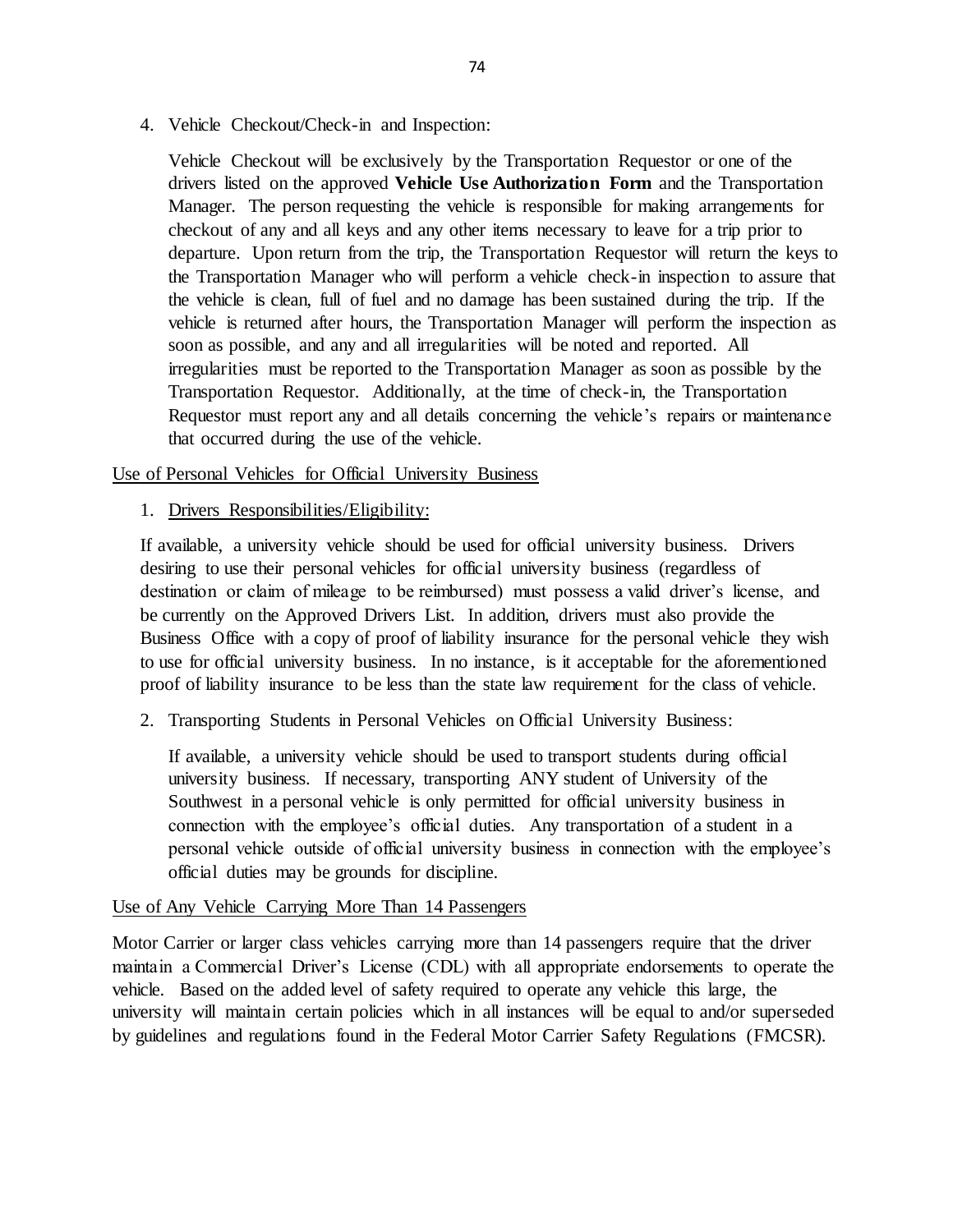#### 1. Requirement of the Driver:

Any employee or officially recognized representative of the University is required to obtain a CDL based on job responsibilities as soon as possible after the date of employment or recognition as an official representative of the University. They will also be required to furnish all materials necessary for inclusion on the Approved Drivers List. The driver is also required to maintain a current Medical Examination Certificate. Additionally, all CDL drivers must provide proof of Liability Insurance equal to or greater than the state requirement. CDL drivers must also submit to mandatory random drug and alcohol testing. Upon being notified of any random drug and alcohol test, the CDL driver will have no more than two hours to report to the drug testing facility to perform the test. If drug or alcohol content is found in any sample of a CDL driver, appropriate action will be taken in accordance with FMCSR guidelines as well as disqualification from the University's Approved Drivers List. All CDL drivers must selfreport any and all moving violations obtained either while on official University business or personal business to the Business Office. Additionally, the Transportation Manager will maintain Driver Qualification files on all CDL drivers to ensure that all information is current and up to date including, but not limited to, driving logs and medical examination cards. All documents will be used only for the purpose of the Approved Drivers List. All documents will be stored in a locked and secure location.

#### 2. Pre-Trip/Post-Trip Inspections:

All CDL drivers are required to perform a standard FMCSR pre-trip inspection before leaving on any trip. The Driver is responsible for ensuring the vehicle is safe and in acceptable condition to complete the trip based on the pre-trip inspection. If the driver determines that a vehicle is not in acceptable condition to complete a trip for the safety of all passengers, the driver will contact the Transportation Manager to make alternate arrangements for transportation. Additionally, if the driver makes the determination the vehicle is not in acceptable condition to complete the trip safely, the driver will contact the Transportation Manager to arrange alternative transportation to complete the trip and a written report is to be submitted to the Transportation Manager immediately after the completion of the trip stating in detail the driver's reasons for making such an assessment including any mechanical or maintenance issues/concerns prohibiting the vehicle's operation. Upon completion of a trip, the driver will accompany the Transportation Manager through a post-trip inspection to ensure the fuel tank is full and the vehicle is returned in clean condition unless after hours when returned. If returned after hours, the vehicle will be inspected as soon as possible, and any and all irregularities reported. It is also the responsibility of the driver to report any issue of concern mechanically with the vehicle to the Transportation Manager during the check-in as well as any moving violations received during the trip. Additionally, the Transportation Manager is responsible for ensuring that yearly inspections of these vehicles are performed by an approved certified Department of Transportation (DOT) official to maintain the safe use of these vehicles.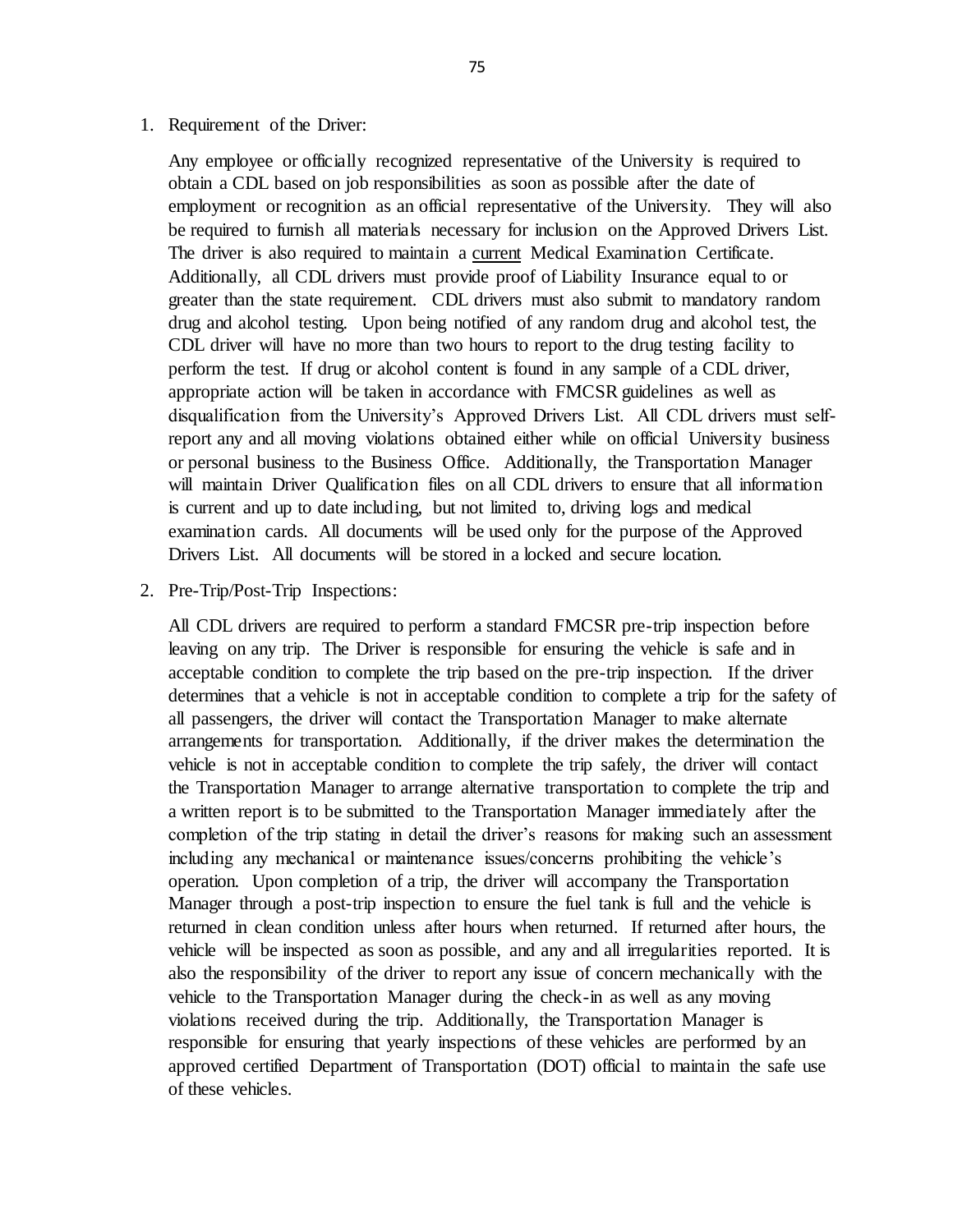Maintenance of All University-Owned Vehicles

1. Vehicles carrying more than 14 Passengers:

The bus driver is responsible for maintaining and documenting any, and all vehicle maintenance and mechanical work performed on the vehicles. Also, the Transportation Manager ensures all reported maintenance/mechanical issues generated by all CDL drivers are addressed, and action is taken to ensure the safety of future passengers of the vehicle.

2. Maintenance Vehicles:

It is the sole responsibility of the Maintenance Department to maintain and document any and all issues concerning the Maintenance Department vehicles, including the golf carts assigned to the Maintenance Department and any other motorized vehicle.

3. Golf carts:

Golf carts can be driven only by individuals on the Approved Drivers List. It is the responsibility of any department assigned a golf cart to maintain the vehicle in safe driving condition. All repairs and maintenance are the responsibility of the department assigned the golf carts.

# **Accidents**

The definition of an accident as it pertains to the University Vehicle Use and Transportation Policy is as follows: Any and all incidents occurring while on official University business in which a vehicle is under the responsibility of an approved USW employee or officially recognized representative of the University and results in ANY physical injury or property damage to a passenger, vehicle or surrounding property.

1. What To Do In the Event of an Accident:

Stop the vehicle at once if the vehicle is in motion. Turn off the engine if the engine is running. If a physical injury has occurred, DO NOT move the injured person/s. Take any reasonable steps to ensure the accident scene is not a safety hazard for oncoming traffic as the situation dictates. Document names and contact information of all individuals involved as well as witnesses to the accident. DO NOT make any statement to anyone other than the appropriate law enforcement agencies, the employee's supervisor, or a USW insurance carrier.

2. What To Do Immediately After an Accident:

Contact the appropriate Senior Administrator as soon as possible. Once the driver has been released to leave the accident scene by the police, a report of the accident will be submitted to the Business Office as soon as it is reasonably possible, in order for an